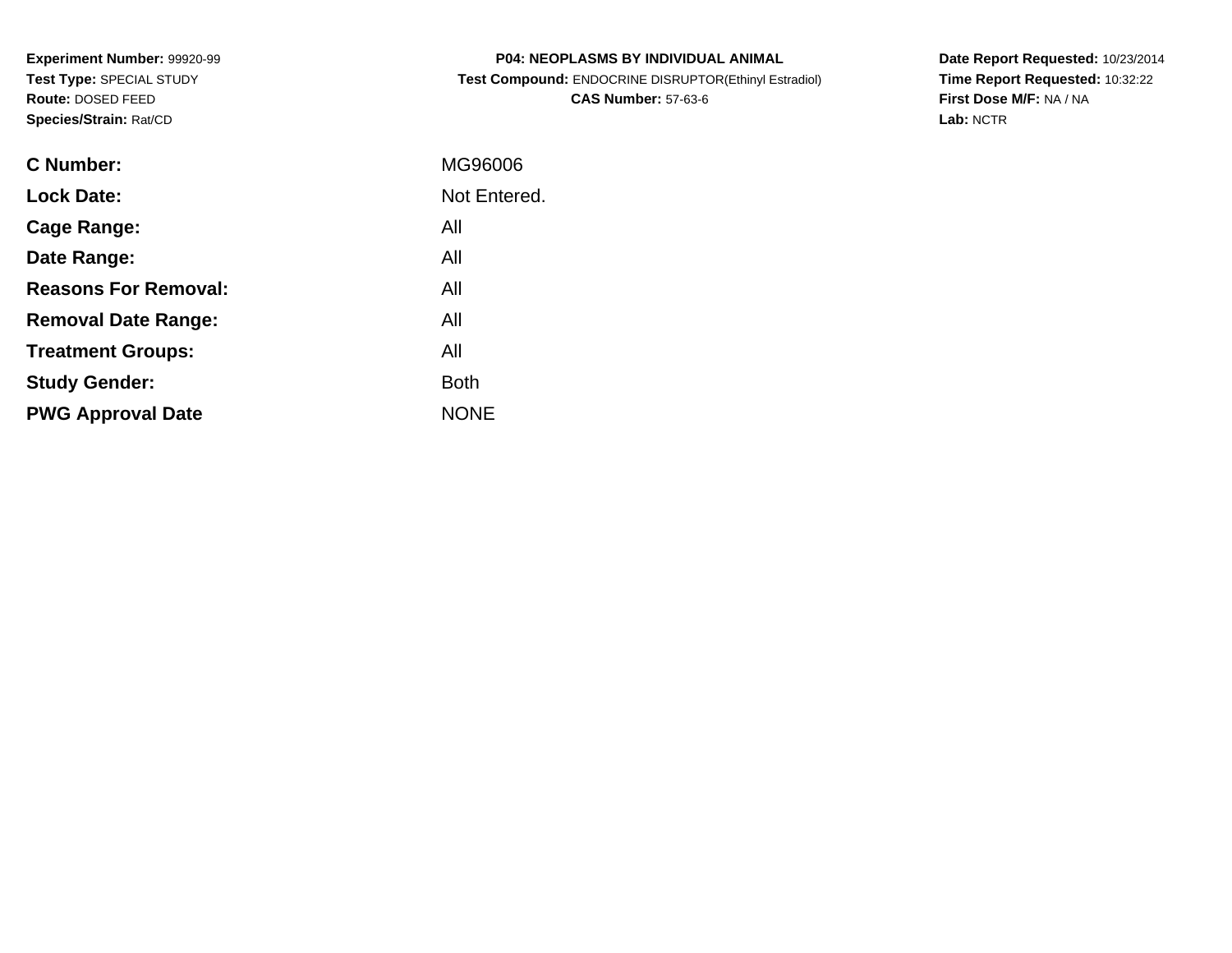**Test Type:** SPECIAL STUDY

# **Route:** DOSED FEED

**Species/Strain:** Rat/CD

#### **P04: NEOPLASMS BY INDIVIDUAL ANIMAL**

**Test Compound:** ENDOCRINE DISRUPTOR(Ethinyl Estradiol)

### **CAS Number:** 57-63-6

**Date Report Requested:** 10/23/2014**Time Report Requested:** 10:32:22**First Dose M/F:** NA / NA**Lab:** NCTR

| <b>CD Rat Male</b><br><b>CONTROL</b><br>F0                                                                               | DAY ON TEST<br><b>ANIMAL ID</b> | 0<br>$\boldsymbol{l}$<br>$\boldsymbol{4}$<br>$\boldsymbol{\theta}$<br>$\mathbf 0$<br>0<br>$\mathbf 0$<br>3<br>8 | 0<br>$\boldsymbol{l}$<br>$\boldsymbol{4}$<br>$\pmb{\theta}$<br>0<br>$\pmb{0}$<br>$\pmb{0}$<br>$\ensuremath{\mathsf{3}}$<br>9 | $\boldsymbol{\theta}$<br>$\boldsymbol{l}$<br>$\boldsymbol{4}$<br>$\pmb{\theta}$<br>$\mathbf 0$<br>0<br>$\mathbf 0$<br>$\overline{4}$<br>$\Omega$ | 0<br>$\boldsymbol{l}$<br>$\boldsymbol{4}$<br>$\boldsymbol{\theta}$<br>$\mathbf 0$<br>0<br>0<br>4 | 0<br>$\boldsymbol{l}$<br>$\boldsymbol{4}$<br>$\boldsymbol{\theta}$<br>0<br>$\boldsymbol{0}$<br>$\mathsf 0$<br>$\frac{4}{2}$ | 0<br>$\boldsymbol{l}$<br>$\boldsymbol{4}$<br>8<br>$\mathbf 0$<br>$\pmb{0}$<br>$\pmb{0}$<br>$\overline{7}$<br>8 | $\frac{\theta}{I}$<br>$\boldsymbol{4}$<br>$\pmb{8}$<br>$\mathbf 0$<br>$\pmb{0}$<br>$\pmb{0}$<br>$\overline{7}$<br>9 | $\frac{\theta}{I}$<br>$\boldsymbol{4}$<br>$\boldsymbol{\delta}$<br>$\mathbf 0$<br>$\pmb{0}$<br>0<br>8<br>$\Omega$ | $\frac{\theta}{I}$<br>$\boldsymbol{4}$<br>$\pmb{8}$<br>0<br>0<br>0<br>8 | $\boldsymbol{\theta}$<br>$\boldsymbol{l}$<br>$\boldsymbol{4}$<br>8<br>$\Omega$<br>0<br>$\mathbf 0$<br>8<br>2 | 0<br>$\boldsymbol{l}$<br>$\boldsymbol{\beta}$<br>9<br>$\Omega$<br>0<br>$\mathbf 0$<br>$\boldsymbol{9}$<br>8 | 0<br>$\boldsymbol{l}$<br>$\boldsymbol{4}$<br>9<br>$\Omega$<br>0<br>-1<br>9 | 0<br>$\boldsymbol{l}$<br>$\boldsymbol{4}$<br>9<br>$\Omega$<br>$\pmb{0}$<br>$\mathbf{1}$<br>$\frac{2}{0}$ | 0<br>$\boldsymbol{l}$<br>$\boldsymbol{4}$<br>9<br>$\mathbf 0$<br>$\pmb{0}$<br>1<br>$\overline{c}$ | $\frac{\theta}{I}$<br>$\boldsymbol{4}$<br>$\boldsymbol{g}$<br>$\Omega$<br>0<br>1<br>$\frac{2}{3}$ | $\frac{\theta}{I}$<br>$\mathfrak{s}$<br>$\pmb{\theta}$<br>0<br>0<br>$\mathbf{1}$<br>$\frac{5}{9}$ | $\boldsymbol{\theta}$<br>$\boldsymbol{l}$<br>$\overline{5}$<br>$\boldsymbol{\theta}$<br>$\mathbf 0$<br>0<br>1<br>6<br>$\Omega$ | 0<br>$\boldsymbol{l}$<br>5<br>$\boldsymbol{\theta}$<br>$\mathbf 0$<br>0<br>1<br>$\,6$ | 0<br>$\boldsymbol{l}$<br>5<br>0<br>0<br>0<br>1<br>6<br>$\overline{2}$ | $\boldsymbol{\theta}$<br>$\boldsymbol{l}$<br>$\mathfrak{s}$<br>$\boldsymbol{\theta}$<br>$\mathbf 0$<br>$\pmb{0}$<br>$\mathbf{1}$<br>$\,6\,$<br>3 | $\begin{matrix} 0 \\ 1 \end{matrix}$<br>5<br>$\mathfrak{z}$<br>$\mathbf 0$<br>$\mathbf 0$<br>1<br>9<br>$\boldsymbol{9}$ | $\frac{\theta}{I}$<br>$5\overline{)}$<br>$\boldsymbol{\beta}$<br>$\Omega$<br>0<br>$\overline{a}$<br>0<br>$\mathbf 0$ | $\frac{\boldsymbol{\theta}}{\boldsymbol{I}}$<br>5<br>$\boldsymbol{\beta}$<br>$\Omega$<br>$\mathbf 0$<br>$\overline{c}$<br>$\,0\,$ | $\boldsymbol{\theta}$<br>$\boldsymbol{l}$<br>5<br>$\boldsymbol{\beta}$<br>$\Omega$<br>0<br>$\sqrt{2}$<br>$\pmb{0}$<br>$\overline{2}$ | 0<br>$\boldsymbol{l}$<br>5<br>$\boldsymbol{\beta}$<br>$\mathbf 0$<br>0<br>$\boldsymbol{2}$<br>$\frac{0}{3}$ | <i><b>*TOTALS</b></i>   |
|--------------------------------------------------------------------------------------------------------------------------|---------------------------------|-----------------------------------------------------------------------------------------------------------------|------------------------------------------------------------------------------------------------------------------------------|--------------------------------------------------------------------------------------------------------------------------------------------------|--------------------------------------------------------------------------------------------------|-----------------------------------------------------------------------------------------------------------------------------|----------------------------------------------------------------------------------------------------------------|---------------------------------------------------------------------------------------------------------------------|-------------------------------------------------------------------------------------------------------------------|-------------------------------------------------------------------------|--------------------------------------------------------------------------------------------------------------|-------------------------------------------------------------------------------------------------------------|----------------------------------------------------------------------------|----------------------------------------------------------------------------------------------------------|---------------------------------------------------------------------------------------------------|---------------------------------------------------------------------------------------------------|---------------------------------------------------------------------------------------------------|--------------------------------------------------------------------------------------------------------------------------------|---------------------------------------------------------------------------------------|-----------------------------------------------------------------------|--------------------------------------------------------------------------------------------------------------------------------------------------|-------------------------------------------------------------------------------------------------------------------------|----------------------------------------------------------------------------------------------------------------------|-----------------------------------------------------------------------------------------------------------------------------------|--------------------------------------------------------------------------------------------------------------------------------------|-------------------------------------------------------------------------------------------------------------|-------------------------|
| <b>Alimentary System</b>                                                                                                 |                                 |                                                                                                                 |                                                                                                                              |                                                                                                                                                  |                                                                                                  |                                                                                                                             |                                                                                                                |                                                                                                                     |                                                                                                                   |                                                                         |                                                                                                              |                                                                                                             |                                                                            |                                                                                                          |                                                                                                   |                                                                                                   |                                                                                                   |                                                                                                                                |                                                                                       |                                                                       |                                                                                                                                                  |                                                                                                                         |                                                                                                                      |                                                                                                                                   |                                                                                                                                      |                                                                                                             |                         |
| Esophagus<br>Liver<br>Pancreas<br><b>Cardiovascular System</b>                                                           |                                 |                                                                                                                 |                                                                                                                              |                                                                                                                                                  |                                                                                                  |                                                                                                                             |                                                                                                                |                                                                                                                     |                                                                                                                   |                                                                         |                                                                                                              | +<br>$\ddot{}$                                                                                              |                                                                            |                                                                                                          |                                                                                                   |                                                                                                   |                                                                                                   |                                                                                                                                |                                                                                       |                                                                       |                                                                                                                                                  |                                                                                                                         |                                                                                                                      |                                                                                                                                   |                                                                                                                                      |                                                                                                             | $\mathbf{1}$<br>24<br>1 |
| <b>Blood Vessel</b><br>Heart                                                                                             |                                 |                                                                                                                 |                                                                                                                              |                                                                                                                                                  |                                                                                                  |                                                                                                                             |                                                                                                                |                                                                                                                     |                                                                                                                   |                                                                         |                                                                                                              | $+$<br>$+$                                                                                                  |                                                                            |                                                                                                          |                                                                                                   |                                                                                                   |                                                                                                   |                                                                                                                                |                                                                                       |                                                                       |                                                                                                                                                  |                                                                                                                         |                                                                                                                      |                                                                                                                                   |                                                                                                                                      |                                                                                                             | 1<br>$\mathbf{1}$       |
| <b>Endocrine System</b>                                                                                                  |                                 |                                                                                                                 |                                                                                                                              |                                                                                                                                                  |                                                                                                  |                                                                                                                             |                                                                                                                |                                                                                                                     |                                                                                                                   |                                                                         |                                                                                                              |                                                                                                             |                                                                            |                                                                                                          |                                                                                                   |                                                                                                   |                                                                                                   |                                                                                                                                |                                                                                       |                                                                       |                                                                                                                                                  |                                                                                                                         |                                                                                                                      |                                                                                                                                   |                                                                                                                                      |                                                                                                             |                         |
| <b>Adrenal Cortex</b><br>Adrenal Medulla<br><b>Pituitary Gland</b><br><b>Thyroid Gland</b><br><b>General Body System</b> |                                 |                                                                                                                 |                                                                                                                              |                                                                                                                                                  |                                                                                                  |                                                                                                                             |                                                                                                                |                                                                                                                     |                                                                                                                   |                                                                         |                                                                                                              |                                                                                                             |                                                                            |                                                                                                          |                                                                                                   |                                                                                                   |                                                                                                   |                                                                                                                                |                                                                                       |                                                                       |                                                                                                                                                  |                                                                                                                         |                                                                                                                      |                                                                                                                                   |                                                                                                                                      | $\ddot{}$                                                                                                   | 24<br>23<br>24<br>24    |
| <b>NONE</b><br><b>Genital System</b>                                                                                     |                                 |                                                                                                                 |                                                                                                                              |                                                                                                                                                  |                                                                                                  |                                                                                                                             |                                                                                                                |                                                                                                                     |                                                                                                                   |                                                                         |                                                                                                              |                                                                                                             |                                                                            |                                                                                                          |                                                                                                   |                                                                                                   |                                                                                                   |                                                                                                                                |                                                                                       |                                                                       |                                                                                                                                                  |                                                                                                                         |                                                                                                                      |                                                                                                                                   |                                                                                                                                      |                                                                                                             |                         |
| <b>Coagulating Gland</b><br>Epididymis<br>Prostate, Dorsal/Lateral Lobe                                                  |                                 |                                                                                                                 |                                                                                                                              |                                                                                                                                                  |                                                                                                  |                                                                                                                             |                                                                                                                |                                                                                                                     |                                                                                                                   |                                                                         |                                                                                                              |                                                                                                             |                                                                            |                                                                                                          |                                                                                                   |                                                                                                   |                                                                                                   |                                                                                                                                |                                                                                       |                                                                       |                                                                                                                                                  |                                                                                                                         |                                                                                                                      |                                                                                                                                   |                                                                                                                                      |                                                                                                             | 24<br>25<br>24          |
| Prostate, Ventral Lobe<br><b>Rete Testes</b>                                                                             |                                 |                                                                                                                 |                                                                                                                              |                                                                                                                                                  |                                                                                                  |                                                                                                                             |                                                                                                                |                                                                                                                     |                                                                                                                   |                                                                         |                                                                                                              |                                                                                                             |                                                                            |                                                                                                          |                                                                                                   |                                                                                                   |                                                                                                   |                                                                                                                                |                                                                                       |                                                                       |                                                                                                                                                  |                                                                                                                         |                                                                                                                      |                                                                                                                                   |                                                                                                                                      | $\overline{\phantom{a}}$                                                                                    | 24<br>25                |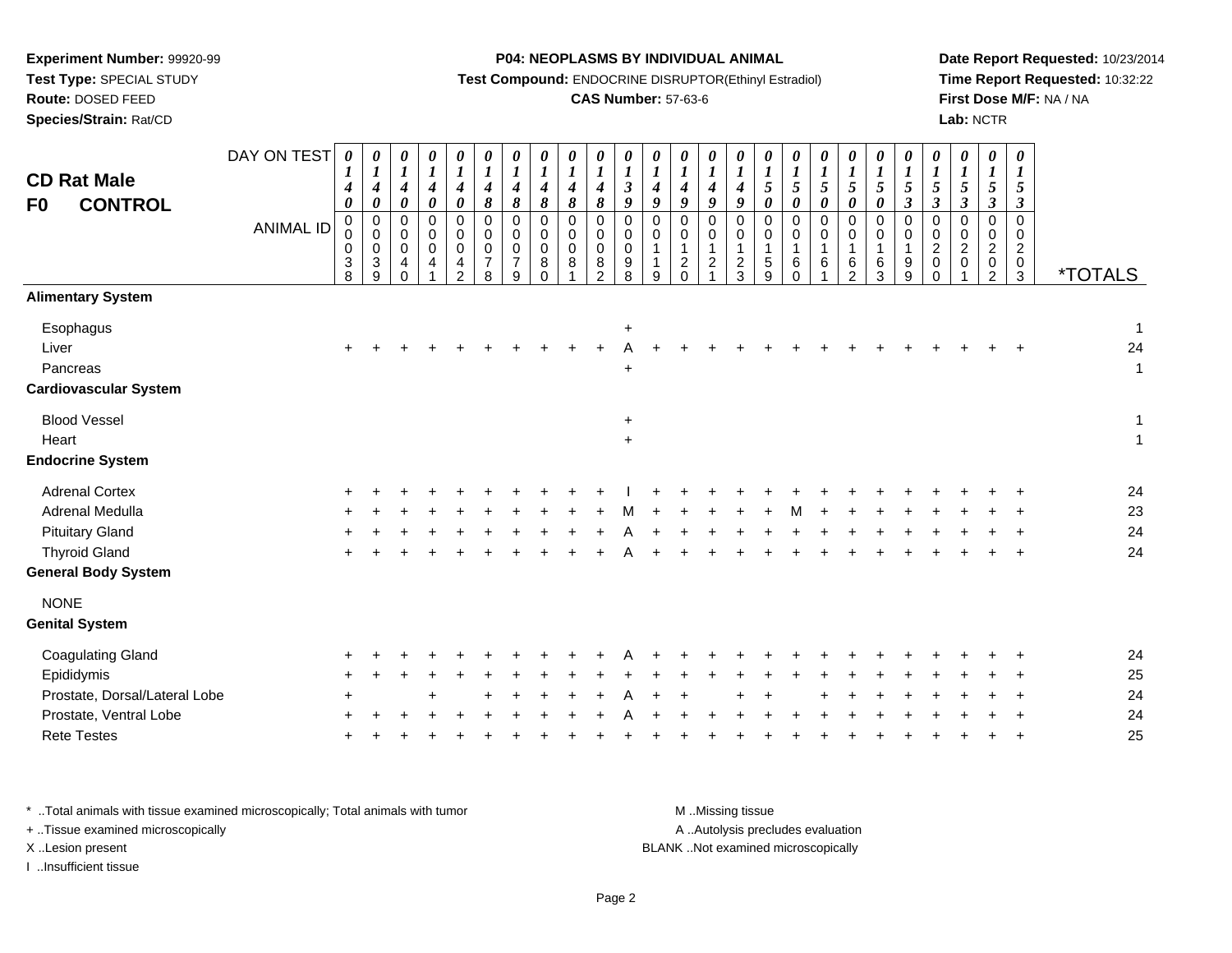**Test Type:** SPECIAL STUDY

# **Route:** DOSED FEED

**Species/Strain:** Rat/CD

#### **P04: NEOPLASMS BY INDIVIDUAL ANIMAL**

**Test Compound:** ENDOCRINE DISRUPTOR(Ethinyl Estradiol)

### **CAS Number:** 57-63-6

**Date Report Requested:** 10/23/2014**Time Report Requested:** 10:32:22**First Dose M/F:** NA / NA**Lab:** NCTR

| <b>CD Rat Male</b><br><b>CONTROL</b><br>F <sub>0</sub>                | DAY ON TEST<br><b>ANIMAL ID</b> | 0<br>$\bm{l}$<br>4<br>0<br>0<br>0<br>0<br>$\sqrt{3}$<br>8 | 0<br>$\boldsymbol{l}$<br>$\boldsymbol{4}$<br>$\boldsymbol{\theta}$<br>$\pmb{0}$<br>$\mathbf 0$<br>$\mathbf 0$<br>$\sqrt{3}$<br>9 | 0<br>$\boldsymbol{l}$<br>$\boldsymbol{4}$<br>$\pmb{\theta}$<br>0<br>0<br>$\mathsf 0$<br>4<br>$\Omega$ | 0<br>$\boldsymbol{l}$<br>$\boldsymbol{4}$<br>$\pmb{\theta}$<br>$\pmb{0}$<br>0<br>$\pmb{0}$<br>4 | 0<br>$\boldsymbol{l}$<br>$\boldsymbol{4}$<br>$\pmb{\theta}$<br>$\pmb{0}$<br>0<br>$\mathbf 0$<br>$\overline{4}$<br>2 | 0<br>$\boldsymbol{l}$<br>$\boldsymbol{4}$<br>8<br>$\pmb{0}$<br>0<br>0<br>$\overline{7}$<br>8 | 0<br>$\boldsymbol{l}$<br>4<br>8<br>$\mathbf 0$<br>0<br>$\mathbf 0$<br>$\overline{7}$<br>9 | 0<br>$\boldsymbol{l}$<br>$\boldsymbol{4}$<br>8<br>$\mathbf 0$<br>$\mathbf 0$<br>$\mathbf 0$<br>8<br>$\Omega$ | $\boldsymbol{\theta}$<br>$\boldsymbol{l}$<br>4<br>$\boldsymbol{\delta}$<br>$\mathbf 0$<br>$\mathbf 0$<br>$\Omega$<br>8 | 0<br>$\boldsymbol{l}$<br>4<br>$\pmb{8}$<br>$\mathbf 0$<br>$\mathbf 0$<br>$\mathbf 0$<br>8<br>2 | 0<br>$\boldsymbol{l}$<br>$\boldsymbol{\beta}$<br>9<br>$\mathbf 0$<br>0<br>$\mathbf 0$<br>9<br>8 | $\pmb{\theta}$<br>$\boldsymbol{l}$<br>$\boldsymbol{4}$<br>9<br>$\mathbf 0$<br>0<br>9 | 0<br>$\boldsymbol{l}$<br>$\boldsymbol{4}$<br>9<br>0<br>$\mathbf 0$<br>$\mathbf{1}$<br>$\overline{c}$<br>$\Omega$ | 0<br>$\boldsymbol{l}$<br>$\boldsymbol{4}$<br>$\boldsymbol{g}$<br>$\,0\,$<br>$\pmb{0}$<br>$\mathbf{1}$<br>$\boldsymbol{2}$ | 0<br>$\boldsymbol{l}$<br>$\boldsymbol{4}$<br>9<br>$\pmb{0}$<br>0<br>$\mathbf{1}$<br>$\overline{2}$<br>3 | 0<br>$\boldsymbol{l}$<br>5<br>$\pmb{\theta}$<br>0<br>0<br>$\mathbf{1}$<br>$\sqrt{5}$<br>9 | 0<br>$\boldsymbol{l}$<br>$\overline{5}$<br>$\boldsymbol{\theta}$<br>$\mathbf 0$<br>$\mathbf 0$<br>$\overline{1}$<br>6<br>$\Omega$ | 0<br>$\boldsymbol{l}$<br>$\sqrt{5}$<br>0<br>0<br>0<br>1<br>6 | 0<br>$\boldsymbol{l}$<br>$\mathfrak{s}$<br>$\boldsymbol{\theta}$<br>$\mathbf 0$<br>$\mathbf 0$<br>1<br>6<br>2 | 0<br>$\boldsymbol{l}$<br>$\mathfrak{s}$<br>0<br>0<br>$\mathbf 0$<br>1<br>6<br>3 | 0<br>$\boldsymbol{l}$<br>$\sqrt{5}$<br>$\boldsymbol{\beta}$<br>$\mathbf 0$<br>0<br>1<br>9<br>9 | 0<br>$\boldsymbol{l}$<br>5<br>$\boldsymbol{\beta}$<br>0<br>0<br>$\overline{c}$<br>$\mathbf 0$<br>0 | 0<br>$\boldsymbol{l}$<br>5<br>$\boldsymbol{\beta}$<br>0<br>0<br>$\overline{c}$<br>$\Omega$ | 0<br>$\boldsymbol{l}$<br>$\sqrt{5}$<br>3<br>0<br>0<br>$\overline{c}$<br>$\mathbf 0$<br>2 | $\boldsymbol{\theta}$<br>$\boldsymbol{l}$<br>5<br>3<br>$\Omega$<br>0<br>$\overline{c}$<br>$\mathbf 0$<br>$\mathbf{3}$ | <i><b>*TOTALS</b></i>        |
|-----------------------------------------------------------------------|---------------------------------|-----------------------------------------------------------|----------------------------------------------------------------------------------------------------------------------------------|-------------------------------------------------------------------------------------------------------|-------------------------------------------------------------------------------------------------|---------------------------------------------------------------------------------------------------------------------|----------------------------------------------------------------------------------------------|-------------------------------------------------------------------------------------------|--------------------------------------------------------------------------------------------------------------|------------------------------------------------------------------------------------------------------------------------|------------------------------------------------------------------------------------------------|-------------------------------------------------------------------------------------------------|--------------------------------------------------------------------------------------|------------------------------------------------------------------------------------------------------------------|---------------------------------------------------------------------------------------------------------------------------|---------------------------------------------------------------------------------------------------------|-------------------------------------------------------------------------------------------|-----------------------------------------------------------------------------------------------------------------------------------|--------------------------------------------------------------|---------------------------------------------------------------------------------------------------------------|---------------------------------------------------------------------------------|------------------------------------------------------------------------------------------------|----------------------------------------------------------------------------------------------------|--------------------------------------------------------------------------------------------|------------------------------------------------------------------------------------------|-----------------------------------------------------------------------------------------------------------------------|------------------------------|
| Seminal Vesicle<br><b>Testes</b>                                      |                                 | $\ddot{}$<br>$\ddot{}$                                    |                                                                                                                                  |                                                                                                       |                                                                                                 |                                                                                                                     |                                                                                              |                                                                                           |                                                                                                              |                                                                                                                        |                                                                                                |                                                                                                 |                                                                                      |                                                                                                                  |                                                                                                                           |                                                                                                         |                                                                                           |                                                                                                                                   |                                                              |                                                                                                               |                                                                                 |                                                                                                |                                                                                                    |                                                                                            |                                                                                          | $\ddot{+}$                                                                                                            | 24<br>25                     |
| <b>Hematopoietic System</b>                                           |                                 |                                                           |                                                                                                                                  |                                                                                                       |                                                                                                 |                                                                                                                     |                                                                                              |                                                                                           |                                                                                                              |                                                                                                                        |                                                                                                |                                                                                                 |                                                                                      |                                                                                                                  |                                                                                                                           |                                                                                                         |                                                                                           |                                                                                                                                   |                                                              |                                                                                                               |                                                                                 |                                                                                                |                                                                                                    |                                                                                            |                                                                                          |                                                                                                                       |                              |
| <b>Bone Marrow</b><br>Spleen<br>Thymus<br><b>Integumentary System</b> |                                 |                                                           |                                                                                                                                  |                                                                                                       |                                                                                                 |                                                                                                                     |                                                                                              |                                                                                           |                                                                                                              |                                                                                                                        |                                                                                                |                                                                                                 |                                                                                      |                                                                                                                  |                                                                                                                           |                                                                                                         |                                                                                           |                                                                                                                                   |                                                              |                                                                                                               |                                                                                 |                                                                                                |                                                                                                    |                                                                                            |                                                                                          |                                                                                                                       | 24<br>24<br>24               |
| Mammary Gland<br>Skin<br><b>Musculoskeletal System</b>                |                                 | $+$                                                       |                                                                                                                                  |                                                                                                       |                                                                                                 |                                                                                                                     |                                                                                              |                                                                                           |                                                                                                              |                                                                                                                        |                                                                                                | $\ddot{}$                                                                                       |                                                                                      |                                                                                                                  |                                                                                                                           |                                                                                                         |                                                                                           |                                                                                                                                   |                                                              | ÷                                                                                                             | +                                                                               | ÷                                                                                              |                                                                                                    |                                                                                            |                                                                                          | $\overline{1}$                                                                                                        | 24<br>$\mathbf{1}$           |
| <b>Bone</b><br><b>Nervous System</b>                                  |                                 | ÷                                                         |                                                                                                                                  |                                                                                                       |                                                                                                 |                                                                                                                     |                                                                                              |                                                                                           |                                                                                                              |                                                                                                                        |                                                                                                |                                                                                                 |                                                                                      |                                                                                                                  |                                                                                                                           |                                                                                                         |                                                                                           |                                                                                                                                   |                                                              |                                                                                                               |                                                                                 |                                                                                                |                                                                                                    |                                                                                            |                                                                                          |                                                                                                                       | 25                           |
| <b>Brain</b><br>Spinal Cord<br><b>Respiratory System</b>              |                                 |                                                           |                                                                                                                                  |                                                                                                       |                                                                                                 |                                                                                                                     |                                                                                              |                                                                                           |                                                                                                              |                                                                                                                        |                                                                                                | $\ddot{}$<br>$\ddot{}$                                                                          |                                                                                      |                                                                                                                  |                                                                                                                           |                                                                                                         |                                                                                           |                                                                                                                                   |                                                              |                                                                                                               |                                                                                 |                                                                                                |                                                                                                    |                                                                                            |                                                                                          |                                                                                                                       | $\mathbf{1}$<br>$\mathbf{1}$ |
| Lung<br>Trachea<br><b>Special Senses System</b>                       |                                 |                                                           |                                                                                                                                  |                                                                                                       |                                                                                                 |                                                                                                                     |                                                                                              |                                                                                           |                                                                                                              |                                                                                                                        |                                                                                                | $\mathbf +$<br>Α                                                                                |                                                                                      |                                                                                                                  |                                                                                                                           |                                                                                                         |                                                                                           |                                                                                                                                   |                                                              |                                                                                                               |                                                                                 |                                                                                                |                                                                                                    |                                                                                            |                                                                                          |                                                                                                                       | $\mathbf{1}$<br>$\mathbf 0$  |
| Eye                                                                   |                                 |                                                           |                                                                                                                                  |                                                                                                       |                                                                                                 |                                                                                                                     |                                                                                              |                                                                                           |                                                                                                              |                                                                                                                        |                                                                                                | $\ddot{}$                                                                                       |                                                                                      |                                                                                                                  |                                                                                                                           |                                                                                                         |                                                                                           |                                                                                                                                   |                                                              |                                                                                                               |                                                                                 |                                                                                                |                                                                                                    |                                                                                            |                                                                                          |                                                                                                                       | $\mathbf{1}$                 |

\* ..Total animals with tissue examined microscopically; Total animals with tumor **M** . Missing tissue M ..Missing tissue

+ ..Tissue examined microscopically

I ..Insufficient tissue

A ..Autolysis precludes evaluation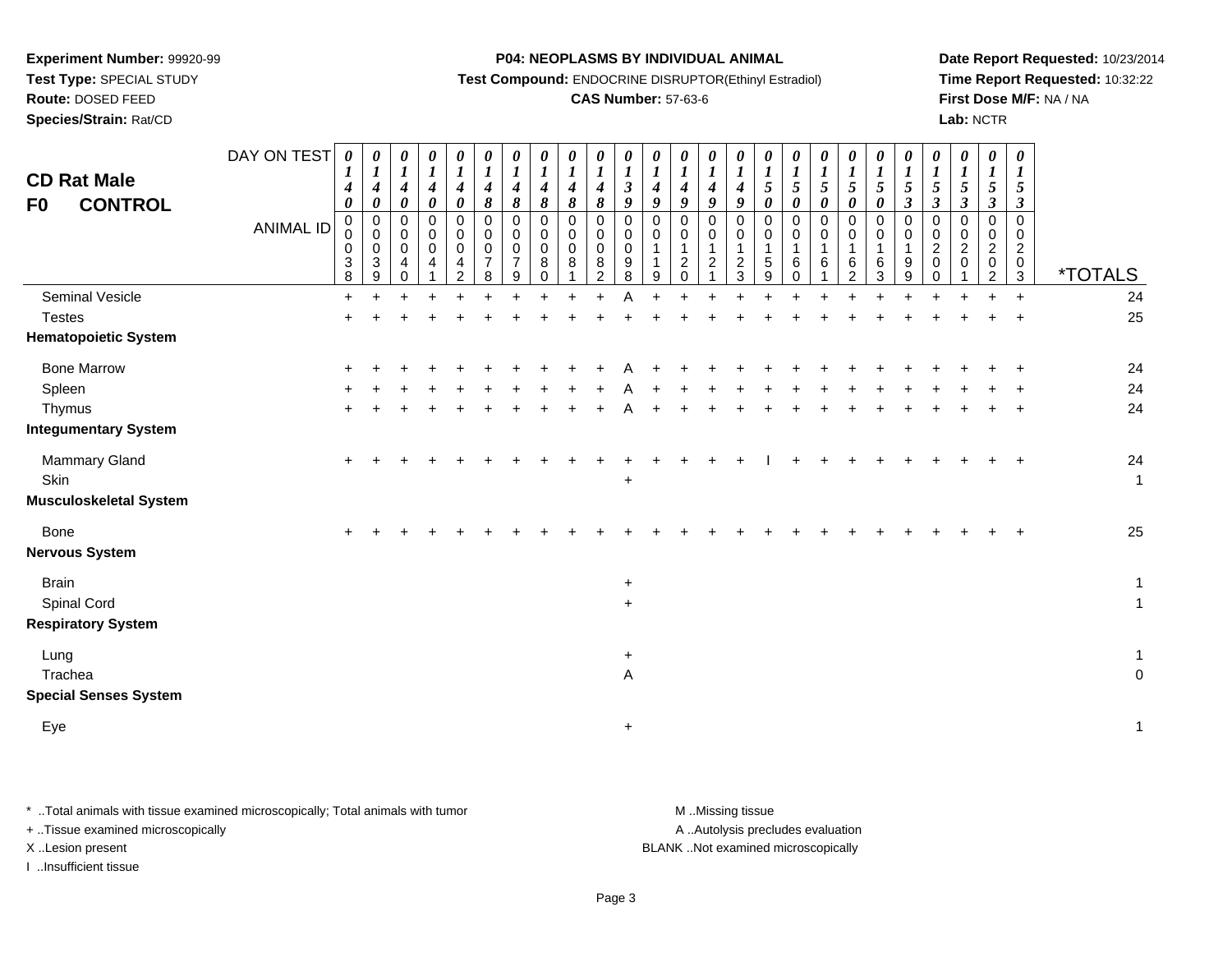**Test Type:** SPECIAL STUDY

**Route:** DOSED FEED

**Species/Strain:** Rat/CD

**P04: NEOPLASMS BY INDIVIDUAL ANIMAL**

**Test Compound:** ENDOCRINE DISRUPTOR(Ethinyl Estradiol)

### **CAS Number:** 57-63-6

**Date Report Requested:** 10/23/2014**Time Report Requested:** 10:32:22**First Dose M/F:** NA / NA**Lab:** NCTR

| <b>CD Rat Male</b><br><b>CONTROL</b><br>F <sub>0</sub>                               | DAY ON TEST<br><b>ANIMAL ID</b> | 0<br>$\mathbf{I}$<br>$\boldsymbol{4}$<br>0<br>$\mathbf 0$<br>0<br>$\pmb{0}$<br>$\ensuremath{\mathsf{3}}$<br>8 | $\boldsymbol{\theta}$<br>$\mathbf{I}$<br>4<br>$\boldsymbol{\theta}$<br>0<br>0<br>0<br>$\sqrt{3}$<br>9 | $\boldsymbol{\theta}$<br>1<br>4<br>$\boldsymbol{\theta}$<br>0<br>0<br>$\mathbf 0$<br>4 | 0<br>4<br>0<br>0<br>0<br>0<br>4 | $\boldsymbol{\theta}$<br>L<br>4<br>$\boldsymbol{\theta}$<br>0<br>0<br>0<br>4<br>ົ | $\boldsymbol{\theta}$<br>$\overline{ }$<br>4<br>8<br>0<br>0<br>$\mathbf 0$<br>$\overline{ }$<br>8 | $\boldsymbol{\theta}$<br>x.<br>4<br>$\pmb{8}$<br>0<br>$\mathbf 0$<br>0<br>$\overline{ }$<br>9 | 0<br>4<br>8<br>0<br>0<br>0<br>8 | 0<br>$\overline{ }$<br>4<br>8<br>0<br>$\pmb{0}$<br>$\mathsf 0$<br>$\bf{8}$ | $\boldsymbol{\theta}$<br>┻<br>$\boldsymbol{4}$<br>8<br>U<br>$\mathbf 0$<br>0<br>$\bf8$<br>$\sim$ | 0<br>L<br>$\boldsymbol{\beta}$<br>$\boldsymbol{0}$<br>0<br>0<br>0<br>9<br>$\mathsf{R}$ | $\boldsymbol{\theta}$<br>$\overline{ }$<br>4<br>9<br>0<br>0<br>9 | $\boldsymbol{\theta}$<br>4<br>9<br>0<br>$\mathbf 0$<br>$\overline{2}$ | 0<br>4<br>O<br>0<br>0<br>$\mathcal{D}$<br>▵ | 0<br>4<br>9<br>0<br>0<br>$\overline{c}$<br>3 | $\theta$<br>$\mathbf{I}$<br>$5\overline{)}$<br>0<br>0<br>$\mathbf 0$<br>$\,$ 5 $\,$<br>9 | $\boldsymbol{\theta}$<br>$\mathbf{I}$<br>$\overline{5}$<br>0<br>U<br>0<br>$\,6\,$ | 0<br>$\overline{ }$<br>0<br>0<br>0<br>6 | $\boldsymbol{\theta}$<br>$\mathbf{I}$<br>5<br>0<br>0<br>0<br>6<br><sup>o</sup> | 0<br>$\boldsymbol{l}$<br>$\mathfrak{s}$<br>$\boldsymbol{\theta}$<br>U<br>$\mathbf 0$<br>$\,6$<br>3 | 0<br>$\mathfrak{S}$<br>$\rightarrow$<br>0<br>$\pmb{0}$<br>9<br>9 | $\boldsymbol{\theta}$<br>$\overline{1}$<br>$\overline{5}$<br>0<br>$\pmb{0}$<br>$\sqrt{2}$<br>$\pmb{0}$ | 0<br>$\mathbf{c}$<br>0<br>0<br>$\overline{c}$<br>$\mathbf 0$ | 0<br>C<br>0<br>0<br>ົ<br>∠<br>0<br>C | $\boldsymbol{\theta}$<br>x.<br>$\overline{5}$<br>$\rightarrow$<br>0<br>0<br>$\overline{2}$<br>$\mathbf 0$<br>3 | <i><b>*TOTALS</b></i> |
|--------------------------------------------------------------------------------------|---------------------------------|---------------------------------------------------------------------------------------------------------------|-------------------------------------------------------------------------------------------------------|----------------------------------------------------------------------------------------|---------------------------------|-----------------------------------------------------------------------------------|---------------------------------------------------------------------------------------------------|-----------------------------------------------------------------------------------------------|---------------------------------|----------------------------------------------------------------------------|--------------------------------------------------------------------------------------------------|----------------------------------------------------------------------------------------|------------------------------------------------------------------|-----------------------------------------------------------------------|---------------------------------------------|----------------------------------------------|------------------------------------------------------------------------------------------|-----------------------------------------------------------------------------------|-----------------------------------------|--------------------------------------------------------------------------------|----------------------------------------------------------------------------------------------------|------------------------------------------------------------------|--------------------------------------------------------------------------------------------------------|--------------------------------------------------------------|--------------------------------------|----------------------------------------------------------------------------------------------------------------|-----------------------|
| <b>Urinary System</b><br>Kidney<br><b>Urinary Bladder</b><br><b>SYSTEMIC LESIONS</b> |                                 | $\pm$                                                                                                         |                                                                                                       |                                                                                        |                                 |                                                                                   |                                                                                                   |                                                                                               |                                 |                                                                            |                                                                                                  | $+$                                                                                    |                                                                  |                                                                       |                                             |                                              |                                                                                          |                                                                                   |                                         |                                                                                |                                                                                                    |                                                                  |                                                                                                        |                                                              |                                      | ÷                                                                                                              | 24                    |
| Multiple Organ                                                                       |                                 | $\pm$                                                                                                         |                                                                                                       |                                                                                        |                                 |                                                                                   |                                                                                                   |                                                                                               |                                 |                                                                            |                                                                                                  |                                                                                        |                                                                  |                                                                       |                                             |                                              |                                                                                          |                                                                                   |                                         |                                                                                |                                                                                                    |                                                                  |                                                                                                        |                                                              |                                      | $\div$                                                                                                         | 25                    |

\* ..Total animals with tissue examined microscopically; Total animals with tumor **M** . Missing tissue M ..Missing tissue

+ ..Tissue examined microscopically

I ..Insufficient tissue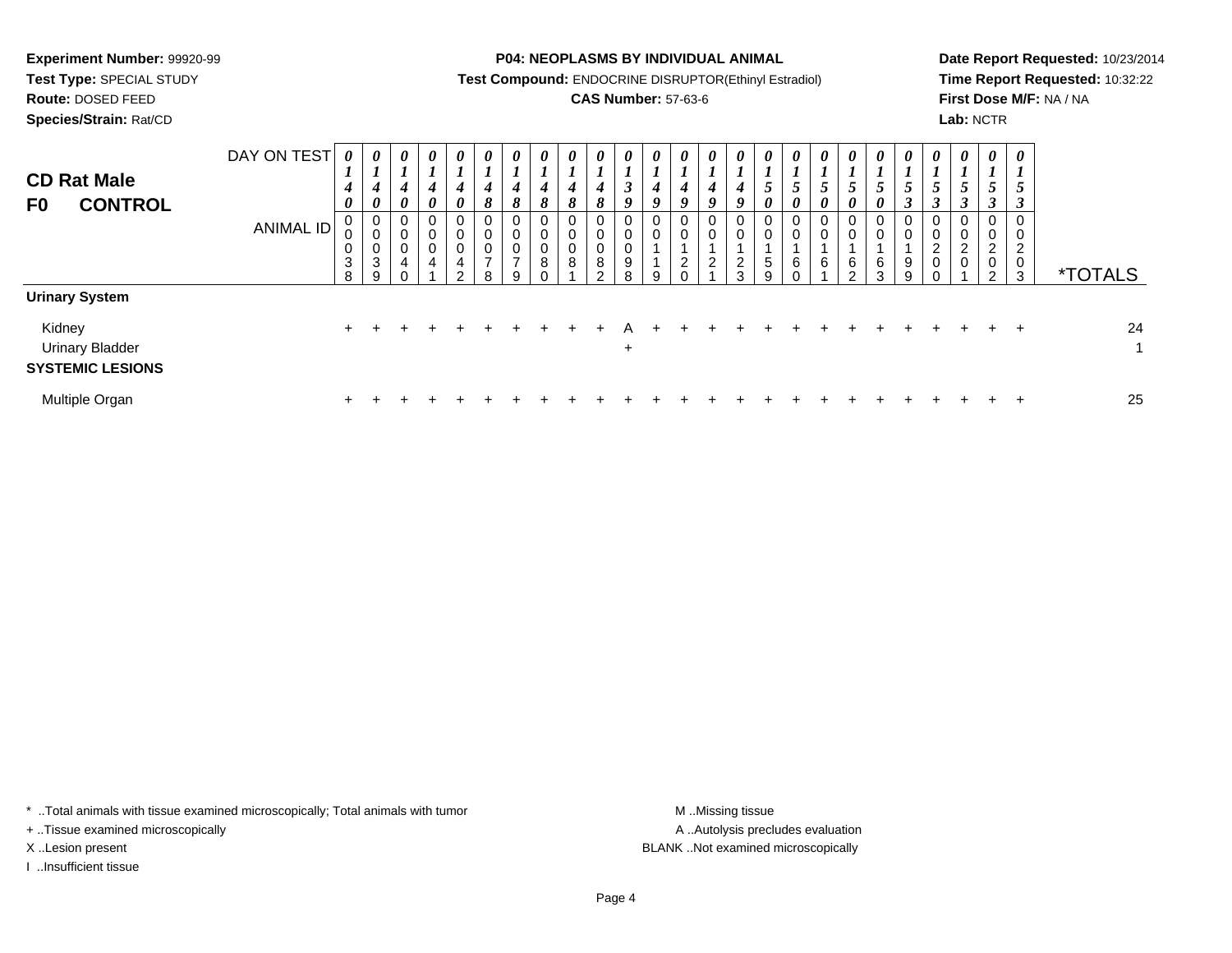**Route:** DOSED FEED

**Species/Strain:** Rat/CD

#### **P04: NEOPLASMS BY INDIVIDUAL ANIMAL**

**Test Compound:** ENDOCRINE DISRUPTOR(Ethinyl Estradiol)

### **CAS Number:** 57-63-6

**Date Report Requested:** 10/23/2014**Time Report Requested:** 10:32:22**First Dose M/F:** NA / NA**Lab:** NCTR

| <b>CD Rat Male</b><br><b>2.0 PPB</b><br>F0 | DAY ON TEST<br><b>ANIMAL ID</b> | 0<br>1<br>4<br>0<br>$\pmb{0}$<br>0<br>0<br>$\overline{4}$<br>3 | 0<br>$\boldsymbol{l}$<br>$\boldsymbol{4}$<br>$\boldsymbol{\theta}$<br>$\,0\,$<br>$\mathbf 0$<br>0<br>4<br>4 | 0<br>$\boldsymbol{l}$<br>$\boldsymbol{4}$<br>0<br>0<br>0<br>$\,0\,$<br>$\overline{4}$<br>5 | $\boldsymbol{\theta}$<br>$\boldsymbol{l}$<br>4<br>$\boldsymbol{\theta}$<br>$\mathbf 0$<br>0<br>$\mathbf 0$<br>$\overline{4}$<br>$6\phantom{1}6$ | 0<br>$\boldsymbol{l}$<br>$\boldsymbol{4}$<br>$\boldsymbol{\theta}$<br>0<br>0<br>$\pmb{0}$<br>4<br>$\overline{ }$ | $\pmb{\theta}$<br>$\boldsymbol{l}$<br>$\boldsymbol{4}$<br>8<br>$\mathbf 0$<br>0<br>$\pmb{0}$<br>$^8_3$ | $\boldsymbol{\theta}$<br>$\boldsymbol{l}$<br>4<br>8<br>$\pmb{0}$<br>$\pmb{0}$<br>$\pmb{0}$<br>8<br>4 | $\pmb{\theta}$<br>$\boldsymbol{l}$<br>$\boldsymbol{4}$<br>8<br>$\,0\,$<br>$\pmb{0}$<br>$\pmb{0}$<br>8<br>5 | $\pmb{\theta}$<br>$\boldsymbol{l}$<br>4<br>8<br>$\,0\,$<br>$\pmb{0}$<br>$\pmb{0}$<br>8<br>6 | 0<br>$\boldsymbol{l}$<br>4<br>8<br>0<br>0<br>0<br>8<br>$\overline{ }$ | $\pmb{\theta}$<br>$\boldsymbol{l}$<br>4<br>9<br>$\mathbf 0$<br>0<br>$\overline{c}$<br>Λ | $\pmb{\theta}$<br>$\boldsymbol{l}$<br>4<br>9<br>0<br>0<br>$\overline{a}$<br>5 | 0<br>$\boldsymbol{l}$<br>$\boldsymbol{4}$<br>9<br>0<br>0<br>$\frac{2}{6}$ | $\pmb{\theta}$<br>$\boldsymbol{l}$<br>$\boldsymbol{4}$<br>9<br>0<br>0<br>$\mathbf{1}$<br>$\overline{c}$<br>$\overline{ }$ | $\pmb{\theta}$<br>$\boldsymbol{l}$<br>$\boldsymbol{4}$<br>9<br>$\pmb{0}$<br>$\,0\,$<br>$\mathbf 1$<br>$_{\rm 8}^2$ | $\boldsymbol{\theta}$<br>$\boldsymbol{l}$<br>$\overline{5}$<br>$\boldsymbol{\theta}$<br>$\mathbf 0$<br>$\pmb{0}$<br>$\mathbf{1}$<br>6<br>4 | 0<br>$\boldsymbol{l}$<br>$\sqrt{5}$<br>0<br>$\pmb{0}$<br>0<br>1<br>6<br>5 | $\boldsymbol{\theta}$<br>$\boldsymbol{l}$<br>$\sqrt{5}$<br>$\boldsymbol{\theta}$<br>$\pmb{0}$<br>0<br>6<br>6 | $\pmb{\theta}$<br>$\boldsymbol{l}$<br>5<br>$\boldsymbol{\theta}$<br>0<br>0<br>$\,6$<br>$\overline{ }$ | $\pmb{\theta}$<br>$\boldsymbol{l}$<br>5<br>0<br>0<br>0<br>6<br>8 | $\boldsymbol{\theta}$<br>$\boldsymbol{l}$<br>$\mathfrak{s}$<br>$\boldsymbol{\beta}$<br>$\,0\,$<br>$\pmb{0}$<br>$\boldsymbol{2}$<br>$\,0\,$<br>4 | 0<br>$\boldsymbol{l}$<br>5<br>3<br>0<br>0<br>$\boldsymbol{2}$<br>0<br>5 | 0<br>$\boldsymbol{l}$<br>$\mathfrak{s}$<br>3<br>$\mathbf 0$<br>0<br>$\overline{c}$<br>0<br>6 | 0<br>$\boldsymbol{l}$<br>5<br>3<br>0<br>0<br>$\overline{c}$ | $\pmb{\theta}$<br>1<br>5<br>3<br>$\mathbf 0$<br>0<br>$\overline{c}$<br>$_{\rm 8}^{\rm 0}$ | <i><b>*TOTALS</b></i> |
|--------------------------------------------|---------------------------------|----------------------------------------------------------------|-------------------------------------------------------------------------------------------------------------|--------------------------------------------------------------------------------------------|-------------------------------------------------------------------------------------------------------------------------------------------------|------------------------------------------------------------------------------------------------------------------|--------------------------------------------------------------------------------------------------------|------------------------------------------------------------------------------------------------------|------------------------------------------------------------------------------------------------------------|---------------------------------------------------------------------------------------------|-----------------------------------------------------------------------|-----------------------------------------------------------------------------------------|-------------------------------------------------------------------------------|---------------------------------------------------------------------------|---------------------------------------------------------------------------------------------------------------------------|--------------------------------------------------------------------------------------------------------------------|--------------------------------------------------------------------------------------------------------------------------------------------|---------------------------------------------------------------------------|--------------------------------------------------------------------------------------------------------------|-------------------------------------------------------------------------------------------------------|------------------------------------------------------------------|-------------------------------------------------------------------------------------------------------------------------------------------------|-------------------------------------------------------------------------|----------------------------------------------------------------------------------------------|-------------------------------------------------------------|-------------------------------------------------------------------------------------------|-----------------------|
| <b>Alimentary System</b>                   |                                 |                                                                |                                                                                                             |                                                                                            |                                                                                                                                                 |                                                                                                                  |                                                                                                        |                                                                                                      |                                                                                                            |                                                                                             |                                                                       |                                                                                         |                                                                               |                                                                           |                                                                                                                           |                                                                                                                    |                                                                                                                                            |                                                                           |                                                                                                              |                                                                                                       |                                                                  |                                                                                                                                                 |                                                                         |                                                                                              |                                                             |                                                                                           |                       |
| Liver<br><b>Cardiovascular System</b>      |                                 |                                                                |                                                                                                             |                                                                                            |                                                                                                                                                 |                                                                                                                  |                                                                                                        |                                                                                                      |                                                                                                            |                                                                                             |                                                                       |                                                                                         |                                                                               |                                                                           |                                                                                                                           |                                                                                                                    |                                                                                                                                            |                                                                           |                                                                                                              |                                                                                                       |                                                                  |                                                                                                                                                 |                                                                         |                                                                                              | $\ddot{}$                                                   |                                                                                           | 1                     |
| <b>NONE</b><br><b>Endocrine System</b>     |                                 |                                                                |                                                                                                             |                                                                                            |                                                                                                                                                 |                                                                                                                  |                                                                                                        |                                                                                                      |                                                                                                            |                                                                                             |                                                                       |                                                                                         |                                                                               |                                                                           |                                                                                                                           |                                                                                                                    |                                                                                                                                            |                                                                           |                                                                                                              |                                                                                                       |                                                                  |                                                                                                                                                 |                                                                         |                                                                                              |                                                             |                                                                                           |                       |
| <b>NONE</b><br><b>General Body System</b>  |                                 |                                                                |                                                                                                             |                                                                                            |                                                                                                                                                 |                                                                                                                  |                                                                                                        |                                                                                                      |                                                                                                            |                                                                                             |                                                                       |                                                                                         |                                                                               |                                                                           |                                                                                                                           |                                                                                                                    |                                                                                                                                            |                                                                           |                                                                                                              |                                                                                                       |                                                                  |                                                                                                                                                 |                                                                         |                                                                                              |                                                             |                                                                                           |                       |
| <b>NONE</b><br><b>Genital System</b>       |                                 |                                                                |                                                                                                             |                                                                                            |                                                                                                                                                 |                                                                                                                  |                                                                                                        |                                                                                                      |                                                                                                            |                                                                                             |                                                                       |                                                                                         |                                                                               |                                                                           |                                                                                                                           |                                                                                                                    |                                                                                                                                            |                                                                           |                                                                                                              |                                                                                                       |                                                                  |                                                                                                                                                 |                                                                         |                                                                                              |                                                             |                                                                                           |                       |
| <b>Coagulating Gland</b>                   |                                 |                                                                |                                                                                                             |                                                                                            |                                                                                                                                                 |                                                                                                                  |                                                                                                        |                                                                                                      |                                                                                                            |                                                                                             |                                                                       |                                                                                         |                                                                               |                                                                           |                                                                                                                           |                                                                                                                    |                                                                                                                                            |                                                                           |                                                                                                              |                                                                                                       |                                                                  |                                                                                                                                                 |                                                                         |                                                                                              |                                                             |                                                                                           | 25                    |
| Epididymis                                 |                                 | $\pm$                                                          |                                                                                                             |                                                                                            |                                                                                                                                                 |                                                                                                                  |                                                                                                        |                                                                                                      |                                                                                                            |                                                                                             |                                                                       |                                                                                         |                                                                               |                                                                           |                                                                                                                           |                                                                                                                    |                                                                                                                                            |                                                                           |                                                                                                              |                                                                                                       |                                                                  |                                                                                                                                                 |                                                                         |                                                                                              |                                                             | $\div$                                                                                    | 25                    |
| <b>Preputial Gland</b>                     |                                 |                                                                |                                                                                                             |                                                                                            |                                                                                                                                                 |                                                                                                                  |                                                                                                        |                                                                                                      |                                                                                                            |                                                                                             |                                                                       |                                                                                         |                                                                               |                                                                           |                                                                                                                           |                                                                                                                    |                                                                                                                                            |                                                                           |                                                                                                              |                                                                                                       |                                                                  |                                                                                                                                                 |                                                                         |                                                                                              |                                                             |                                                                                           | $\overline{2}$        |
| Prostate, Dorsal/Lateral Lobe              |                                 |                                                                |                                                                                                             |                                                                                            |                                                                                                                                                 |                                                                                                                  |                                                                                                        |                                                                                                      |                                                                                                            |                                                                                             |                                                                       |                                                                                         |                                                                               |                                                                           |                                                                                                                           |                                                                                                                    |                                                                                                                                            |                                                                           |                                                                                                              |                                                                                                       |                                                                  |                                                                                                                                                 |                                                                         |                                                                                              |                                                             |                                                                                           | 25                    |
| Prostate, Ventral Lobe                     |                                 |                                                                |                                                                                                             |                                                                                            |                                                                                                                                                 |                                                                                                                  |                                                                                                        |                                                                                                      |                                                                                                            |                                                                                             |                                                                       |                                                                                         |                                                                               |                                                                           |                                                                                                                           |                                                                                                                    |                                                                                                                                            |                                                                           |                                                                                                              |                                                                                                       |                                                                  |                                                                                                                                                 |                                                                         |                                                                                              |                                                             |                                                                                           | 25                    |
| <b>Rete Testes</b>                         |                                 |                                                                |                                                                                                             |                                                                                            |                                                                                                                                                 |                                                                                                                  |                                                                                                        |                                                                                                      |                                                                                                            |                                                                                             |                                                                       |                                                                                         |                                                                               |                                                                           |                                                                                                                           |                                                                                                                    |                                                                                                                                            |                                                                           |                                                                                                              |                                                                                                       |                                                                  |                                                                                                                                                 |                                                                         |                                                                                              |                                                             |                                                                                           | 23                    |
| <b>Seminal Vesicle</b><br><b>Testes</b>    |                                 |                                                                |                                                                                                             |                                                                                            |                                                                                                                                                 |                                                                                                                  |                                                                                                        |                                                                                                      |                                                                                                            |                                                                                             |                                                                       |                                                                                         |                                                                               |                                                                           |                                                                                                                           |                                                                                                                    |                                                                                                                                            |                                                                           |                                                                                                              |                                                                                                       |                                                                  |                                                                                                                                                 |                                                                         |                                                                                              |                                                             |                                                                                           | 25<br>25              |
|                                            |                                 |                                                                |                                                                                                             |                                                                                            |                                                                                                                                                 |                                                                                                                  |                                                                                                        |                                                                                                      |                                                                                                            |                                                                                             |                                                                       |                                                                                         |                                                                               |                                                                           |                                                                                                                           |                                                                                                                    |                                                                                                                                            |                                                                           |                                                                                                              |                                                                                                       |                                                                  |                                                                                                                                                 |                                                                         |                                                                                              |                                                             |                                                                                           |                       |

**Hematopoietic System**

NONE

\* ..Total animals with tissue examined microscopically; Total animals with tumor **M** . Missing tissue M ..Missing tissue

+ ..Tissue examined microscopically

I ..Insufficient tissue

A ..Autolysis precludes evaluation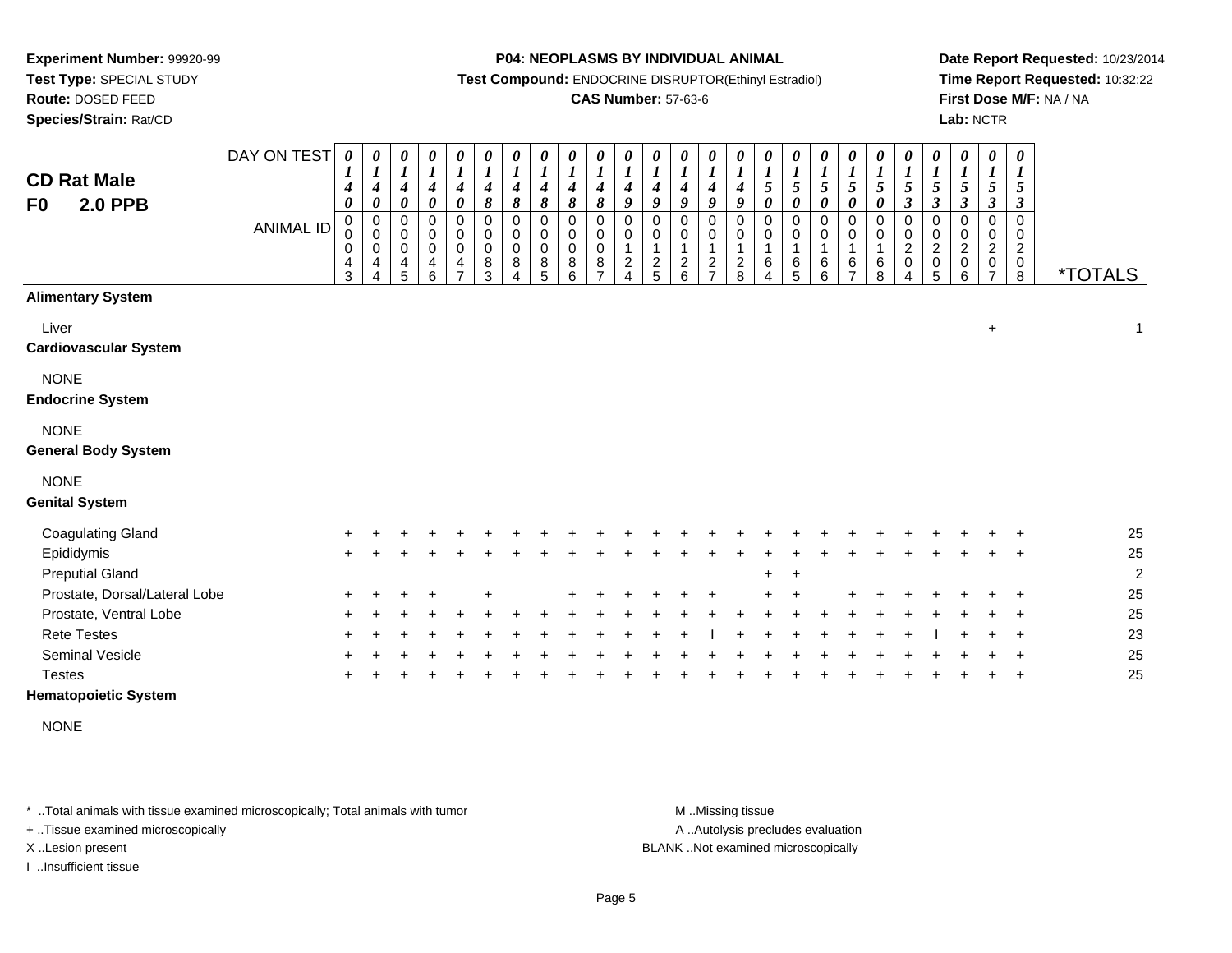**Route:** DOSED FEED

**Species/Strain:** Rat/CD

#### **P04: NEOPLASMS BY INDIVIDUAL ANIMAL**

**Test Compound:** ENDOCRINE DISRUPTOR(Ethinyl Estradiol)

### **CAS Number:** 57-63-6

**Date Report Requested:** 10/23/2014**Time Report Requested:** 10:32:22**First Dose M/F:** NA / NA**Lab:** NCTR

| <b>CD Rat Male</b><br><b>2.0 PPB</b><br>F0             | DAY ON TEST<br><b>ANIMAL ID</b> | $\boldsymbol{\theta}$<br>$\boldsymbol{4}$<br>0<br>$\pmb{0}$<br>0<br>0<br>4<br>3 | 0<br>$\boldsymbol{l}$<br>$\boldsymbol{4}$<br>$\boldsymbol{\theta}$<br>$\boldsymbol{0}$<br>$\mathbf 0$<br>0<br>4<br>4 | 0<br>$\boldsymbol{l}$<br>$\boldsymbol{4}$<br>$\pmb{\theta}$<br>0<br>$\pmb{0}$<br>$\pmb{0}$<br>$\overline{4}$<br>5 | $\boldsymbol{\theta}$<br>$\boldsymbol{l}$<br>$\boldsymbol{4}$<br>$\boldsymbol{\theta}$<br>0<br>$\pmb{0}$<br>$\mathbf 0$<br>$\overline{4}$<br>6 | 0<br>$\boldsymbol{l}$<br>$\boldsymbol{4}$<br>$\pmb{\theta}$<br>0<br>$\pmb{0}$<br>$\pmb{0}$<br>4<br>$\overline{ }$ | 0<br>$\boldsymbol{l}$<br>$\boldsymbol{4}$<br>8<br>0<br>$\pmb{0}$<br>$\pmb{0}$<br>$\frac{8}{3}$ | 0<br>$\boldsymbol{l}$<br>$\boldsymbol{4}$<br>$\pmb{8}$<br>$\mathbf 0$<br>$\pmb{0}$<br>$\pmb{0}$<br>$\,8\,$<br>$\lambda$ | 0<br>$\boldsymbol{l}$<br>$\boldsymbol{4}$<br>8<br>0<br>$\pmb{0}$<br>$\pmb{0}$<br>$\bf 8$<br>5 | 0<br>$\boldsymbol{l}$<br>4<br>8<br>0<br>$\pmb{0}$<br>$\pmb{0}$<br>8<br>6 | 0<br>$\boldsymbol{l}$<br>4<br>$\pmb{8}$<br>0<br>0<br>$\bar{0}$<br>$\bf 8$<br>$\overline{7}$ | $\boldsymbol{\theta}$<br>4<br>9<br>0<br>$\mathbf 0$<br>$\overline{c}$<br>4 | 0<br>$\boldsymbol{l}$<br>$\boldsymbol{4}$<br>9<br>0<br>$\mathbf 0$<br>$\mathbf{1}$<br>$\frac{2}{5}$ | 0<br>$\boldsymbol{l}$<br>$\boldsymbol{4}$<br>9<br>0<br>$\pmb{0}$<br>1<br>$\begin{array}{c} 2 \\ 6 \end{array}$ | $\boldsymbol{\theta}$<br>$\boldsymbol{l}$<br>$\boldsymbol{4}$<br>9<br>0<br>$\pmb{0}$<br>$\mathbf{1}$<br>$\frac{2}{7}$ | 0<br>$\boldsymbol{l}$<br>$\boldsymbol{4}$<br>9<br>0<br>$\pmb{0}$<br>$\mathbf 1$<br>$\frac{2}{8}$ | 0<br>$\boldsymbol{l}$<br>$\sqrt{5}$<br>$\pmb{\theta}$<br>0<br>$\pmb{0}$<br>$\mathbf{1}$<br>$\,6$<br>$\boldsymbol{\Lambda}$ | 5<br>$\boldsymbol{\theta}$<br>0<br>0<br>1<br>6<br>5 | $\boldsymbol{\theta}$<br>$\mathfrak{s}$<br>$\boldsymbol{\theta}$<br>0<br>0<br>$\,6\,$<br>6 | 0<br>$\boldsymbol{l}$<br>5<br>$\pmb{\theta}$<br>0<br>$\pmb{0}$<br>$\,6$<br>$\overline{ }$ | 0<br>$\boldsymbol{l}$<br>5<br>$\pmb{\theta}$<br>0<br>$\pmb{0}$<br>$\mathbf 1$<br>$\,6\,$<br>8 | 0<br>$\boldsymbol{l}$<br>$\mathfrak{s}$<br>$\boldsymbol{\beta}$<br>0<br>$\begin{smallmatrix} 0\\2 \end{smallmatrix}$<br>$\pmb{0}$<br>4 | 0<br>$\boldsymbol{l}$<br>5<br>$\boldsymbol{\beta}$<br>0<br>0<br>$\overline{c}$<br>$\pmb{0}$<br>5 | 0<br>$\boldsymbol{l}$<br>5<br>$\boldsymbol{\beta}$<br>0<br>0<br>$\overline{c}$<br>0<br>6 | 0<br>1<br>5<br>$\boldsymbol{\beta}$<br>$\mathbf 0$<br>0<br>$\sqrt{2}$<br>0<br>$\overline{7}$ | $\pmb{\theta}$<br>5<br>$\boldsymbol{\beta}$<br>$\pmb{0}$<br>$\mathbf 0$<br>$\overline{c}$<br>$_{\rm 8}^{\rm 0}$ | <i><b>*TOTALS</b></i> |
|--------------------------------------------------------|---------------------------------|---------------------------------------------------------------------------------|----------------------------------------------------------------------------------------------------------------------|-------------------------------------------------------------------------------------------------------------------|------------------------------------------------------------------------------------------------------------------------------------------------|-------------------------------------------------------------------------------------------------------------------|------------------------------------------------------------------------------------------------|-------------------------------------------------------------------------------------------------------------------------|-----------------------------------------------------------------------------------------------|--------------------------------------------------------------------------|---------------------------------------------------------------------------------------------|----------------------------------------------------------------------------|-----------------------------------------------------------------------------------------------------|----------------------------------------------------------------------------------------------------------------|-----------------------------------------------------------------------------------------------------------------------|--------------------------------------------------------------------------------------------------|----------------------------------------------------------------------------------------------------------------------------|-----------------------------------------------------|--------------------------------------------------------------------------------------------|-------------------------------------------------------------------------------------------|-----------------------------------------------------------------------------------------------|----------------------------------------------------------------------------------------------------------------------------------------|--------------------------------------------------------------------------------------------------|------------------------------------------------------------------------------------------|----------------------------------------------------------------------------------------------|-----------------------------------------------------------------------------------------------------------------|-----------------------|
| <b>Integumentary System</b>                            |                                 |                                                                                 |                                                                                                                      |                                                                                                                   |                                                                                                                                                |                                                                                                                   |                                                                                                |                                                                                                                         |                                                                                               |                                                                          |                                                                                             |                                                                            |                                                                                                     |                                                                                                                |                                                                                                                       |                                                                                                  |                                                                                                                            |                                                     |                                                                                            |                                                                                           |                                                                                               |                                                                                                                                        |                                                                                                  |                                                                                          |                                                                                              |                                                                                                                 |                       |
| Mammary Gland<br>Skin<br><b>Musculoskeletal System</b> |                                 |                                                                                 |                                                                                                                      |                                                                                                                   |                                                                                                                                                |                                                                                                                   |                                                                                                |                                                                                                                         |                                                                                               |                                                                          |                                                                                             |                                                                            |                                                                                                     | $\pm$                                                                                                          |                                                                                                                       |                                                                                                  |                                                                                                                            |                                                     |                                                                                            |                                                                                           |                                                                                               |                                                                                                                                        |                                                                                                  |                                                                                          |                                                                                              | $\ddot{}$                                                                                                       | 24<br>$\mathbf{1}$    |
| <b>NONE</b><br><b>Nervous System</b>                   |                                 |                                                                                 |                                                                                                                      |                                                                                                                   |                                                                                                                                                |                                                                                                                   |                                                                                                |                                                                                                                         |                                                                                               |                                                                          |                                                                                             |                                                                            |                                                                                                     |                                                                                                                |                                                                                                                       |                                                                                                  |                                                                                                                            |                                                     |                                                                                            |                                                                                           |                                                                                               |                                                                                                                                        |                                                                                                  |                                                                                          |                                                                                              |                                                                                                                 |                       |
| <b>NONE</b><br><b>Respiratory System</b>               |                                 |                                                                                 |                                                                                                                      |                                                                                                                   |                                                                                                                                                |                                                                                                                   |                                                                                                |                                                                                                                         |                                                                                               |                                                                          |                                                                                             |                                                                            |                                                                                                     |                                                                                                                |                                                                                                                       |                                                                                                  |                                                                                                                            |                                                     |                                                                                            |                                                                                           |                                                                                               |                                                                                                                                        |                                                                                                  |                                                                                          |                                                                                              |                                                                                                                 |                       |
| <b>NONE</b><br><b>Special Senses System</b>            |                                 |                                                                                 |                                                                                                                      |                                                                                                                   |                                                                                                                                                |                                                                                                                   |                                                                                                |                                                                                                                         |                                                                                               |                                                                          |                                                                                             |                                                                            |                                                                                                     |                                                                                                                |                                                                                                                       |                                                                                                  |                                                                                                                            |                                                     |                                                                                            |                                                                                           |                                                                                               |                                                                                                                                        |                                                                                                  |                                                                                          |                                                                                              |                                                                                                                 |                       |
| <b>NONE</b><br><b>Urinary System</b>                   |                                 |                                                                                 |                                                                                                                      |                                                                                                                   |                                                                                                                                                |                                                                                                                   |                                                                                                |                                                                                                                         |                                                                                               |                                                                          |                                                                                             |                                                                            |                                                                                                     |                                                                                                                |                                                                                                                       |                                                                                                  |                                                                                                                            |                                                     |                                                                                            |                                                                                           |                                                                                               |                                                                                                                                        |                                                                                                  |                                                                                          |                                                                                              |                                                                                                                 |                       |
| Kidney<br><b>SYSTEMIC LESIONS</b>                      |                                 |                                                                                 |                                                                                                                      |                                                                                                                   |                                                                                                                                                |                                                                                                                   |                                                                                                |                                                                                                                         |                                                                                               |                                                                          |                                                                                             | $+$ $+$                                                                    |                                                                                                     |                                                                                                                |                                                                                                                       |                                                                                                  |                                                                                                                            |                                                     |                                                                                            |                                                                                           |                                                                                               |                                                                                                                                        |                                                                                                  |                                                                                          | $+$                                                                                          | $\overline{+}$                                                                                                  | $\overline{4}$        |
| Multiple Organ                                         |                                 |                                                                                 |                                                                                                                      |                                                                                                                   |                                                                                                                                                |                                                                                                                   |                                                                                                |                                                                                                                         |                                                                                               |                                                                          |                                                                                             |                                                                            |                                                                                                     |                                                                                                                |                                                                                                                       |                                                                                                  |                                                                                                                            |                                                     |                                                                                            |                                                                                           |                                                                                               |                                                                                                                                        |                                                                                                  |                                                                                          |                                                                                              |                                                                                                                 | 25                    |

\* ..Total animals with tissue examined microscopically; Total animals with tumor **M** . Missing tissue M ..Missing tissue + ..Tissue examined microscopically X ..Lesion present BLANK ..Not examined microscopically

I ..Insufficient tissue

A ..Autolysis precludes evaluation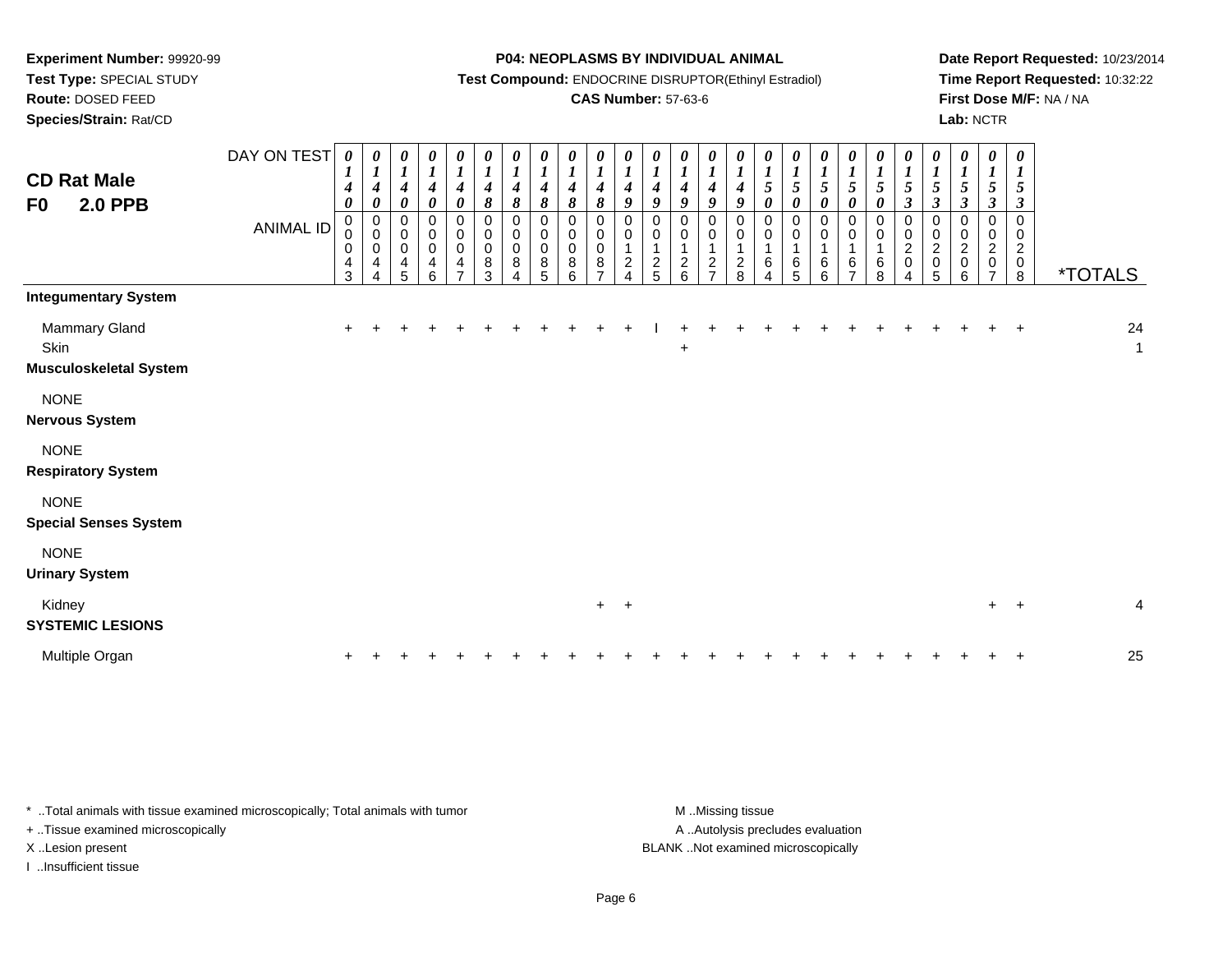**Route:** DOSED FEED

**Species/Strain:** Rat/CD

#### **P04: NEOPLASMS BY INDIVIDUAL ANIMAL**

**Test Compound:** ENDOCRINE DISRUPTOR(Ethinyl Estradiol)

### **CAS Number:** 57-63-6

**Date Report Requested:** 10/23/2014**Time Report Requested:** 10:32:23**First Dose M/F:** NA / NA**Lab:** NCTR

| <b>CD Rat Male</b><br><b>10 PPB</b><br>F <sub>0</sub>             | DAY ON TEST<br><b>ANIMAL ID</b> | $\boldsymbol{\theta}$<br>4<br>0<br>$_{\rm 0}^{\rm 0}$<br>0<br>4<br>8 | 0<br>$\boldsymbol{l}$<br>4<br>$\boldsymbol{\theta}$<br>$\mathbf 0$<br>0<br>0<br>4<br>9 | 0<br>$\boldsymbol{l}$<br>$\overline{\mathcal{A}}$<br>0<br>$\mathbf 0$<br>0<br>$\pmb{0}$<br>5 | $\boldsymbol{\theta}$<br>$\boldsymbol{l}$<br>$\boldsymbol{4}$<br>$\boldsymbol{\theta}$<br>0<br>$\mathbf 0$<br>$\pmb{0}$<br>$\sqrt{5}$ | $\frac{\boldsymbol{\theta}}{\boldsymbol{I}}$<br>$\boldsymbol{4}$<br>$\boldsymbol{\theta}$<br>0<br>0<br>$\pmb{0}$<br>$\mathbf 5$<br>$\overline{2}$ | 0<br>$\boldsymbol{l}$<br>$\boldsymbol{4}$<br>8<br>0<br>$\pmb{0}$<br>$\pmb{0}$<br>8<br>8 | $\boldsymbol{\theta}$<br>$\boldsymbol{l}$<br>$\boldsymbol{4}$<br>$\boldsymbol{\delta}$<br>$\mathbf 0$<br>$\mathbf 0$<br>$\mathbf 0$<br>8<br>9 | 0<br>$\boldsymbol{l}$<br>$\boldsymbol{4}$<br>8<br>$\mathbf 0$<br>0<br>$\mathsf 0$<br>9<br>$\Omega$ | 0<br>$\boldsymbol{l}$<br>4<br>8<br>$\mathbf 0$<br>0<br>0<br>9 | $\boldsymbol{\theta}$<br>$\boldsymbol{l}$<br>$\boldsymbol{4}$<br>8<br>$\overline{0}$<br>$\mathbf 0$<br>$\mathbf 0$<br>9<br>$\mathcal{P}$ | $\pmb{\theta}$<br>$\boldsymbol{l}$<br>$\boldsymbol{4}$<br>9<br>$\mathbf 0$<br>0<br>$\boldsymbol{2}$<br>9 | $\frac{\theta}{I}$<br>4<br>9<br>0<br>0<br>$\mathbf{1}$<br>$\mathbf{3}$<br>0 | 0<br>$\boldsymbol{l}$<br>$\boldsymbol{4}$<br>9<br>0<br>0<br>$\mathbf{1}$<br>$\mathbf{3}$ | $\pmb{\theta}$<br>$\boldsymbol{l}$<br>$\boldsymbol{4}$<br>$\boldsymbol{q}$<br>$\mathbf 0$<br>0<br>$\mathbf{1}$<br>$\sqrt{3}$<br>$\overline{2}$ | 0<br>$\boldsymbol{l}$<br>4<br>9<br>$\mathbf 0$<br>0<br>1<br>3<br>3 | 0<br>$\boldsymbol{l}$<br>$\mathfrak{s}$<br>$\boldsymbol{\theta}$<br>$\mathbf 0$<br>0<br>$\mathbf{1}$<br>6<br>$\boldsymbol{9}$ | $\boldsymbol{\theta}$<br>$\boldsymbol{l}$<br>5<br>0<br>$\mathbf 0$<br>0<br>$\mathbf{1}$<br>$\overline{7}$<br>$\Omega$ | $\begin{matrix} 0 \\ 1 \end{matrix}$<br>$\sqrt{5}$<br>0<br>$\mathbf 0$<br>0<br>$\mathbf 1$<br>$\overline{7}$ | $\boldsymbol{\theta}$<br>$\boldsymbol{l}$<br>$\sqrt{5}$<br>$\boldsymbol{\theta}$<br>0<br>0<br>$\mathbf{1}$<br>$\overline{7}$<br>$\overline{c}$ | 0<br>$\boldsymbol{l}$<br>5<br>0<br>0<br>0<br>1<br>$\overline{7}$<br>$\mathbf{3}$ | $\boldsymbol{\theta}$<br>$\boldsymbol{l}$<br>$\sqrt{5}$<br>$\boldsymbol{\beta}$<br>$\pmb{0}$<br>0<br>$\boldsymbol{2}$<br>$\pmb{0}$<br>9 | $\boldsymbol{\theta}$<br>$\boldsymbol{l}$<br>5<br>$\boldsymbol{\beta}$<br>$\mathbf 0$<br>$\mathbf 0$<br>$\overline{c}$<br>$\Omega$ | 0<br>$\boldsymbol{l}$<br>5<br>$\boldsymbol{\beta}$<br>$\Omega$<br>0<br>$\overline{c}$ | $\boldsymbol{\theta}$<br>$\boldsymbol{l}$<br>5<br>$\boldsymbol{\beta}$<br>$\mathbf 0$<br>$\mathbf 0$<br>$\boldsymbol{2}$<br>1<br>2 | 0<br>$\boldsymbol{l}$<br>5<br>3<br>$\mathbf 0$<br>0<br>$\overline{\mathbf{c}}$<br>$\mathbf{1}$<br>$\mathfrak{Z}$ | <i><b>*TOTALS</b></i> |
|-------------------------------------------------------------------|---------------------------------|----------------------------------------------------------------------|----------------------------------------------------------------------------------------|----------------------------------------------------------------------------------------------|---------------------------------------------------------------------------------------------------------------------------------------|---------------------------------------------------------------------------------------------------------------------------------------------------|-----------------------------------------------------------------------------------------|-----------------------------------------------------------------------------------------------------------------------------------------------|----------------------------------------------------------------------------------------------------|---------------------------------------------------------------|------------------------------------------------------------------------------------------------------------------------------------------|----------------------------------------------------------------------------------------------------------|-----------------------------------------------------------------------------|------------------------------------------------------------------------------------------|------------------------------------------------------------------------------------------------------------------------------------------------|--------------------------------------------------------------------|-------------------------------------------------------------------------------------------------------------------------------|-----------------------------------------------------------------------------------------------------------------------|--------------------------------------------------------------------------------------------------------------|------------------------------------------------------------------------------------------------------------------------------------------------|----------------------------------------------------------------------------------|-----------------------------------------------------------------------------------------------------------------------------------------|------------------------------------------------------------------------------------------------------------------------------------|---------------------------------------------------------------------------------------|------------------------------------------------------------------------------------------------------------------------------------|------------------------------------------------------------------------------------------------------------------|-----------------------|
| <b>Alimentary System</b><br>Liver<br><b>Cardiovascular System</b> |                                 |                                                                      |                                                                                        |                                                                                              |                                                                                                                                       |                                                                                                                                                   | $\ddot{}$                                                                               |                                                                                                                                               |                                                                                                    |                                                               |                                                                                                                                          |                                                                                                          |                                                                             |                                                                                          |                                                                                                                                                |                                                                    |                                                                                                                               |                                                                                                                       |                                                                                                              |                                                                                                                                                |                                                                                  |                                                                                                                                         |                                                                                                                                    | $\ddot{}$                                                                             |                                                                                                                                    |                                                                                                                  | $\overline{c}$        |
| <b>NONE</b><br><b>Endocrine System</b>                            |                                 |                                                                      |                                                                                        |                                                                                              |                                                                                                                                       |                                                                                                                                                   |                                                                                         |                                                                                                                                               |                                                                                                    |                                                               |                                                                                                                                          |                                                                                                          |                                                                             |                                                                                          |                                                                                                                                                |                                                                    |                                                                                                                               |                                                                                                                       |                                                                                                              |                                                                                                                                                |                                                                                  |                                                                                                                                         |                                                                                                                                    |                                                                                       |                                                                                                                                    |                                                                                                                  |                       |
| <b>NONE</b><br><b>General Body System</b>                         |                                 |                                                                      |                                                                                        |                                                                                              |                                                                                                                                       |                                                                                                                                                   |                                                                                         |                                                                                                                                               |                                                                                                    |                                                               |                                                                                                                                          |                                                                                                          |                                                                             |                                                                                          |                                                                                                                                                |                                                                    |                                                                                                                               |                                                                                                                       |                                                                                                              |                                                                                                                                                |                                                                                  |                                                                                                                                         |                                                                                                                                    |                                                                                       |                                                                                                                                    |                                                                                                                  |                       |
| <b>NONE</b><br><b>Genital System</b>                              |                                 |                                                                      |                                                                                        |                                                                                              |                                                                                                                                       |                                                                                                                                                   |                                                                                         |                                                                                                                                               |                                                                                                    |                                                               |                                                                                                                                          |                                                                                                          |                                                                             |                                                                                          |                                                                                                                                                |                                                                    |                                                                                                                               |                                                                                                                       |                                                                                                              |                                                                                                                                                |                                                                                  |                                                                                                                                         |                                                                                                                                    |                                                                                       |                                                                                                                                    |                                                                                                                  |                       |
| <b>Coagulating Gland</b>                                          |                                 |                                                                      |                                                                                        |                                                                                              |                                                                                                                                       |                                                                                                                                                   |                                                                                         |                                                                                                                                               |                                                                                                    |                                                               |                                                                                                                                          |                                                                                                          |                                                                             |                                                                                          |                                                                                                                                                |                                                                    |                                                                                                                               |                                                                                                                       |                                                                                                              |                                                                                                                                                |                                                                                  |                                                                                                                                         |                                                                                                                                    |                                                                                       |                                                                                                                                    |                                                                                                                  | 25                    |
| Epididymis                                                        |                                 | $\pm$                                                                |                                                                                        |                                                                                              |                                                                                                                                       |                                                                                                                                                   |                                                                                         |                                                                                                                                               |                                                                                                    |                                                               |                                                                                                                                          |                                                                                                          |                                                                             |                                                                                          |                                                                                                                                                |                                                                    |                                                                                                                               |                                                                                                                       |                                                                                                              |                                                                                                                                                |                                                                                  |                                                                                                                                         |                                                                                                                                    |                                                                                       |                                                                                                                                    | $\div$                                                                                                           | 25                    |
| <b>Preputial Gland</b>                                            |                                 |                                                                      |                                                                                        |                                                                                              |                                                                                                                                       |                                                                                                                                                   |                                                                                         |                                                                                                                                               |                                                                                                    |                                                               |                                                                                                                                          |                                                                                                          | $\ddot{}$                                                                   |                                                                                          |                                                                                                                                                |                                                                    |                                                                                                                               |                                                                                                                       |                                                                                                              | ÷                                                                                                                                              |                                                                                  |                                                                                                                                         | $\ddot{}$                                                                                                                          |                                                                                       |                                                                                                                                    |                                                                                                                  | 3                     |
| Prostate, Dorsal/Lateral Lobe                                     |                                 |                                                                      |                                                                                        |                                                                                              |                                                                                                                                       |                                                                                                                                                   |                                                                                         |                                                                                                                                               |                                                                                                    |                                                               |                                                                                                                                          |                                                                                                          |                                                                             |                                                                                          |                                                                                                                                                |                                                                    |                                                                                                                               |                                                                                                                       |                                                                                                              |                                                                                                                                                |                                                                                  |                                                                                                                                         |                                                                                                                                    |                                                                                       |                                                                                                                                    | $\ddot{}$                                                                                                        | 25                    |
| Prostate, Ventral Lobe                                            |                                 |                                                                      |                                                                                        |                                                                                              |                                                                                                                                       |                                                                                                                                                   |                                                                                         |                                                                                                                                               |                                                                                                    |                                                               |                                                                                                                                          |                                                                                                          |                                                                             |                                                                                          |                                                                                                                                                |                                                                    |                                                                                                                               |                                                                                                                       |                                                                                                              |                                                                                                                                                |                                                                                  |                                                                                                                                         |                                                                                                                                    |                                                                                       |                                                                                                                                    | $\ddot{}$                                                                                                        | 25                    |
| <b>Rete Testes</b>                                                |                                 |                                                                      |                                                                                        |                                                                                              |                                                                                                                                       |                                                                                                                                                   |                                                                                         |                                                                                                                                               |                                                                                                    |                                                               |                                                                                                                                          |                                                                                                          |                                                                             |                                                                                          |                                                                                                                                                |                                                                    |                                                                                                                               |                                                                                                                       |                                                                                                              |                                                                                                                                                |                                                                                  |                                                                                                                                         |                                                                                                                                    |                                                                                       |                                                                                                                                    | $\ddot{}$                                                                                                        | 24                    |
| Seminal Vesicle<br><b>Testes</b>                                  |                                 |                                                                      |                                                                                        |                                                                                              |                                                                                                                                       |                                                                                                                                                   |                                                                                         |                                                                                                                                               |                                                                                                    |                                                               |                                                                                                                                          |                                                                                                          |                                                                             |                                                                                          |                                                                                                                                                |                                                                    |                                                                                                                               |                                                                                                                       |                                                                                                              |                                                                                                                                                |                                                                                  |                                                                                                                                         |                                                                                                                                    |                                                                                       |                                                                                                                                    | $\ddot{}$                                                                                                        | 25<br>25              |
|                                                                   |                                 |                                                                      |                                                                                        |                                                                                              |                                                                                                                                       |                                                                                                                                                   |                                                                                         |                                                                                                                                               |                                                                                                    |                                                               |                                                                                                                                          |                                                                                                          |                                                                             |                                                                                          |                                                                                                                                                |                                                                    |                                                                                                                               |                                                                                                                       |                                                                                                              |                                                                                                                                                |                                                                                  |                                                                                                                                         |                                                                                                                                    |                                                                                       |                                                                                                                                    |                                                                                                                  |                       |

### **Hematopoietic System**

NONE

\* ..Total animals with tissue examined microscopically; Total animals with tumor **M** . Missing tissue M ..Missing tissue

+ ..Tissue examined microscopically

I ..Insufficient tissue

A ..Autolysis precludes evaluation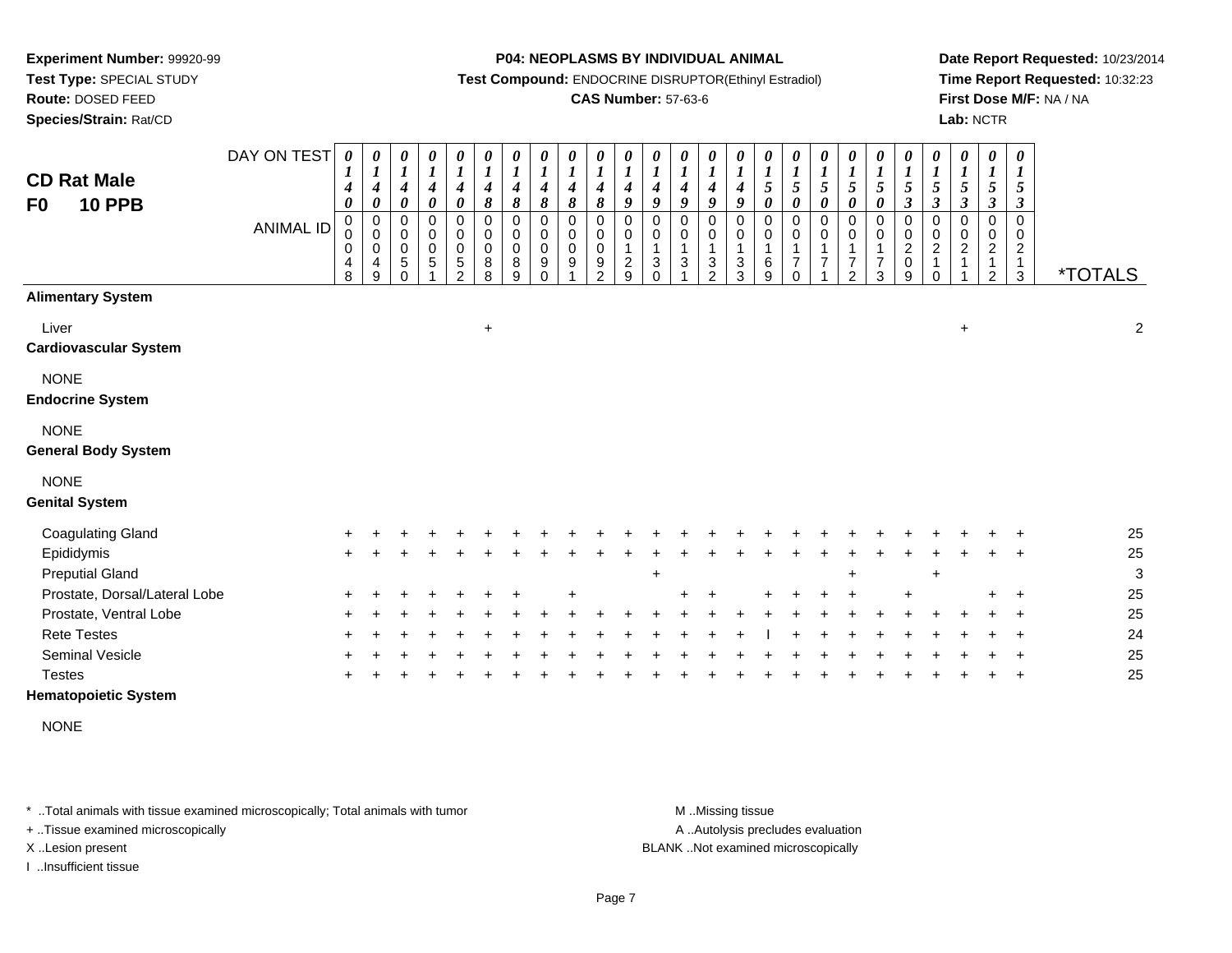**Route:** DOSED FEED

**Species/Strain:** Rat/CD

#### **P04: NEOPLASMS BY INDIVIDUAL ANIMAL**

**Test Compound:** ENDOCRINE DISRUPTOR(Ethinyl Estradiol)

### **CAS Number:** 57-63-6

**Date Report Requested:** 10/23/2014**Time Report Requested:** 10:32:23**First Dose M/F:** NA / NA**Lab:** NCTR

| <b>CD Rat Male</b><br><b>10 PPB</b><br>F <sub>0</sub> | DAY ON TEST<br><b>ANIMAL ID</b> | 0<br>1<br>$\boldsymbol{4}$<br>0<br>0<br>0<br>$\pmb{0}$<br>4<br>8 | 0<br>$\boldsymbol{l}$<br>$\boldsymbol{4}$<br>0<br>$\pmb{0}$<br>$\pmb{0}$<br>$\pmb{0}$<br>4<br>9 | 0<br>$\boldsymbol{l}$<br>$\boldsymbol{4}$<br>0<br>$\pmb{0}$<br>$\pmb{0}$<br>$\pmb{0}$<br>5<br>0 | $\boldsymbol{l}$<br>$\boldsymbol{4}$<br>$\boldsymbol{\theta}$<br>0<br>$\pmb{0}$<br>$\pmb{0}$<br>5 | 0<br>$\boldsymbol{l}$<br>$\boldsymbol{4}$<br>$\pmb{\theta}$<br>$\pmb{0}$<br>$_{\rm 0}^{\rm 0}$<br>5<br>$\mathcal{P}$ | $\boldsymbol{\theta}$<br>$\boldsymbol{l}$<br>$\boldsymbol{4}$<br>8<br>$\mathbf 0$<br>$\mathbf 0$<br>$\pmb{0}$<br>$\bf 8$<br>8 | 0<br>$\boldsymbol{l}$<br>$\boldsymbol{4}$<br>8<br>0<br>$\pmb{0}$<br>$\pmb{0}$<br>8<br>$\boldsymbol{9}$ | 0<br>$\boldsymbol{l}$<br>$\boldsymbol{4}$<br>8<br>$\pmb{0}$<br>$\pmb{0}$<br>$\pmb{0}$<br>9<br>$\Omega$ | $\begin{matrix} 0 \\ 1 \end{matrix}$<br>$\boldsymbol{4}$<br>8<br>$\pmb{0}$<br>$\pmb{0}$<br>$\mbox{O}$<br>$\boldsymbol{9}$ | $\frac{\theta}{I}$<br>$\boldsymbol{4}$<br>8<br>0<br>$\pmb{0}$<br>$\pmb{0}$<br>9<br>$\overline{2}$ | $\boldsymbol{l}$<br>$\boldsymbol{4}$<br>9<br>0<br>$\mathbf 1$<br>$\overline{c}$<br>9 | 4<br>9<br>0<br>0<br>1<br>3<br>0 | 0<br>$\boldsymbol{l}$<br>$\boldsymbol{4}$<br>9<br>0<br>0<br>3 | 0<br>1<br>4<br>9<br>0<br>0<br>3<br>$\overline{2}$ | $\pmb{\theta}$<br>$\boldsymbol{l}$<br>$\boldsymbol{4}$<br>9<br>0<br>$\pmb{0}$<br>$\mathbf{1}$<br>3<br>3 | 0<br>1<br>$\sqrt{5}$<br>0<br>0<br>$\pmb{0}$<br>$\mathbf{1}$<br>6<br>9 | 0<br>$\boldsymbol{l}$<br>$5\overline{)}$<br>$\boldsymbol{\theta}$<br>0<br>$\boldsymbol{0}$<br>1<br>$\overline{7}$<br>$\Omega$ | 0<br>$\frac{1}{5}$<br>0<br>0<br>$\pmb{0}$<br>$\overline{7}$ | $\begin{array}{c} \n0 \\ \n1 \\ \n5 \n\end{array}$<br>$\boldsymbol{\theta}$<br>$\pmb{0}$<br>$\pmb{0}$<br>1<br>$\boldsymbol{7}$<br>$\overline{2}$ | $\frac{\theta}{I}$<br>$\pmb{\theta}$<br>$_{\rm 0}^{\rm 0}$<br>$\mathbf{1}$<br>$\overline{7}$<br>3 | $\frac{\theta}{1}$<br>$\mathbf{3}$<br>0<br>$\mathbf 0$<br>$\frac{2}{0}$<br>9 | 0<br>$\frac{1}{5}$<br>$\mathfrak{z}$<br>0<br>$\pmb{0}$<br>$\overline{2}$<br>$\mathbf{1}$<br>0 | 0<br>$\boldsymbol{l}$<br>$\sqrt{5}$<br>$\boldsymbol{\beta}$<br>0<br>$\mathbf 0$<br>$\sqrt{2}$<br>$\overline{1}$ | 0<br>$\boldsymbol{l}$<br>5<br>$\boldsymbol{\beta}$<br>0<br>$\pmb{0}$<br>$\overline{c}$<br>$\mathbf{1}$<br>$\overline{c}$ | 0<br>$\boldsymbol{I}$<br>5<br>$\mathfrak{z}$<br>$\mathbf 0$<br>0<br>$\overline{2}$<br>$\mathbf{1}$<br>$\mathbf{3}$ | <i><b>*TOTALS</b></i> |
|-------------------------------------------------------|---------------------------------|------------------------------------------------------------------|-------------------------------------------------------------------------------------------------|-------------------------------------------------------------------------------------------------|---------------------------------------------------------------------------------------------------|----------------------------------------------------------------------------------------------------------------------|-------------------------------------------------------------------------------------------------------------------------------|--------------------------------------------------------------------------------------------------------|--------------------------------------------------------------------------------------------------------|---------------------------------------------------------------------------------------------------------------------------|---------------------------------------------------------------------------------------------------|--------------------------------------------------------------------------------------|---------------------------------|---------------------------------------------------------------|---------------------------------------------------|---------------------------------------------------------------------------------------------------------|-----------------------------------------------------------------------|-------------------------------------------------------------------------------------------------------------------------------|-------------------------------------------------------------|--------------------------------------------------------------------------------------------------------------------------------------------------|---------------------------------------------------------------------------------------------------|------------------------------------------------------------------------------|-----------------------------------------------------------------------------------------------|-----------------------------------------------------------------------------------------------------------------|--------------------------------------------------------------------------------------------------------------------------|--------------------------------------------------------------------------------------------------------------------|-----------------------|
| <b>Integumentary System</b>                           |                                 |                                                                  |                                                                                                 |                                                                                                 |                                                                                                   |                                                                                                                      |                                                                                                                               |                                                                                                        |                                                                                                        |                                                                                                                           |                                                                                                   |                                                                                      |                                 |                                                               |                                                   |                                                                                                         |                                                                       |                                                                                                                               |                                                             |                                                                                                                                                  |                                                                                                   |                                                                              |                                                                                               |                                                                                                                 |                                                                                                                          |                                                                                                                    |                       |
| Mammary Gland<br><b>Musculoskeletal System</b>        |                                 |                                                                  |                                                                                                 |                                                                                                 |                                                                                                   |                                                                                                                      |                                                                                                                               |                                                                                                        |                                                                                                        |                                                                                                                           |                                                                                                   |                                                                                      |                                 |                                                               |                                                   |                                                                                                         |                                                                       |                                                                                                                               |                                                             |                                                                                                                                                  |                                                                                                   |                                                                              |                                                                                               |                                                                                                                 |                                                                                                                          | $\div$                                                                                                             | 25                    |
| <b>NONE</b><br><b>Nervous System</b>                  |                                 |                                                                  |                                                                                                 |                                                                                                 |                                                                                                   |                                                                                                                      |                                                                                                                               |                                                                                                        |                                                                                                        |                                                                                                                           |                                                                                                   |                                                                                      |                                 |                                                               |                                                   |                                                                                                         |                                                                       |                                                                                                                               |                                                             |                                                                                                                                                  |                                                                                                   |                                                                              |                                                                                               |                                                                                                                 |                                                                                                                          |                                                                                                                    |                       |
| <b>NONE</b><br><b>Respiratory System</b>              |                                 |                                                                  |                                                                                                 |                                                                                                 |                                                                                                   |                                                                                                                      |                                                                                                                               |                                                                                                        |                                                                                                        |                                                                                                                           |                                                                                                   |                                                                                      |                                 |                                                               |                                                   |                                                                                                         |                                                                       |                                                                                                                               |                                                             |                                                                                                                                                  |                                                                                                   |                                                                              |                                                                                               |                                                                                                                 |                                                                                                                          |                                                                                                                    |                       |
| <b>NONE</b><br><b>Special Senses System</b>           |                                 |                                                                  |                                                                                                 |                                                                                                 |                                                                                                   |                                                                                                                      |                                                                                                                               |                                                                                                        |                                                                                                        |                                                                                                                           |                                                                                                   |                                                                                      |                                 |                                                               |                                                   |                                                                                                         |                                                                       |                                                                                                                               |                                                             |                                                                                                                                                  |                                                                                                   |                                                                              |                                                                                               |                                                                                                                 |                                                                                                                          |                                                                                                                    |                       |
| <b>NONE</b><br><b>Urinary System</b>                  |                                 |                                                                  |                                                                                                 |                                                                                                 |                                                                                                   |                                                                                                                      |                                                                                                                               |                                                                                                        |                                                                                                        |                                                                                                                           |                                                                                                   |                                                                                      |                                 |                                                               |                                                   |                                                                                                         |                                                                       |                                                                                                                               |                                                             |                                                                                                                                                  |                                                                                                   |                                                                              |                                                                                               |                                                                                                                 |                                                                                                                          |                                                                                                                    |                       |
| <b>NONE</b><br><b>SYSTEMIC LESIONS</b>                |                                 |                                                                  |                                                                                                 |                                                                                                 |                                                                                                   |                                                                                                                      |                                                                                                                               |                                                                                                        |                                                                                                        |                                                                                                                           |                                                                                                   |                                                                                      |                                 |                                                               |                                                   |                                                                                                         |                                                                       |                                                                                                                               |                                                             |                                                                                                                                                  |                                                                                                   |                                                                              |                                                                                               |                                                                                                                 |                                                                                                                          |                                                                                                                    |                       |
| Multiple Organ                                        |                                 |                                                                  |                                                                                                 |                                                                                                 |                                                                                                   |                                                                                                                      |                                                                                                                               |                                                                                                        |                                                                                                        |                                                                                                                           |                                                                                                   |                                                                                      |                                 |                                                               |                                                   |                                                                                                         |                                                                       |                                                                                                                               |                                                             |                                                                                                                                                  |                                                                                                   |                                                                              |                                                                                               |                                                                                                                 |                                                                                                                          |                                                                                                                    | 25                    |

\* ..Total animals with tissue examined microscopically; Total animals with tumor **M** . Missing tissue M ..Missing tissue

+ ..Tissue examined microscopically

I ..Insufficient tissue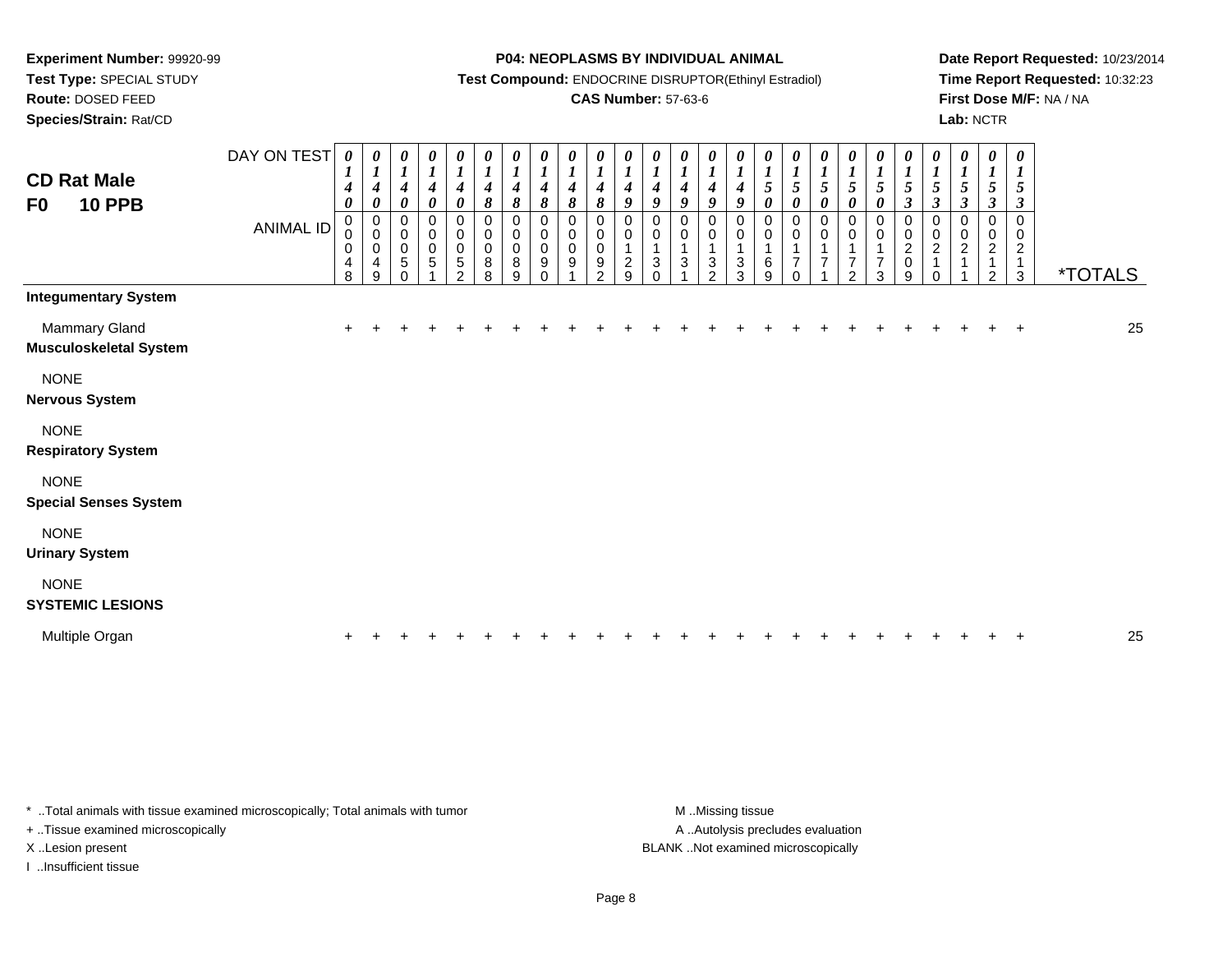**Test Type:** SPECIAL STUDY

**Route:** DOSED FEED

**Species/Strain:** Rat/CD

#### **P04: NEOPLASMS BY INDIVIDUAL ANIMAL**

**Test Compound:** ENDOCRINE DISRUPTOR(Ethinyl Estradiol)

### **CAS Number:** 57-63-6

**Date Report Requested:** 10/23/2014**Time Report Requested:** 10:32:23**First Dose M/F:** NA / NA**Lab:** NCTR

| <b>CD Rat Male</b><br><b>50 PPB</b><br>F <sub>0</sub>          | DAY ON TEST<br><b>ANIMAL ID</b> | $\boldsymbol{\theta}$<br>0<br>6<br>$\boldsymbol{\beta}$<br>$\mathbf 0$<br>0<br>0<br>0<br>1 | 0<br>$\boldsymbol{I}$<br>$\boldsymbol{4}$<br>$\boldsymbol{\theta}$<br>$\mathbf 0$<br>$\pmb{0}$<br>$\mathbf 0$<br>$\,$ 5 $\,$<br>3 | $\boldsymbol{\theta}$<br>$\boldsymbol{l}$<br>$\boldsymbol{4}$<br>$\pmb{\theta}$<br>$\pmb{0}$<br>$\mathbf 0$<br>$\mathbf 0$<br>$\,$ 5 $\,$<br>Δ | 0<br>$\boldsymbol{l}$<br>$\boldsymbol{4}$<br>$\pmb{\theta}$<br>$\mathbf 0$<br>$\mathbf 0$<br>$\mathbf 0$<br>$\,$ 5 $\,$<br>5 | $\boldsymbol{l}$<br>$\boldsymbol{4}$<br>$\pmb{\theta}$<br>$\Omega$<br>0<br>$\Omega$<br>5<br>6 | 0<br>$\boldsymbol{l}$<br>$\boldsymbol{4}$<br>$\boldsymbol{\theta}$<br>$\mathbf 0$<br>$\mathbf 0$<br>$\mathbf 0$<br>$\,$ 5 $\,$ | 0<br>$\boldsymbol{l}$<br>$\boldsymbol{4}$<br>$\pmb{8}$<br>0<br>0<br>$\mathbf 0$<br>$9\,$<br>3 | 0<br>$\boldsymbol{l}$<br>$\boldsymbol{4}$<br>$\pmb{8}$<br>$\mathbf 0$<br>$\mathbf 0$<br>$\mathbf 0$<br>9 | 0<br>$\boldsymbol{l}$<br>$\boldsymbol{4}$<br>8<br>$\mathbf 0$<br>$\pmb{0}$<br>$\mathbf 0$<br>9<br>5 | 0<br>$\boldsymbol{l}$<br>$\boldsymbol{4}$<br>$\pmb{8}$<br>$\mathbf 0$<br>$\mathbf 0$<br>$\mathbf 0$<br>9<br>6 | $\boldsymbol{\theta}$<br>$\boldsymbol{l}$<br>$\boldsymbol{4}$<br>$\pmb{8}$<br>$\mathbf 0$<br>$\mathbf 0$<br>$\mathbf 0$<br>9<br>7 | 0<br>$\boldsymbol{l}$<br>$\boldsymbol{4}$<br>9<br>$\pmb{0}$<br>0<br>$\mathbf{1}$<br>$\ensuremath{\mathsf{3}}$<br>4 | 0<br>$\boldsymbol{l}$<br>$\boldsymbol{4}$<br>9<br>$\pmb{0}$<br>0<br>$\mathbf 1$<br>$\mathbf{3}$<br>5 | 0<br>$\boldsymbol{l}$<br>$\boldsymbol{4}$<br>$\boldsymbol{9}$<br>$\mathbf 0$<br>$\pmb{0}$<br>$\mathbf{1}$<br>$\sqrt{3}$<br>6 | 0<br>$\boldsymbol{l}$<br>$\boldsymbol{4}$<br>9<br>0<br>0<br>$\mathbf{1}$<br>3<br>$\overline{7}$ | $\boldsymbol{\theta}$<br>$\boldsymbol{l}$<br>$\boldsymbol{4}$<br>$\boldsymbol{g}$<br>$\mathbf 0$<br>$\mathbf 0$<br>$\mathbf{1}$<br>$\sqrt{3}$<br>8 | $\boldsymbol{\theta}$<br>$\boldsymbol{l}$<br>$\mathfrak{s}$<br>$\boldsymbol{\theta}$<br>$\mathbf 0$<br>0<br>$\overline{1}$<br>$\overline{7}$<br>Δ | 0<br>$\boldsymbol{I}$<br>5<br>$\boldsymbol{\theta}$<br>$\mathbf 0$<br>0<br>$\overline{7}$<br>5 | 0<br>$\boldsymbol{l}$<br>5<br>$\pmb{\theta}$<br>$\mathbf 0$<br>0<br>1<br>$\overline{7}$<br>6 | 0<br>$\boldsymbol{l}$<br>$\sqrt{5}$<br>$\pmb{\theta}$<br>$\mathbf 0$<br>$\mathbf 0$<br>$\mathbf{1}$<br>$\overline{7}$<br>$\overline{7}$ | 0<br>$\boldsymbol{l}$<br>5<br>$\pmb{\theta}$<br>$\mathbf 0$<br>0<br>$\mathbf{1}$<br>$\overline{7}$<br>8 | $\boldsymbol{\theta}$<br>$\boldsymbol{l}$<br>$\sqrt{5}$<br>$\boldsymbol{\beta}$<br>$\mathbf 0$<br>$\mathbf 0$<br>$\boldsymbol{2}$<br>4 | 0<br>$\boldsymbol{l}$<br>$\sqrt{5}$<br>$\boldsymbol{\beta}$<br>$\mathbf 0$<br>$\mathbf 0$<br>$\overline{c}$<br>$\mathbf{1}$<br>5 | 0<br>$\boldsymbol{l}$<br>5<br>$\boldsymbol{\beta}$<br>0<br>0<br>$\overline{c}$<br>6 | 0<br>$\boldsymbol{l}$<br>5<br>$\boldsymbol{\beta}$<br>$\pmb{0}$<br>$\pmb{0}$<br>$\overline{2}$<br>$\overline{7}$ | 0<br>$\boldsymbol{l}$<br>5<br>$\boldsymbol{\beta}$<br>$\mathbf 0$<br>0<br>$\overline{c}$<br>$\mathbf{1}$<br>8 | <i><b>*TOTALS</b></i>             |
|----------------------------------------------------------------|---------------------------------|--------------------------------------------------------------------------------------------|-----------------------------------------------------------------------------------------------------------------------------------|------------------------------------------------------------------------------------------------------------------------------------------------|------------------------------------------------------------------------------------------------------------------------------|-----------------------------------------------------------------------------------------------|--------------------------------------------------------------------------------------------------------------------------------|-----------------------------------------------------------------------------------------------|----------------------------------------------------------------------------------------------------------|-----------------------------------------------------------------------------------------------------|---------------------------------------------------------------------------------------------------------------|-----------------------------------------------------------------------------------------------------------------------------------|--------------------------------------------------------------------------------------------------------------------|------------------------------------------------------------------------------------------------------|------------------------------------------------------------------------------------------------------------------------------|-------------------------------------------------------------------------------------------------|----------------------------------------------------------------------------------------------------------------------------------------------------|---------------------------------------------------------------------------------------------------------------------------------------------------|------------------------------------------------------------------------------------------------|----------------------------------------------------------------------------------------------|-----------------------------------------------------------------------------------------------------------------------------------------|---------------------------------------------------------------------------------------------------------|----------------------------------------------------------------------------------------------------------------------------------------|----------------------------------------------------------------------------------------------------------------------------------|-------------------------------------------------------------------------------------|------------------------------------------------------------------------------------------------------------------|---------------------------------------------------------------------------------------------------------------|-----------------------------------|
| <b>Alimentary System</b>                                       |                                 |                                                                                            |                                                                                                                                   |                                                                                                                                                |                                                                                                                              |                                                                                               |                                                                                                                                |                                                                                               |                                                                                                          |                                                                                                     |                                                                                                               |                                                                                                                                   |                                                                                                                    |                                                                                                      |                                                                                                                              |                                                                                                 |                                                                                                                                                    |                                                                                                                                                   |                                                                                                |                                                                                              |                                                                                                                                         |                                                                                                         |                                                                                                                                        |                                                                                                                                  |                                                                                     |                                                                                                                  |                                                                                                               |                                   |
| Esophagus<br>Liver<br>Pancreas<br><b>Cardiovascular System</b> |                                 | $\ddot{}$<br>Α<br>A                                                                        |                                                                                                                                   |                                                                                                                                                |                                                                                                                              |                                                                                               |                                                                                                                                |                                                                                               |                                                                                                          |                                                                                                     |                                                                                                               |                                                                                                                                   |                                                                                                                    |                                                                                                      |                                                                                                                              |                                                                                                 |                                                                                                                                                    |                                                                                                                                                   |                                                                                                |                                                                                              |                                                                                                                                         |                                                                                                         |                                                                                                                                        |                                                                                                                                  |                                                                                     |                                                                                                                  |                                                                                                               | $\mathbf{1}$<br>25<br>$\mathbf 0$ |
| <b>Blood Vessel</b>                                            |                                 |                                                                                            |                                                                                                                                   |                                                                                                                                                |                                                                                                                              |                                                                                               |                                                                                                                                |                                                                                               |                                                                                                          |                                                                                                     |                                                                                                               |                                                                                                                                   |                                                                                                                    |                                                                                                      |                                                                                                                              |                                                                                                 |                                                                                                                                                    |                                                                                                                                                   |                                                                                                |                                                                                              |                                                                                                                                         |                                                                                                         |                                                                                                                                        |                                                                                                                                  |                                                                                     |                                                                                                                  |                                                                                                               | $\mathbf 1$                       |
| Heart                                                          |                                 | $\ddot{}$<br>$+$                                                                           |                                                                                                                                   |                                                                                                                                                |                                                                                                                              |                                                                                               |                                                                                                                                |                                                                                               |                                                                                                          |                                                                                                     |                                                                                                               |                                                                                                                                   |                                                                                                                    |                                                                                                      |                                                                                                                              |                                                                                                 |                                                                                                                                                    |                                                                                                                                                   |                                                                                                |                                                                                              |                                                                                                                                         |                                                                                                         |                                                                                                                                        |                                                                                                                                  |                                                                                     |                                                                                                                  |                                                                                                               | $\overline{1}$                    |
| <b>Endocrine System</b>                                        |                                 |                                                                                            |                                                                                                                                   |                                                                                                                                                |                                                                                                                              |                                                                                               |                                                                                                                                |                                                                                               |                                                                                                          |                                                                                                     |                                                                                                               |                                                                                                                                   |                                                                                                                    |                                                                                                      |                                                                                                                              |                                                                                                 |                                                                                                                                                    |                                                                                                                                                   |                                                                                                |                                                                                              |                                                                                                                                         |                                                                                                         |                                                                                                                                        |                                                                                                                                  |                                                                                     |                                                                                                                  |                                                                                                               |                                   |
| <b>Adrenal Cortex</b>                                          |                                 |                                                                                            |                                                                                                                                   |                                                                                                                                                |                                                                                                                              |                                                                                               |                                                                                                                                |                                                                                               |                                                                                                          |                                                                                                     |                                                                                                               |                                                                                                                                   |                                                                                                                    |                                                                                                      |                                                                                                                              |                                                                                                 |                                                                                                                                                    |                                                                                                                                                   |                                                                                                |                                                                                              |                                                                                                                                         |                                                                                                         |                                                                                                                                        |                                                                                                                                  |                                                                                     |                                                                                                                  |                                                                                                               | 26                                |
| Adrenal Medulla                                                |                                 |                                                                                            |                                                                                                                                   |                                                                                                                                                |                                                                                                                              |                                                                                               |                                                                                                                                |                                                                                               |                                                                                                          |                                                                                                     |                                                                                                               |                                                                                                                                   |                                                                                                                    |                                                                                                      |                                                                                                                              |                                                                                                 |                                                                                                                                                    |                                                                                                                                                   |                                                                                                |                                                                                              |                                                                                                                                         |                                                                                                         |                                                                                                                                        |                                                                                                                                  |                                                                                     |                                                                                                                  |                                                                                                               | 26                                |
| <b>Pituitary Gland</b>                                         |                                 | A                                                                                          |                                                                                                                                   |                                                                                                                                                |                                                                                                                              |                                                                                               |                                                                                                                                |                                                                                               |                                                                                                          |                                                                                                     |                                                                                                               |                                                                                                                                   |                                                                                                                    |                                                                                                      |                                                                                                                              |                                                                                                 |                                                                                                                                                    |                                                                                                                                                   |                                                                                                |                                                                                              |                                                                                                                                         |                                                                                                         |                                                                                                                                        |                                                                                                                                  |                                                                                     |                                                                                                                  |                                                                                                               | 25                                |
| <b>Thyroid Gland</b>                                           |                                 |                                                                                            |                                                                                                                                   |                                                                                                                                                |                                                                                                                              |                                                                                               |                                                                                                                                |                                                                                               |                                                                                                          |                                                                                                     |                                                                                                               |                                                                                                                                   |                                                                                                                    |                                                                                                      |                                                                                                                              |                                                                                                 |                                                                                                                                                    |                                                                                                                                                   |                                                                                                |                                                                                              |                                                                                                                                         |                                                                                                         |                                                                                                                                        |                                                                                                                                  |                                                                                     |                                                                                                                  |                                                                                                               | 25                                |
| <b>General Body System</b>                                     |                                 |                                                                                            |                                                                                                                                   |                                                                                                                                                |                                                                                                                              |                                                                                               |                                                                                                                                |                                                                                               |                                                                                                          |                                                                                                     |                                                                                                               |                                                                                                                                   |                                                                                                                    |                                                                                                      |                                                                                                                              |                                                                                                 |                                                                                                                                                    |                                                                                                                                                   |                                                                                                |                                                                                              |                                                                                                                                         |                                                                                                         |                                                                                                                                        |                                                                                                                                  |                                                                                     |                                                                                                                  |                                                                                                               |                                   |
| <b>NONE</b><br><b>Genital System</b>                           |                                 |                                                                                            |                                                                                                                                   |                                                                                                                                                |                                                                                                                              |                                                                                               |                                                                                                                                |                                                                                               |                                                                                                          |                                                                                                     |                                                                                                               |                                                                                                                                   |                                                                                                                    |                                                                                                      |                                                                                                                              |                                                                                                 |                                                                                                                                                    |                                                                                                                                                   |                                                                                                |                                                                                              |                                                                                                                                         |                                                                                                         |                                                                                                                                        |                                                                                                                                  |                                                                                     |                                                                                                                  |                                                                                                               |                                   |
| <b>Coagulating Gland</b>                                       |                                 | Α                                                                                          |                                                                                                                                   |                                                                                                                                                |                                                                                                                              |                                                                                               |                                                                                                                                |                                                                                               |                                                                                                          |                                                                                                     |                                                                                                               |                                                                                                                                   |                                                                                                                    |                                                                                                      |                                                                                                                              |                                                                                                 |                                                                                                                                                    |                                                                                                                                                   |                                                                                                |                                                                                              |                                                                                                                                         |                                                                                                         |                                                                                                                                        |                                                                                                                                  |                                                                                     |                                                                                                                  |                                                                                                               | 24                                |
| Epididymis                                                     |                                 |                                                                                            |                                                                                                                                   |                                                                                                                                                |                                                                                                                              |                                                                                               |                                                                                                                                |                                                                                               |                                                                                                          |                                                                                                     |                                                                                                               |                                                                                                                                   |                                                                                                                    |                                                                                                      |                                                                                                                              |                                                                                                 |                                                                                                                                                    |                                                                                                                                                   |                                                                                                |                                                                                              |                                                                                                                                         |                                                                                                         |                                                                                                                                        |                                                                                                                                  |                                                                                     |                                                                                                                  |                                                                                                               | 26                                |
| <b>Preputial Gland</b>                                         |                                 |                                                                                            |                                                                                                                                   |                                                                                                                                                |                                                                                                                              |                                                                                               |                                                                                                                                |                                                                                               |                                                                                                          |                                                                                                     |                                                                                                               |                                                                                                                                   |                                                                                                                    |                                                                                                      |                                                                                                                              |                                                                                                 |                                                                                                                                                    |                                                                                                                                                   |                                                                                                |                                                                                              |                                                                                                                                         | $\div$                                                                                                  |                                                                                                                                        |                                                                                                                                  | ÷.                                                                                  |                                                                                                                  |                                                                                                               | $\overline{c}$                    |
| Prostate, Dorsal/Lateral Lobe                                  |                                 |                                                                                            |                                                                                                                                   |                                                                                                                                                |                                                                                                                              |                                                                                               |                                                                                                                                |                                                                                               |                                                                                                          |                                                                                                     |                                                                                                               |                                                                                                                                   |                                                                                                                    |                                                                                                      |                                                                                                                              |                                                                                                 |                                                                                                                                                    |                                                                                                                                                   |                                                                                                |                                                                                              |                                                                                                                                         |                                                                                                         |                                                                                                                                        |                                                                                                                                  |                                                                                     |                                                                                                                  |                                                                                                               | 26                                |
| Prostate, Ventral Lobe                                         |                                 |                                                                                            |                                                                                                                                   |                                                                                                                                                |                                                                                                                              |                                                                                               |                                                                                                                                |                                                                                               |                                                                                                          |                                                                                                     |                                                                                                               |                                                                                                                                   |                                                                                                                    |                                                                                                      |                                                                                                                              |                                                                                                 |                                                                                                                                                    |                                                                                                                                                   |                                                                                                |                                                                                              |                                                                                                                                         |                                                                                                         |                                                                                                                                        |                                                                                                                                  |                                                                                     |                                                                                                                  |                                                                                                               | 26                                |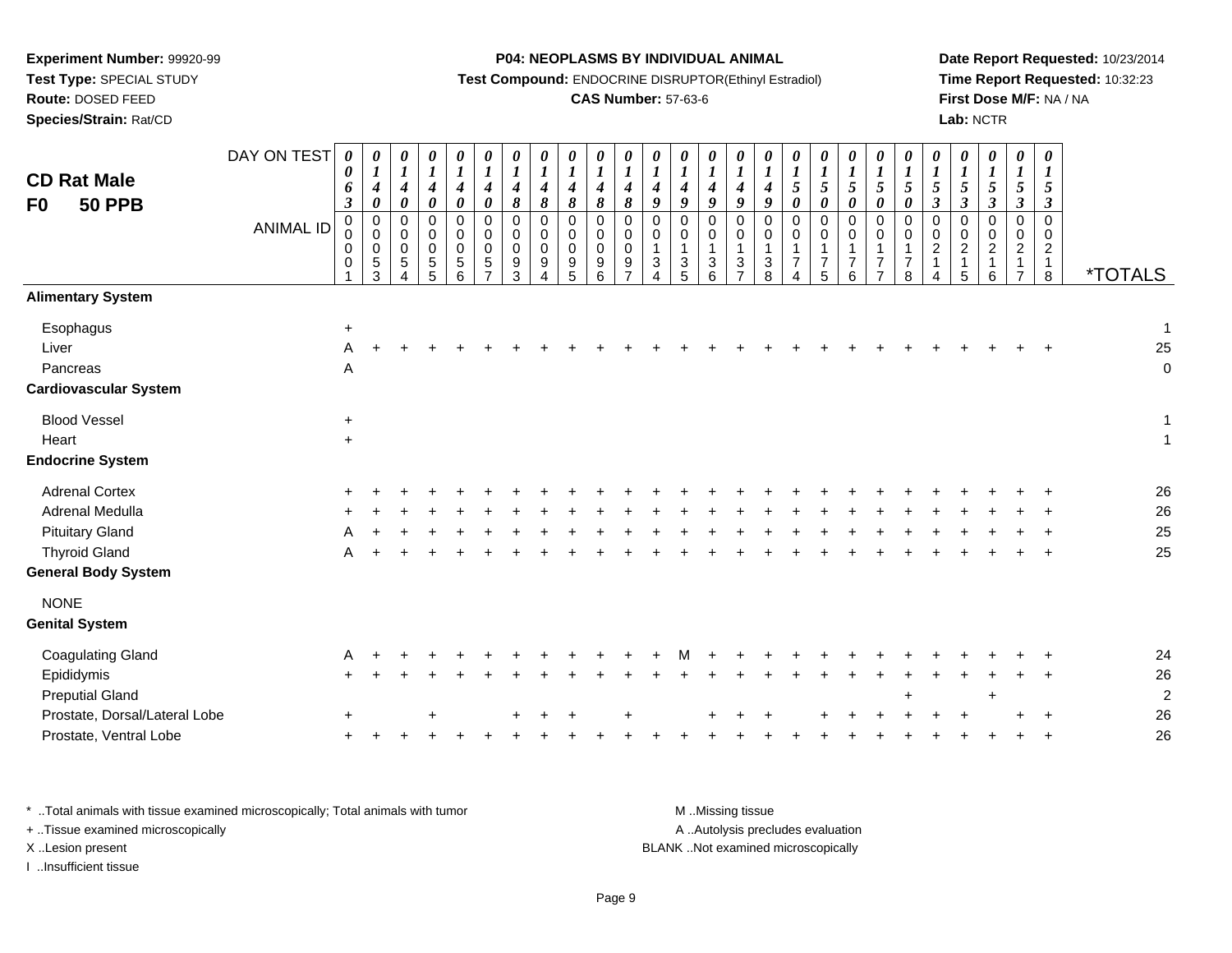**Test Type:** SPECIAL STUDY

**Route:** DOSED FEED

**Species/Strain:** Rat/CD

#### **P04: NEOPLASMS BY INDIVIDUAL ANIMAL**

**Test Compound:** ENDOCRINE DISRUPTOR(Ethinyl Estradiol)

### **CAS Number:** 57-63-6

**Date Report Requested:** 10/23/2014**Time Report Requested:** 10:32:23**First Dose M/F:** NA / NA**Lab:** NCTR

| <b>CD Rat Male</b><br><b>50 PPB</b><br>F <sub>0</sub> | DAY ON TEST<br><b>ANIMAL ID</b> | 0<br>0<br>6<br>$\boldsymbol{\beta}$<br>0<br>0<br>$\,0\,$<br>0 | 0<br>$\boldsymbol{l}$<br>$\boldsymbol{4}$<br>0<br>$\pmb{0}$<br>$\mathsf{O}\xspace$<br>$\pmb{0}$<br>$\sqrt{5}$<br>3 | $\frac{\theta}{1}$<br>$\boldsymbol{4}$<br>$\boldsymbol{\theta}$<br>0<br>$\mathbf 0$<br>0<br>5 | 0<br>$\boldsymbol{l}$<br>$\boldsymbol{4}$<br>0<br>0<br>0<br>0<br>$5\,$<br>5 | 0<br>$\boldsymbol{l}$<br>4<br>0<br>$\mathbf 0$<br>$\mathbf 0$<br>$\mathbf 0$<br>5<br>6 | $\boldsymbol{\theta}$<br>$\boldsymbol{l}$<br>$\boldsymbol{4}$<br>$\pmb{\theta}$<br>0<br>0<br>$\pmb{0}$<br>$\sqrt{5}$<br>$\overline{7}$ | 0<br>$\boldsymbol{l}$<br>$\boldsymbol{4}$<br>8<br>0<br>0<br>$\pmb{0}$<br>9<br>3 | 0<br>$\boldsymbol{l}$<br>$\boldsymbol{4}$<br>8<br>$\mathbf 0$<br>$\pmb{0}$<br>$\pmb{0}$<br>9<br>4 | $\boldsymbol{\theta}$<br>$\boldsymbol{l}$<br>$\boldsymbol{4}$<br>8<br>$\pmb{0}$<br>0<br>$\mathbf 0$<br>9<br>5 | $\boldsymbol{\theta}$<br>$\boldsymbol{l}$<br>$\boldsymbol{4}$<br>8<br>$\mathbf 0$<br>$\mathbf 0$<br>$\mathbf 0$<br>9<br>6 | 0<br>$\boldsymbol{l}$<br>$\boldsymbol{4}$<br>$\pmb{8}$<br>0<br>0<br>0<br>9 | 0<br>$\boldsymbol{l}$<br>$\boldsymbol{4}$<br>9<br>0<br>$\boldsymbol{0}$<br>$\mathbf{1}$<br>$\mathfrak{S}$<br>4 | $\begin{matrix} 0 \\ 1 \end{matrix}$<br>$\boldsymbol{4}$<br>$\boldsymbol{g}$<br>$\pmb{0}$<br>$\mathbf 0$<br>$\mathbf{1}$<br>$\sqrt{3}$<br>5 | $\boldsymbol{\theta}$<br>$\boldsymbol{l}$<br>4<br>9<br>0<br>0<br>1<br>3<br>6 | $\boldsymbol{l}$<br>$\boldsymbol{4}$<br>9<br>0<br>0<br>$\mathbf 1$<br>3 | 0<br>$\boldsymbol{l}$<br>$\boldsymbol{4}$<br>9<br>$\mathbf 0$<br>$\Omega$<br>3<br>8 | 0<br>$\boldsymbol{l}$<br>5<br>0<br>$\mathbf 0$<br>0<br>$\overline{7}$<br>4 | 0<br>$\frac{1}{5}$<br>0<br>0<br>0<br>$\mathbf{1}$<br>$\overline{7}$<br>5 | 0<br>$\boldsymbol{l}$<br>$\mathfrak{s}$<br>$\boldsymbol{\theta}$<br>$\pmb{0}$<br>$\mathbf 0$<br>$\overline{7}$<br>6 | 0<br>$\frac{1}{5}$<br>$\boldsymbol{\theta}$<br>0<br>0<br>1<br>$\overline{7}$<br>$\overline{7}$ | 0<br>$\boldsymbol{l}$<br>5<br>$\boldsymbol{\theta}$<br>0<br>0<br>$\overline{7}$<br>8 | 0<br>$\boldsymbol{l}$<br>5<br>$\mathfrak{z}$<br>$\mathbf 0$<br>0<br>$\overline{c}$<br>$\mathbf{1}$<br>4 | 0<br>$\boldsymbol{l}$<br>$\mathfrak{s}$<br>$\mathfrak{z}$<br>0<br>$\mathbf 0$<br>$\overline{2}$<br>1<br>5 | $\boldsymbol{\theta}$<br>$\boldsymbol{l}$<br>5<br>$\boldsymbol{\beta}$<br>$\mathbf 0$<br>$\pmb{0}$<br>$\overline{2}$<br>$\mathbf{1}$<br>6 | 0<br>$\boldsymbol{l}$<br>5<br>$\boldsymbol{\beta}$<br>$\mathbf 0$<br>0<br>$\overline{2}$<br>$\overline{7}$ | $\pmb{\theta}$<br>$\boldsymbol{l}$<br>5<br>$\mathfrak{z}$<br>$\Omega$<br>$\Omega$<br>$\overline{2}$<br>$\mathbf{1}$<br>8 | <i><b>*TOTALS</b></i> |
|-------------------------------------------------------|---------------------------------|---------------------------------------------------------------|--------------------------------------------------------------------------------------------------------------------|-----------------------------------------------------------------------------------------------|-----------------------------------------------------------------------------|----------------------------------------------------------------------------------------|----------------------------------------------------------------------------------------------------------------------------------------|---------------------------------------------------------------------------------|---------------------------------------------------------------------------------------------------|---------------------------------------------------------------------------------------------------------------|---------------------------------------------------------------------------------------------------------------------------|----------------------------------------------------------------------------|----------------------------------------------------------------------------------------------------------------|---------------------------------------------------------------------------------------------------------------------------------------------|------------------------------------------------------------------------------|-------------------------------------------------------------------------|-------------------------------------------------------------------------------------|----------------------------------------------------------------------------|--------------------------------------------------------------------------|---------------------------------------------------------------------------------------------------------------------|------------------------------------------------------------------------------------------------|--------------------------------------------------------------------------------------|---------------------------------------------------------------------------------------------------------|-----------------------------------------------------------------------------------------------------------|-------------------------------------------------------------------------------------------------------------------------------------------|------------------------------------------------------------------------------------------------------------|--------------------------------------------------------------------------------------------------------------------------|-----------------------|
| <b>Rete Testes</b>                                    |                                 | $\ddot{}$                                                     |                                                                                                                    |                                                                                               |                                                                             |                                                                                        |                                                                                                                                        |                                                                                 |                                                                                                   |                                                                                                               |                                                                                                                           |                                                                            |                                                                                                                |                                                                                                                                             |                                                                              |                                                                         |                                                                                     |                                                                            |                                                                          |                                                                                                                     |                                                                                                |                                                                                      |                                                                                                         |                                                                                                           |                                                                                                                                           |                                                                                                            | $\ddot{}$                                                                                                                | 25                    |
| Seminal Vesicle                                       |                                 | A                                                             |                                                                                                                    |                                                                                               |                                                                             |                                                                                        |                                                                                                                                        |                                                                                 |                                                                                                   |                                                                                                               |                                                                                                                           |                                                                            |                                                                                                                |                                                                                                                                             |                                                                              |                                                                         |                                                                                     |                                                                            |                                                                          |                                                                                                                     |                                                                                                |                                                                                      |                                                                                                         |                                                                                                           |                                                                                                                                           |                                                                                                            |                                                                                                                          | 25                    |
| <b>Testes</b>                                         |                                 |                                                               |                                                                                                                    |                                                                                               |                                                                             |                                                                                        |                                                                                                                                        |                                                                                 |                                                                                                   |                                                                                                               |                                                                                                                           |                                                                            |                                                                                                                |                                                                                                                                             |                                                                              |                                                                         |                                                                                     |                                                                            |                                                                          |                                                                                                                     |                                                                                                |                                                                                      |                                                                                                         |                                                                                                           |                                                                                                                                           |                                                                                                            |                                                                                                                          | 26                    |
| <b>Hematopoietic System</b>                           |                                 |                                                               |                                                                                                                    |                                                                                               |                                                                             |                                                                                        |                                                                                                                                        |                                                                                 |                                                                                                   |                                                                                                               |                                                                                                                           |                                                                            |                                                                                                                |                                                                                                                                             |                                                                              |                                                                         |                                                                                     |                                                                            |                                                                          |                                                                                                                     |                                                                                                |                                                                                      |                                                                                                         |                                                                                                           |                                                                                                                                           |                                                                                                            |                                                                                                                          |                       |
| <b>Bone Marrow</b>                                    |                                 | A                                                             |                                                                                                                    |                                                                                               |                                                                             |                                                                                        |                                                                                                                                        |                                                                                 |                                                                                                   |                                                                                                               |                                                                                                                           |                                                                            |                                                                                                                |                                                                                                                                             |                                                                              |                                                                         |                                                                                     |                                                                            |                                                                          |                                                                                                                     |                                                                                                |                                                                                      |                                                                                                         |                                                                                                           |                                                                                                                                           |                                                                                                            |                                                                                                                          | $25\,$                |
| Spleen                                                |                                 |                                                               |                                                                                                                    |                                                                                               |                                                                             |                                                                                        |                                                                                                                                        |                                                                                 |                                                                                                   |                                                                                                               |                                                                                                                           |                                                                            |                                                                                                                |                                                                                                                                             |                                                                              |                                                                         |                                                                                     |                                                                            |                                                                          |                                                                                                                     |                                                                                                |                                                                                      |                                                                                                         |                                                                                                           |                                                                                                                                           |                                                                                                            |                                                                                                                          | 25                    |
| Thymus                                                |                                 | A                                                             |                                                                                                                    |                                                                                               |                                                                             |                                                                                        |                                                                                                                                        |                                                                                 |                                                                                                   |                                                                                                               |                                                                                                                           |                                                                            |                                                                                                                |                                                                                                                                             |                                                                              |                                                                         |                                                                                     |                                                                            |                                                                          |                                                                                                                     |                                                                                                |                                                                                      |                                                                                                         |                                                                                                           |                                                                                                                                           |                                                                                                            | $\div$                                                                                                                   | 25                    |
| <b>Integumentary System</b>                           |                                 |                                                               |                                                                                                                    |                                                                                               |                                                                             |                                                                                        |                                                                                                                                        |                                                                                 |                                                                                                   |                                                                                                               |                                                                                                                           |                                                                            |                                                                                                                |                                                                                                                                             |                                                                              |                                                                         |                                                                                     |                                                                            |                                                                          |                                                                                                                     |                                                                                                |                                                                                      |                                                                                                         |                                                                                                           |                                                                                                                                           |                                                                                                            |                                                                                                                          |                       |
| Mammary Gland                                         |                                 |                                                               |                                                                                                                    |                                                                                               |                                                                             |                                                                                        |                                                                                                                                        |                                                                                 |                                                                                                   |                                                                                                               |                                                                                                                           |                                                                            |                                                                                                                |                                                                                                                                             |                                                                              |                                                                         |                                                                                     |                                                                            |                                                                          |                                                                                                                     |                                                                                                |                                                                                      |                                                                                                         |                                                                                                           |                                                                                                                                           |                                                                                                            | $\ddot{}$                                                                                                                | $25\,$                |
| Skin                                                  |                                 | $\ddot{}$                                                     |                                                                                                                    |                                                                                               |                                                                             |                                                                                        |                                                                                                                                        |                                                                                 |                                                                                                   |                                                                                                               |                                                                                                                           |                                                                            |                                                                                                                |                                                                                                                                             |                                                                              |                                                                         |                                                                                     |                                                                            |                                                                          |                                                                                                                     |                                                                                                |                                                                                      |                                                                                                         |                                                                                                           |                                                                                                                                           |                                                                                                            |                                                                                                                          | $\mathbf{1}$          |
| <b>Musculoskeletal System</b>                         |                                 |                                                               |                                                                                                                    |                                                                                               |                                                                             |                                                                                        |                                                                                                                                        |                                                                                 |                                                                                                   |                                                                                                               |                                                                                                                           |                                                                            |                                                                                                                |                                                                                                                                             |                                                                              |                                                                         |                                                                                     |                                                                            |                                                                          |                                                                                                                     |                                                                                                |                                                                                      |                                                                                                         |                                                                                                           |                                                                                                                                           |                                                                                                            |                                                                                                                          |                       |
| Bone<br><b>Nervous System</b>                         |                                 |                                                               |                                                                                                                    |                                                                                               |                                                                             |                                                                                        |                                                                                                                                        |                                                                                 |                                                                                                   |                                                                                                               |                                                                                                                           |                                                                            |                                                                                                                |                                                                                                                                             |                                                                              |                                                                         |                                                                                     |                                                                            |                                                                          |                                                                                                                     |                                                                                                |                                                                                      |                                                                                                         |                                                                                                           |                                                                                                                                           |                                                                                                            |                                                                                                                          | 26                    |
| <b>Brain</b>                                          |                                 | $\ddot{}$                                                     |                                                                                                                    |                                                                                               |                                                                             |                                                                                        |                                                                                                                                        |                                                                                 |                                                                                                   |                                                                                                               |                                                                                                                           |                                                                            |                                                                                                                |                                                                                                                                             |                                                                              |                                                                         |                                                                                     |                                                                            |                                                                          |                                                                                                                     |                                                                                                |                                                                                      |                                                                                                         |                                                                                                           |                                                                                                                                           |                                                                                                            |                                                                                                                          | $\mathbf{1}$          |
| Spinal Cord                                           |                                 | A                                                             |                                                                                                                    |                                                                                               |                                                                             |                                                                                        |                                                                                                                                        |                                                                                 |                                                                                                   |                                                                                                               |                                                                                                                           |                                                                            |                                                                                                                |                                                                                                                                             |                                                                              |                                                                         |                                                                                     |                                                                            |                                                                          |                                                                                                                     |                                                                                                |                                                                                      |                                                                                                         |                                                                                                           |                                                                                                                                           |                                                                                                            |                                                                                                                          | $\mathsf{O}\xspace$   |
| <b>Respiratory System</b>                             |                                 |                                                               |                                                                                                                    |                                                                                               |                                                                             |                                                                                        |                                                                                                                                        |                                                                                 |                                                                                                   |                                                                                                               |                                                                                                                           |                                                                            |                                                                                                                |                                                                                                                                             |                                                                              |                                                                         |                                                                                     |                                                                            |                                                                          |                                                                                                                     |                                                                                                |                                                                                      |                                                                                                         |                                                                                                           |                                                                                                                                           |                                                                                                            |                                                                                                                          |                       |
| Lung                                                  |                                 | $\ddot{}$                                                     |                                                                                                                    |                                                                                               |                                                                             |                                                                                        |                                                                                                                                        |                                                                                 |                                                                                                   |                                                                                                               |                                                                                                                           |                                                                            |                                                                                                                |                                                                                                                                             |                                                                              |                                                                         |                                                                                     |                                                                            |                                                                          |                                                                                                                     |                                                                                                |                                                                                      |                                                                                                         |                                                                                                           |                                                                                                                                           |                                                                                                            |                                                                                                                          | $\mathbf{1}$          |
| Trachea                                               |                                 | $\ddot{}$                                                     |                                                                                                                    |                                                                                               |                                                                             |                                                                                        |                                                                                                                                        |                                                                                 |                                                                                                   |                                                                                                               |                                                                                                                           |                                                                            |                                                                                                                |                                                                                                                                             |                                                                              |                                                                         |                                                                                     |                                                                            |                                                                          |                                                                                                                     |                                                                                                |                                                                                      |                                                                                                         |                                                                                                           |                                                                                                                                           |                                                                                                            |                                                                                                                          | $\mathbf{1}$          |
| <b>Special Senses System</b>                          |                                 |                                                               |                                                                                                                    |                                                                                               |                                                                             |                                                                                        |                                                                                                                                        |                                                                                 |                                                                                                   |                                                                                                               |                                                                                                                           |                                                                            |                                                                                                                |                                                                                                                                             |                                                                              |                                                                         |                                                                                     |                                                                            |                                                                          |                                                                                                                     |                                                                                                |                                                                                      |                                                                                                         |                                                                                                           |                                                                                                                                           |                                                                                                            |                                                                                                                          |                       |

\* ..Total animals with tissue examined microscopically; Total animals with tumor **M** . Missing tissue M ..Missing tissue

+ ..Tissue examined microscopically

I ..Insufficient tissue

A ..Autolysis precludes evaluation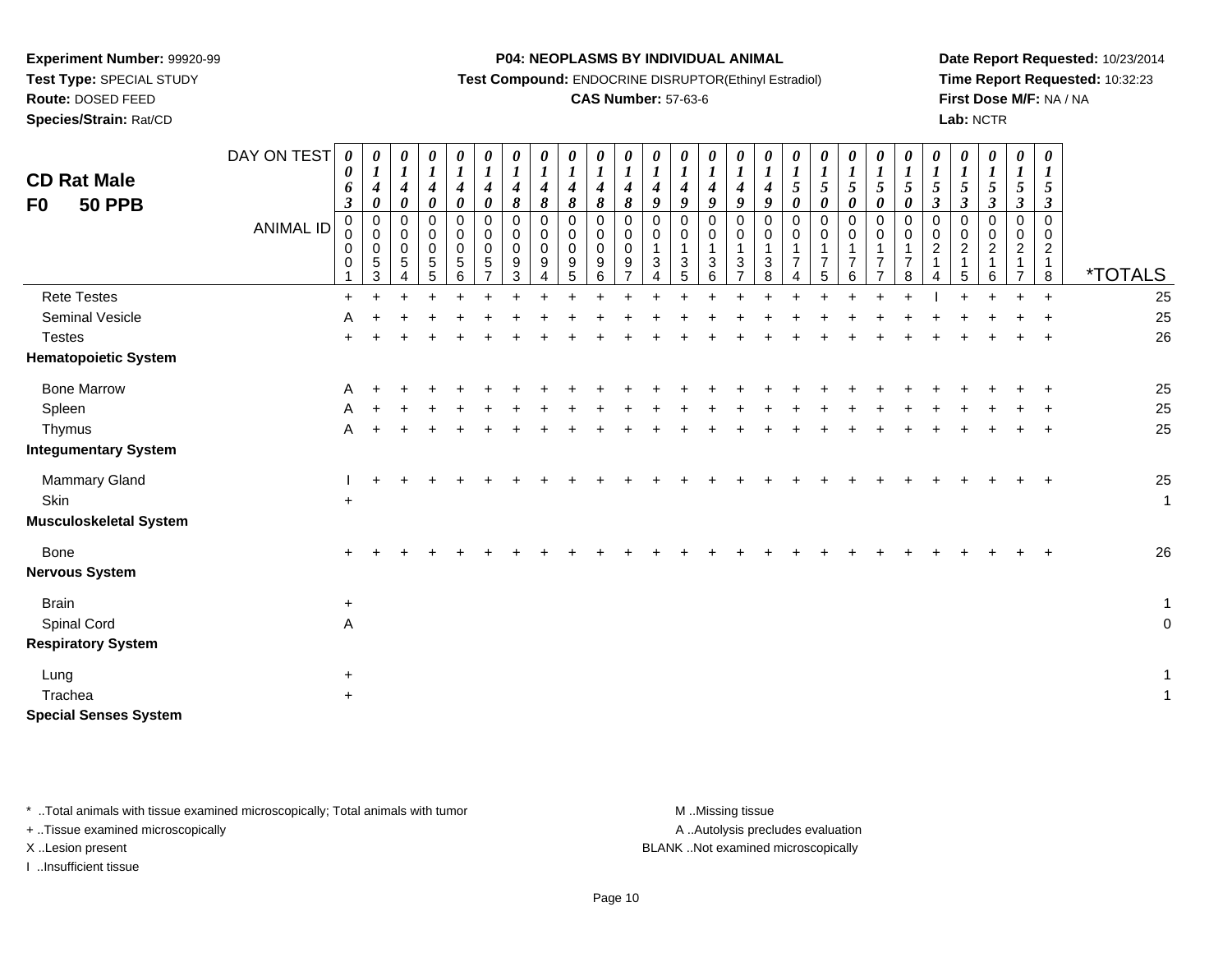**Route:** DOSED FEED

**Species/Strain:** Rat/CD

**P04: NEOPLASMS BY INDIVIDUAL ANIMAL**

**Test Compound:** ENDOCRINE DISRUPTOR(Ethinyl Estradiol)

### **CAS Number:** 57-63-6

**Date Report Requested:** 10/23/2014**Time Report Requested:** 10:32:23**First Dose M/F:** NA / NA**Lab:** NCTR

| <b>CD Rat Male</b><br><b>50 PPB</b><br>F <sub>0</sub>       | DAY ON TEST<br>ANIMAL ID | $\boldsymbol{\theta}$<br>0<br>6<br>$\mathbf{J}$<br>0<br>0<br>0 | $\boldsymbol{\theta}$<br>$\mathbf{I}$<br>4<br>0<br>0<br>$\mathbf 0$<br>0<br>$\,$ 5 $\,$<br>3 | $\boldsymbol{\theta}$<br>4<br>0<br>0<br>$\pmb{0}$<br>$\pmb{0}$<br>$\sqrt{5}$<br>4 | $\boldsymbol{\theta}$<br>4<br>$\boldsymbol{\theta}$<br>0<br>$\,0\,$<br>0<br>$\sqrt{5}$ | $\boldsymbol{\theta}$<br>4<br>$\boldsymbol{\theta}$<br>0<br>$\mathbf 0$<br>$\sqrt{5}$ | $\boldsymbol{\theta}$<br>4<br>0<br>0<br>0<br>0<br>$\sqrt{5}$ | $\boldsymbol{\theta}$<br>4<br>8<br>0<br>$\pmb{0}$<br>0<br>9<br>$\sim$ | $\boldsymbol{\mathit{U}}$<br>4<br>$\mathbf o$<br>0<br>$\pmb{0}$<br>$\pmb{0}$<br>9 | 0<br>4<br>$\Omega$<br>$\sigma$<br>0<br>0<br>9 | 4<br>$\mathbf o$<br>0<br>$\mathbf 0$<br>$\mathbf 0$<br>9<br>⌒ | U<br>4<br>8<br>0<br>0<br>0<br>$9\,$ | $\boldsymbol{\theta}$<br>4<br>9<br>0<br>0<br>3 | 0<br>4<br>9<br>$\mathbf 0$<br>3<br>5                        | $\boldsymbol{\theta}$<br>4<br>Q<br>0<br>$\pmb{0}$<br>3<br>ี | $\boldsymbol{\theta}$<br>4<br>$\boldsymbol{o}$<br>0<br>$\,0\,$<br>3 | 4<br>0<br>$\pmb{0}$<br>3<br>$\Omega$ | $\theta$<br>0 | $\boldsymbol{\theta}$<br>5<br>0<br>0<br>–<br>5 | $\boldsymbol{\theta}$<br>$\mathcal{L}$<br>$\boldsymbol{\theta}$<br>0<br>$\pmb{0}$<br>⇁ | $\boldsymbol{\mathit{U}}$<br>$\mathcal{L}$<br>0<br>0<br>0<br>$\overline{ }$ | v<br>$\mathcal{I}$<br>0 | $\theta$<br>C<br>0<br>$\mathbf 0$<br>$\overline{2}$ | $\theta$<br>5<br>0<br>0<br>$\overline{2}$<br>5 | $\boldsymbol{\theta}$<br>$\mathcal{L}$<br>J<br>0<br>$\pmb{0}$<br>$\overline{2}$<br>$\overline{A}$<br>6 | $\boldsymbol{\theta}$<br>$\overline{ }$<br>$\mathcal{I}$<br>0<br>0<br>ົ<br>$\epsilon$ | $\boldsymbol{\theta}$<br>$\boldsymbol{l}$<br>$\mathfrak{s}$<br>$\boldsymbol{\beta}$<br>0<br>0<br>2<br>8 | <i><b>*TOTALS</b></i> |
|-------------------------------------------------------------|--------------------------|----------------------------------------------------------------|----------------------------------------------------------------------------------------------|-----------------------------------------------------------------------------------|----------------------------------------------------------------------------------------|---------------------------------------------------------------------------------------|--------------------------------------------------------------|-----------------------------------------------------------------------|-----------------------------------------------------------------------------------|-----------------------------------------------|---------------------------------------------------------------|-------------------------------------|------------------------------------------------|-------------------------------------------------------------|-------------------------------------------------------------|---------------------------------------------------------------------|--------------------------------------|---------------|------------------------------------------------|----------------------------------------------------------------------------------------|-----------------------------------------------------------------------------|-------------------------|-----------------------------------------------------|------------------------------------------------|--------------------------------------------------------------------------------------------------------|---------------------------------------------------------------------------------------|---------------------------------------------------------------------------------------------------------|-----------------------|
| <b>NONE</b><br><b>Urinary System</b>                        |                          |                                                                |                                                                                              |                                                                                   |                                                                                        |                                                                                       |                                                              |                                                                       |                                                                                   |                                               |                                                               |                                     |                                                |                                                             |                                                             |                                                                     |                                      |               |                                                |                                                                                        |                                                                             |                         |                                                     |                                                |                                                                                                        |                                                                                       |                                                                                                         |                       |
| Kidney<br><b>Urinary Bladder</b><br><b>SYSTEMIC LESIONS</b> |                          | A<br>$\ddot{}$                                                 |                                                                                              |                                                                                   |                                                                                        |                                                                                       |                                                              |                                                                       |                                                                                   |                                               |                                                               |                                     |                                                |                                                             |                                                             |                                                                     |                                      |               |                                                |                                                                                        |                                                                             |                         |                                                     |                                                |                                                                                                        |                                                                                       | $\pm$                                                                                                   | 25                    |
| Multiple Organ                                              |                          | $+$                                                            | ÷.                                                                                           |                                                                                   |                                                                                        |                                                                                       |                                                              |                                                                       |                                                                                   |                                               |                                                               |                                     |                                                | $+$ ++ $\Gamma$ NID $\Omega$ $\Gamma$ NANI $\Gamma$ DATA+++ |                                                             |                                                                     |                                      |               |                                                |                                                                                        |                                                                             |                         |                                                     |                                                |                                                                                                        |                                                                                       | $\pm$                                                                                                   | 26                    |

\*END OF MALE DATA\*

\* ..Total animals with tissue examined microscopically; Total animals with tumor **M** . Missing tissue M ..Missing tissue

+ ..Tissue examined microscopically

I ..Insufficient tissue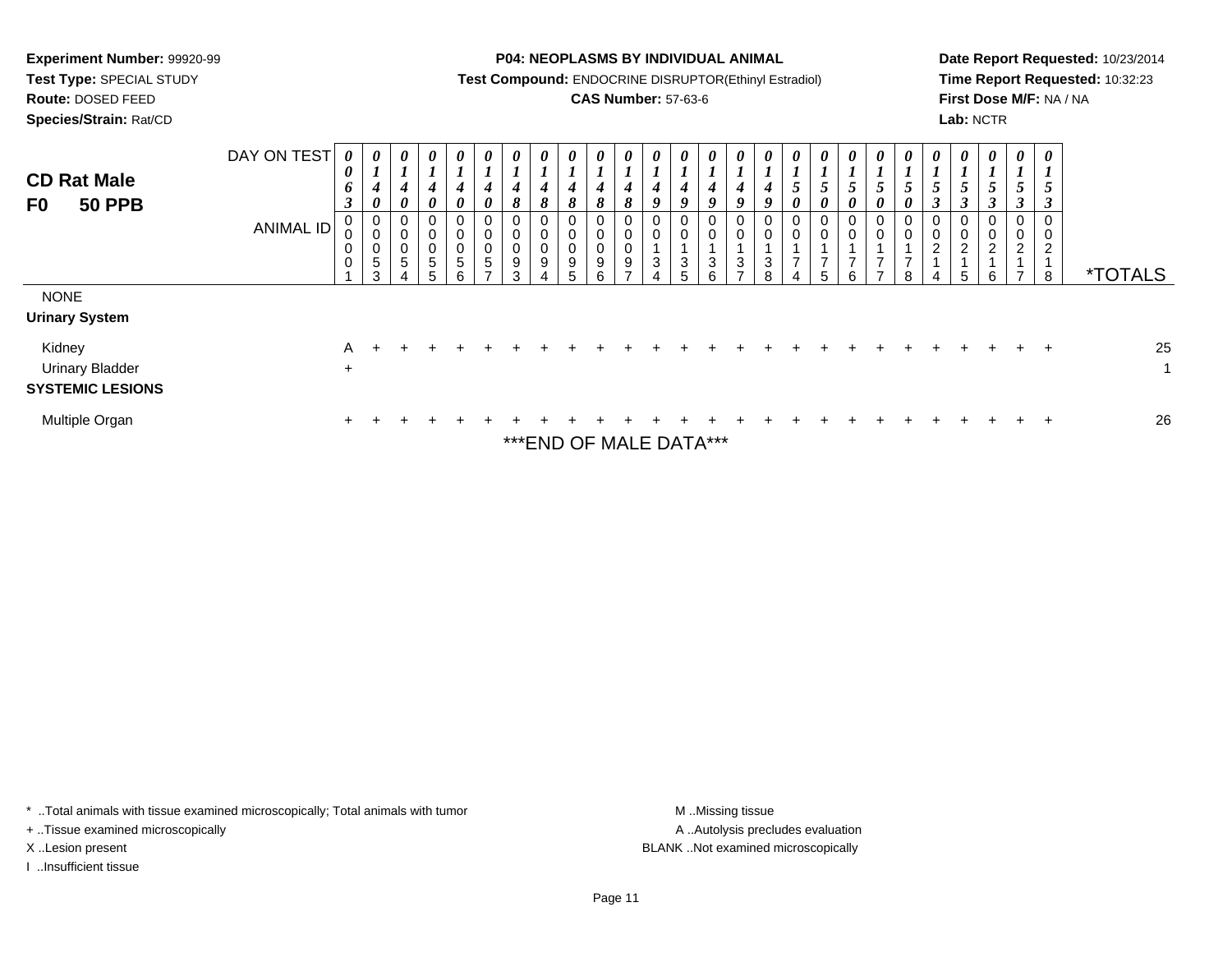**Test Type:** SPECIAL STUDY

**Route:** DOSED FEED

**Species/Strain:** Rat/CD

#### **P04: NEOPLASMS BY INDIVIDUAL ANIMAL**

**Test Compound:** ENDOCRINE DISRUPTOR(Ethinyl Estradiol)

### **CAS Number:** 57-63-6

**Date Report Requested:** 10/23/2014**Time Report Requested:** 10:32:23**First Dose M/F:** NA / NA**Lab:** NCTR

| <b>CD Rat Female</b><br><b>CONTROL</b><br>F <sub>0</sub> | DAY ON TEST<br><b>ANIMAL ID</b> | 0<br>$\boldsymbol{l}$<br>4<br>$\boldsymbol{\theta}$<br>$\pmb{0}$<br>0<br>$\pmb{0}$<br>$\mathbf{1}$<br>8 | 0<br>$\boldsymbol{l}$<br>$\boldsymbol{4}$<br>$\pmb{\theta}$<br>$\pmb{0}$<br>$\pmb{0}$<br>$\pmb{0}$<br>1<br>9 | 0<br>$\boldsymbol{l}$<br>$\boldsymbol{4}$<br>$\pmb{\theta}$<br>$\pmb{0}$<br>$\pmb{0}$<br>$\mathbf 0$<br>$\boldsymbol{2}$ | $\frac{\theta}{I}$<br>$\boldsymbol{4}$<br>$\pmb{\theta}$<br>$\pmb{0}$<br>$\mathsf{O}\xspace$<br>$\mathsf{O}\xspace$<br>$\frac{2}{2}$ | 0<br>$\boldsymbol{l}$<br>$\boldsymbol{4}$<br>$\pmb{\theta}$<br>$\pmb{0}$<br>$\pmb{0}$<br>$\pmb{0}$<br>$\frac{2}{3}$ | $\boldsymbol{\theta}$<br>$\boldsymbol{l}$<br>$\boldsymbol{4}$<br>$\boldsymbol{\delta}$<br>$\pmb{0}$<br>$\pmb{0}$<br>$\mathbf 0$<br>5<br>8 | 0<br>$\boldsymbol{l}$<br>4<br>8<br>$\mathbf 0$<br>0<br>$\mathbf 0$<br>$\sqrt{5}$<br>9 | $\boldsymbol{\theta}$<br>$\boldsymbol{l}$<br>$\boldsymbol{4}$<br>$\pmb{8}$<br>$\mathbf 0$<br>0<br>$\mathbf 0$<br>6<br>$\Omega$ | 0<br>$\boldsymbol{l}$<br>4<br>8<br>$\mathbf 0$<br>$\mathbf 0$<br>$\mathbf 0$<br>6 | 0<br>$\boldsymbol{l}$<br>$\boldsymbol{4}$<br>$\pmb{8}$<br>$\mathbf 0$<br>0<br>$\mathbf 0$<br>6<br>$\mathcal{P}$ | 0<br>$\boldsymbol{l}$<br>4<br>$\boldsymbol{g}$<br>$\mathbf 0$<br>0<br>$\mathbf 0$<br>9<br>9 | 0<br>$\boldsymbol{l}$<br>$\boldsymbol{4}$<br>9<br>$\mathbf 0$<br>0<br>$\mathbf 1$<br>0<br>$\Omega$ | 0<br>$\boldsymbol{l}$<br>$\boldsymbol{4}$<br>9<br>$\mathbf 0$<br>$\overline{0}$<br>$\mathbf{1}$<br>$\mathbf 0$<br>1 | 0<br>$\boldsymbol{l}$<br>$\boldsymbol{4}$<br>9<br>$\pmb{0}$<br>$\pmb{0}$<br>$\mathbf{1}$<br>$\pmb{0}$<br>$\mathcal{P}$ | 0<br>$\boldsymbol{l}$<br>$\boldsymbol{4}$<br>$\boldsymbol{9}$<br>$\mathbf 0$<br>0<br>1<br>0<br>3 | 0<br>$\boldsymbol{l}$<br>5<br>$\pmb{\theta}$<br>$\mathbf 0$<br>$\mathbf 0$<br>$\mathbf{3}$<br>9 | 0<br>$\boldsymbol{l}$<br>$\sqrt{5}$<br>$\pmb{\theta}$<br>$\mathbf 0$<br>$\,0\,$<br>$\mathbf{1}$<br>4<br>$\Omega$ | $\begin{matrix} 0 \\ 1 \end{matrix}$<br>5<br>$\pmb{\theta}$<br>$\mathbf 0$<br>$\pmb{0}$<br>$\mathbf{1}$<br>4 | $\boldsymbol{\theta}$<br>$\boldsymbol{l}$<br>$\mathfrak{s}$<br>$\pmb{\theta}$<br>$\pmb{0}$<br>$\pmb{0}$<br>$\mathbf{1}$<br>$\overline{\mathbf{4}}$<br>$\overline{2}$ | 0<br>$\boldsymbol{l}$<br>$\mathfrak{s}$<br>0<br>0<br>0<br>$\mathbf{1}$<br>4<br>3 | $\boldsymbol{\theta}$<br>$\boldsymbol{l}$<br>$\sqrt{5}$<br>$\boldsymbol{\beta}$<br>$\mathbf 0$<br>0<br>$\mathbf{1}$<br>$\overline{7}$<br>9 | 0<br>$\boldsymbol{l}$<br>5<br>$\mathfrak{z}$<br>0<br>0<br>1<br>8<br>$\Omega$ | 0<br>$\boldsymbol{l}$<br>5<br>$\boldsymbol{\beta}$<br>$\mathbf 0$<br>0<br>8 | 0<br>$\boldsymbol{l}$<br>5<br>$\boldsymbol{\beta}$<br>$\mathbf 0$<br>0<br>-1<br>8<br>$\mathfrak{p}$ | $\boldsymbol{\theta}$<br>$\boldsymbol{l}$<br>5<br>$\boldsymbol{\beta}$<br>$\mathbf 0$<br>0<br>8<br>3 | <i><b>*TOTALS</b></i> |
|----------------------------------------------------------|---------------------------------|---------------------------------------------------------------------------------------------------------|--------------------------------------------------------------------------------------------------------------|--------------------------------------------------------------------------------------------------------------------------|--------------------------------------------------------------------------------------------------------------------------------------|---------------------------------------------------------------------------------------------------------------------|-------------------------------------------------------------------------------------------------------------------------------------------|---------------------------------------------------------------------------------------|--------------------------------------------------------------------------------------------------------------------------------|-----------------------------------------------------------------------------------|-----------------------------------------------------------------------------------------------------------------|---------------------------------------------------------------------------------------------|----------------------------------------------------------------------------------------------------|---------------------------------------------------------------------------------------------------------------------|------------------------------------------------------------------------------------------------------------------------|--------------------------------------------------------------------------------------------------|-------------------------------------------------------------------------------------------------|------------------------------------------------------------------------------------------------------------------|--------------------------------------------------------------------------------------------------------------|----------------------------------------------------------------------------------------------------------------------------------------------------------------------|----------------------------------------------------------------------------------|--------------------------------------------------------------------------------------------------------------------------------------------|------------------------------------------------------------------------------|-----------------------------------------------------------------------------|-----------------------------------------------------------------------------------------------------|------------------------------------------------------------------------------------------------------|-----------------------|
| <b>Alimentary System</b>                                 |                                 |                                                                                                         |                                                                                                              |                                                                                                                          |                                                                                                                                      |                                                                                                                     |                                                                                                                                           |                                                                                       |                                                                                                                                |                                                                                   |                                                                                                                 |                                                                                             |                                                                                                    |                                                                                                                     |                                                                                                                        |                                                                                                  |                                                                                                 |                                                                                                                  |                                                                                                              |                                                                                                                                                                      |                                                                                  |                                                                                                                                            |                                                                              |                                                                             |                                                                                                     |                                                                                                      |                       |
| Liver<br><b>Cardiovascular System</b>                    |                                 | $\ddot{}$                                                                                               |                                                                                                              |                                                                                                                          |                                                                                                                                      |                                                                                                                     |                                                                                                                                           |                                                                                       |                                                                                                                                |                                                                                   |                                                                                                                 |                                                                                             |                                                                                                    |                                                                                                                     |                                                                                                                        |                                                                                                  |                                                                                                 |                                                                                                                  |                                                                                                              |                                                                                                                                                                      |                                                                                  |                                                                                                                                            |                                                                              |                                                                             |                                                                                                     |                                                                                                      | 25                    |
| <b>NONE</b>                                              |                                 |                                                                                                         |                                                                                                              |                                                                                                                          |                                                                                                                                      |                                                                                                                     |                                                                                                                                           |                                                                                       |                                                                                                                                |                                                                                   |                                                                                                                 |                                                                                             |                                                                                                    |                                                                                                                     |                                                                                                                        |                                                                                                  |                                                                                                 |                                                                                                                  |                                                                                                              |                                                                                                                                                                      |                                                                                  |                                                                                                                                            |                                                                              |                                                                             |                                                                                                     |                                                                                                      |                       |
| <b>Endocrine System</b>                                  |                                 |                                                                                                         |                                                                                                              |                                                                                                                          |                                                                                                                                      |                                                                                                                     |                                                                                                                                           |                                                                                       |                                                                                                                                |                                                                                   |                                                                                                                 |                                                                                             |                                                                                                    |                                                                                                                     |                                                                                                                        |                                                                                                  |                                                                                                 |                                                                                                                  |                                                                                                              |                                                                                                                                                                      |                                                                                  |                                                                                                                                            |                                                                              |                                                                             |                                                                                                     |                                                                                                      |                       |
| <b>Adrenal Cortex</b>                                    |                                 |                                                                                                         |                                                                                                              |                                                                                                                          |                                                                                                                                      |                                                                                                                     |                                                                                                                                           |                                                                                       |                                                                                                                                |                                                                                   |                                                                                                                 |                                                                                             |                                                                                                    |                                                                                                                     |                                                                                                                        |                                                                                                  |                                                                                                 |                                                                                                                  |                                                                                                              |                                                                                                                                                                      |                                                                                  |                                                                                                                                            |                                                                              |                                                                             |                                                                                                     |                                                                                                      | 25                    |
| Adrenal Medulla                                          |                                 |                                                                                                         |                                                                                                              |                                                                                                                          |                                                                                                                                      |                                                                                                                     |                                                                                                                                           |                                                                                       |                                                                                                                                |                                                                                   |                                                                                                                 |                                                                                             |                                                                                                    |                                                                                                                     |                                                                                                                        |                                                                                                  |                                                                                                 |                                                                                                                  |                                                                                                              |                                                                                                                                                                      |                                                                                  |                                                                                                                                            |                                                                              |                                                                             |                                                                                                     |                                                                                                      | 25                    |
| <b>Pituitary Gland</b>                                   |                                 |                                                                                                         |                                                                                                              |                                                                                                                          |                                                                                                                                      |                                                                                                                     |                                                                                                                                           |                                                                                       |                                                                                                                                |                                                                                   |                                                                                                                 |                                                                                             |                                                                                                    |                                                                                                                     |                                                                                                                        |                                                                                                  |                                                                                                 |                                                                                                                  |                                                                                                              |                                                                                                                                                                      |                                                                                  |                                                                                                                                            |                                                                              |                                                                             |                                                                                                     |                                                                                                      | 25                    |
| <b>Thyroid Gland</b>                                     |                                 | $\ddot{}$                                                                                               |                                                                                                              |                                                                                                                          |                                                                                                                                      |                                                                                                                     |                                                                                                                                           |                                                                                       |                                                                                                                                |                                                                                   |                                                                                                                 |                                                                                             |                                                                                                    |                                                                                                                     |                                                                                                                        |                                                                                                  |                                                                                                 |                                                                                                                  |                                                                                                              |                                                                                                                                                                      |                                                                                  |                                                                                                                                            |                                                                              |                                                                             |                                                                                                     | $\ddot{}$                                                                                            | 25                    |
| <b>General Body System</b>                               |                                 |                                                                                                         |                                                                                                              |                                                                                                                          |                                                                                                                                      |                                                                                                                     |                                                                                                                                           |                                                                                       |                                                                                                                                |                                                                                   |                                                                                                                 |                                                                                             |                                                                                                    |                                                                                                                     |                                                                                                                        |                                                                                                  |                                                                                                 |                                                                                                                  |                                                                                                              |                                                                                                                                                                      |                                                                                  |                                                                                                                                            |                                                                              |                                                                             |                                                                                                     |                                                                                                      |                       |
| <b>NONE</b>                                              |                                 |                                                                                                         |                                                                                                              |                                                                                                                          |                                                                                                                                      |                                                                                                                     |                                                                                                                                           |                                                                                       |                                                                                                                                |                                                                                   |                                                                                                                 |                                                                                             |                                                                                                    |                                                                                                                     |                                                                                                                        |                                                                                                  |                                                                                                 |                                                                                                                  |                                                                                                              |                                                                                                                                                                      |                                                                                  |                                                                                                                                            |                                                                              |                                                                             |                                                                                                     |                                                                                                      |                       |
| <b>Genital System</b>                                    |                                 |                                                                                                         |                                                                                                              |                                                                                                                          |                                                                                                                                      |                                                                                                                     |                                                                                                                                           |                                                                                       |                                                                                                                                |                                                                                   |                                                                                                                 |                                                                                             |                                                                                                    |                                                                                                                     |                                                                                                                        |                                                                                                  |                                                                                                 |                                                                                                                  |                                                                                                              |                                                                                                                                                                      |                                                                                  |                                                                                                                                            |                                                                              |                                                                             |                                                                                                     |                                                                                                      |                       |
| <b>Clitoral Gland</b>                                    |                                 |                                                                                                         |                                                                                                              |                                                                                                                          |                                                                                                                                      |                                                                                                                     |                                                                                                                                           |                                                                                       |                                                                                                                                |                                                                                   |                                                                                                                 |                                                                                             | $+$                                                                                                |                                                                                                                     | $\overline{ }$                                                                                                         |                                                                                                  |                                                                                                 |                                                                                                                  |                                                                                                              |                                                                                                                                                                      |                                                                                  |                                                                                                                                            |                                                                              |                                                                             |                                                                                                     |                                                                                                      | $\overline{c}$        |
| Ovary                                                    |                                 |                                                                                                         |                                                                                                              |                                                                                                                          |                                                                                                                                      |                                                                                                                     |                                                                                                                                           |                                                                                       |                                                                                                                                |                                                                                   |                                                                                                                 |                                                                                             |                                                                                                    |                                                                                                                     |                                                                                                                        |                                                                                                  |                                                                                                 |                                                                                                                  |                                                                                                              |                                                                                                                                                                      |                                                                                  |                                                                                                                                            |                                                                              |                                                                             |                                                                                                     |                                                                                                      | 25                    |
| Oviduct                                                  |                                 |                                                                                                         |                                                                                                              |                                                                                                                          |                                                                                                                                      |                                                                                                                     |                                                                                                                                           |                                                                                       |                                                                                                                                |                                                                                   |                                                                                                                 |                                                                                             |                                                                                                    |                                                                                                                     |                                                                                                                        |                                                                                                  |                                                                                                 |                                                                                                                  |                                                                                                              |                                                                                                                                                                      |                                                                                  |                                                                                                                                            |                                                                              |                                                                             |                                                                                                     |                                                                                                      | 24                    |
| Uterus                                                   |                                 |                                                                                                         |                                                                                                              |                                                                                                                          |                                                                                                                                      |                                                                                                                     |                                                                                                                                           |                                                                                       |                                                                                                                                |                                                                                   |                                                                                                                 |                                                                                             |                                                                                                    |                                                                                                                     |                                                                                                                        |                                                                                                  |                                                                                                 |                                                                                                                  |                                                                                                              |                                                                                                                                                                      |                                                                                  |                                                                                                                                            |                                                                              |                                                                             |                                                                                                     |                                                                                                      | 25                    |
| Vagina                                                   |                                 | +                                                                                                       |                                                                                                              |                                                                                                                          |                                                                                                                                      |                                                                                                                     |                                                                                                                                           |                                                                                       |                                                                                                                                |                                                                                   |                                                                                                                 |                                                                                             |                                                                                                    |                                                                                                                     |                                                                                                                        |                                                                                                  |                                                                                                 |                                                                                                                  |                                                                                                              |                                                                                                                                                                      |                                                                                  |                                                                                                                                            |                                                                              |                                                                             |                                                                                                     |                                                                                                      | 25                    |
| <b>Hematopoietic System</b>                              |                                 |                                                                                                         |                                                                                                              |                                                                                                                          |                                                                                                                                      |                                                                                                                     |                                                                                                                                           |                                                                                       |                                                                                                                                |                                                                                   |                                                                                                                 |                                                                                             |                                                                                                    |                                                                                                                     |                                                                                                                        |                                                                                                  |                                                                                                 |                                                                                                                  |                                                                                                              |                                                                                                                                                                      |                                                                                  |                                                                                                                                            |                                                                              |                                                                             |                                                                                                     |                                                                                                      |                       |
| <b>Bone Marrow</b>                                       |                                 | $\ddot{}$                                                                                               |                                                                                                              |                                                                                                                          |                                                                                                                                      |                                                                                                                     |                                                                                                                                           |                                                                                       |                                                                                                                                |                                                                                   |                                                                                                                 |                                                                                             |                                                                                                    |                                                                                                                     |                                                                                                                        |                                                                                                  |                                                                                                 |                                                                                                                  |                                                                                                              |                                                                                                                                                                      |                                                                                  |                                                                                                                                            |                                                                              |                                                                             |                                                                                                     |                                                                                                      | 25                    |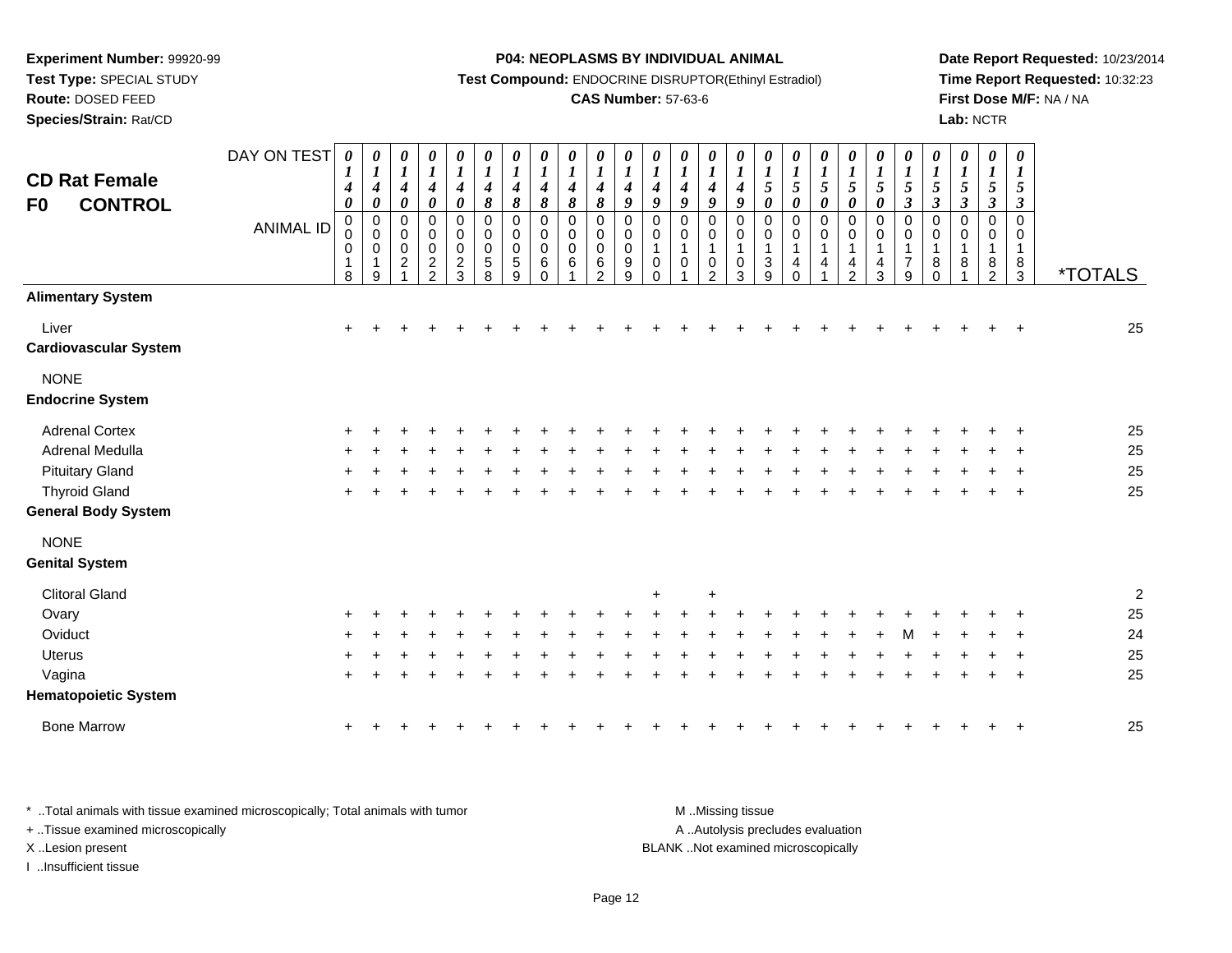**Test Type:** SPECIAL STUDY

**Route:** DOSED FEED

**Species/Strain:** Rat/CD

#### **P04: NEOPLASMS BY INDIVIDUAL ANIMAL**

**Test Compound:** ENDOCRINE DISRUPTOR(Ethinyl Estradiol)

# **CAS Number:** 57-63-6

**Date Report Requested:** 10/23/2014 **Time Report Requested:** 10:32:23**First Dose M/F:** NA / NA**Lab:** NCTR

| <b>CD Rat Female</b><br><b>CONTROL</b><br>F <sub>0</sub> | DAY ON TEST<br><b>ANIMAL ID</b> | 0<br>$\bm{l}$<br>$\boldsymbol{4}$<br>$\boldsymbol{\theta}$<br>$\pmb{0}$<br>0<br>0<br>$\mathbf 1$<br>$\bf 8$ | $\boldsymbol{\theta}$<br>$\boldsymbol{l}$<br>$\boldsymbol{4}$<br>$\boldsymbol{\theta}$<br>$\pmb{0}$<br>$\pmb{0}$<br>$\pmb{0}$<br>$\mathbf{1}$<br>9 | 0<br>$\boldsymbol{l}$<br>$\boldsymbol{4}$<br>$\boldsymbol{\theta}$<br>$\mathbf 0$<br>$\pmb{0}$<br>$\ddot{\mathbf{0}}$<br>$\overline{c}$ | 0<br>$\boldsymbol{I}$<br>$\boldsymbol{4}$<br>$\pmb{\theta}$<br>$\,0\,$<br>$\mathbf 0$<br>$\pmb{0}$<br>$\overline{c}$<br>$\mathcal{P}$ | 0<br>$\boldsymbol{l}$<br>$\boldsymbol{4}$<br>$\boldsymbol{\theta}$<br>0<br>$\pmb{0}$<br>$\pmb{0}$<br>$\frac{2}{3}$ | 0<br>$\boldsymbol{l}$<br>$\boldsymbol{4}$<br>$\pmb{8}$<br>$\pmb{0}$<br>$\mathbf 0$<br>$\mathbf 0$<br>$\sqrt{5}$<br>8 | 0<br>$\boldsymbol{l}$<br>4<br>8<br>$\mathbf 0$<br>0<br>$\mathbf 0$<br>5<br>9 | 0<br>$\boldsymbol{l}$<br>4<br>$\pmb{8}$<br>$\mathbf 0$<br>0<br>$\mathbf 0$<br>$\,6\,$<br>$\Omega$ | 0<br>$\boldsymbol{l}$<br>$\boldsymbol{4}$<br>8<br>$\mathbf 0$<br>0<br>$\mathbf 0$<br>6 | $\frac{\boldsymbol{\theta}}{\boldsymbol{I}}$<br>$\boldsymbol{4}$<br>8<br>$\mathbf 0$<br>$\pmb{0}$<br>$\mathbf 0$<br>6<br>$\mathcal{P}$ | 0<br>$\boldsymbol{l}$<br>$\boldsymbol{4}$<br>9<br>0<br>0<br>0<br>9<br>9 | 0<br>$\boldsymbol{l}$<br>$\boldsymbol{4}$<br>9<br>0<br>0<br>$\mathbf{1}$<br>0<br>$\Omega$ | 0<br>$\boldsymbol{l}$<br>$\boldsymbol{4}$<br>9<br>$\mathbf 0$<br>0<br>1<br>$\mathbf 0$ | 0<br>$\boldsymbol{l}$<br>4<br>9<br>0<br>0<br>1<br>$\pmb{0}$<br>$\mathcal{P}$ | 0<br>$\boldsymbol{l}$<br>$\boldsymbol{4}$<br>9<br>$\mathbf 0$<br>0<br>$\mathbf 1$<br>$\,0\,$<br>3 | $\boldsymbol{\theta}$<br>$\boldsymbol{l}$<br>5<br>$\boldsymbol{\theta}$<br>$\mathbf 0$<br>0<br>$\mathbf{1}$<br>3<br>9 | 0<br>$\boldsymbol{l}$<br>$\mathfrak{s}$<br>$\boldsymbol{\theta}$<br>$\mathbf 0$<br>$\pmb{0}$<br>$\overline{4}$<br>∩ | $\boldsymbol{\theta}$<br>$\boldsymbol{l}$<br>$\mathfrak{s}$<br>$\boldsymbol{\theta}$<br>0<br>$\pmb{0}$<br>$\mathbf{1}$<br>4 | 0<br>$\boldsymbol{l}$<br>$\sqrt{5}$<br>0<br>0<br>0<br>$\mathbf{1}$<br>$\overline{\mathbf{4}}$<br>$\mathcal{P}$ | 0<br>$\boldsymbol{l}$<br>$\sqrt{5}$<br>0<br>$\mathbf 0$<br>0<br>$\mathbf{1}$<br>$\overline{\mathbf{4}}$<br>3 | 0<br>$\boldsymbol{l}$<br>5<br>$\mathbf{3}$<br>$\Omega$<br>0<br>1<br>$\overline{7}$<br>9 | 0<br>$\boldsymbol{l}$<br>5<br>$\boldsymbol{\beta}$<br>$\Omega$<br>0<br>8<br>$\Omega$ | 0<br>$\boldsymbol{l}$<br>5<br>$\mathfrak{z}$<br>$\Omega$<br>$\Omega$<br>8 | $\pmb{\theta}$<br>$\boldsymbol{l}$<br>5<br>$\mathfrak{z}$<br>$\mathbf 0$<br>0<br>8<br>$\mathfrak{D}$ | $\boldsymbol{\theta}$<br>$\boldsymbol{l}$<br>$\mathfrak{H}$<br>$\mathbf{3}$<br>0<br>0<br>$\mathbf{1}$<br>$\frac{8}{3}$ | <i><b>*TOTALS</b></i> |
|----------------------------------------------------------|---------------------------------|-------------------------------------------------------------------------------------------------------------|----------------------------------------------------------------------------------------------------------------------------------------------------|-----------------------------------------------------------------------------------------------------------------------------------------|---------------------------------------------------------------------------------------------------------------------------------------|--------------------------------------------------------------------------------------------------------------------|----------------------------------------------------------------------------------------------------------------------|------------------------------------------------------------------------------|---------------------------------------------------------------------------------------------------|----------------------------------------------------------------------------------------|----------------------------------------------------------------------------------------------------------------------------------------|-------------------------------------------------------------------------|-------------------------------------------------------------------------------------------|----------------------------------------------------------------------------------------|------------------------------------------------------------------------------|---------------------------------------------------------------------------------------------------|-----------------------------------------------------------------------------------------------------------------------|---------------------------------------------------------------------------------------------------------------------|-----------------------------------------------------------------------------------------------------------------------------|----------------------------------------------------------------------------------------------------------------|--------------------------------------------------------------------------------------------------------------|-----------------------------------------------------------------------------------------|--------------------------------------------------------------------------------------|---------------------------------------------------------------------------|------------------------------------------------------------------------------------------------------|------------------------------------------------------------------------------------------------------------------------|-----------------------|
| Spleen                                                   |                                 | $\ddot{}$                                                                                                   |                                                                                                                                                    |                                                                                                                                         |                                                                                                                                       |                                                                                                                    |                                                                                                                      |                                                                              |                                                                                                   |                                                                                        |                                                                                                                                        |                                                                         |                                                                                           |                                                                                        |                                                                              |                                                                                                   |                                                                                                                       |                                                                                                                     |                                                                                                                             |                                                                                                                |                                                                                                              |                                                                                         |                                                                                      |                                                                           |                                                                                                      | $\ddot{}$                                                                                                              | 25                    |
| Thymus                                                   |                                 |                                                                                                             |                                                                                                                                                    |                                                                                                                                         |                                                                                                                                       |                                                                                                                    |                                                                                                                      |                                                                              |                                                                                                   |                                                                                        |                                                                                                                                        |                                                                         |                                                                                           |                                                                                        |                                                                              |                                                                                                   |                                                                                                                       |                                                                                                                     |                                                                                                                             |                                                                                                                |                                                                                                              |                                                                                         |                                                                                      |                                                                           |                                                                                                      | $\ddot{}$                                                                                                              | 25                    |
| <b>Integumentary System</b>                              |                                 |                                                                                                             |                                                                                                                                                    |                                                                                                                                         |                                                                                                                                       |                                                                                                                    |                                                                                                                      |                                                                              |                                                                                                   |                                                                                        |                                                                                                                                        |                                                                         |                                                                                           |                                                                                        |                                                                              |                                                                                                   |                                                                                                                       |                                                                                                                     |                                                                                                                             |                                                                                                                |                                                                                                              |                                                                                         |                                                                                      |                                                                           |                                                                                                      |                                                                                                                        |                       |
| Mammary Gland<br>Skin<br><b>Musculoskeletal System</b>   |                                 | $\ddot{}$                                                                                                   |                                                                                                                                                    |                                                                                                                                         |                                                                                                                                       |                                                                                                                    |                                                                                                                      |                                                                              |                                                                                                   |                                                                                        |                                                                                                                                        |                                                                         |                                                                                           |                                                                                        |                                                                              |                                                                                                   | $\ddot{}$                                                                                                             |                                                                                                                     |                                                                                                                             |                                                                                                                |                                                                                                              |                                                                                         | $\ddot{}$                                                                            |                                                                           |                                                                                                      | $\ddot{}$                                                                                                              | 25<br>$\overline{2}$  |
| <b>Bone</b><br><b>Nervous System</b>                     |                                 | $\ddot{}$                                                                                                   |                                                                                                                                                    |                                                                                                                                         |                                                                                                                                       |                                                                                                                    |                                                                                                                      |                                                                              |                                                                                                   |                                                                                        |                                                                                                                                        |                                                                         |                                                                                           |                                                                                        |                                                                              |                                                                                                   |                                                                                                                       |                                                                                                                     |                                                                                                                             |                                                                                                                |                                                                                                              |                                                                                         |                                                                                      |                                                                           |                                                                                                      | $\overline{+}$                                                                                                         | 25                    |
| <b>NONE</b><br><b>Respiratory System</b>                 |                                 |                                                                                                             |                                                                                                                                                    |                                                                                                                                         |                                                                                                                                       |                                                                                                                    |                                                                                                                      |                                                                              |                                                                                                   |                                                                                        |                                                                                                                                        |                                                                         |                                                                                           |                                                                                        |                                                                              |                                                                                                   |                                                                                                                       |                                                                                                                     |                                                                                                                             |                                                                                                                |                                                                                                              |                                                                                         |                                                                                      |                                                                           |                                                                                                      |                                                                                                                        |                       |
| <b>NONE</b><br><b>Special Senses System</b>              |                                 |                                                                                                             |                                                                                                                                                    |                                                                                                                                         |                                                                                                                                       |                                                                                                                    |                                                                                                                      |                                                                              |                                                                                                   |                                                                                        |                                                                                                                                        |                                                                         |                                                                                           |                                                                                        |                                                                              |                                                                                                   |                                                                                                                       |                                                                                                                     |                                                                                                                             |                                                                                                                |                                                                                                              |                                                                                         |                                                                                      |                                                                           |                                                                                                      |                                                                                                                        |                       |
| <b>NONE</b><br><b>Urinary System</b>                     |                                 |                                                                                                             |                                                                                                                                                    |                                                                                                                                         |                                                                                                                                       |                                                                                                                    |                                                                                                                      |                                                                              |                                                                                                   |                                                                                        |                                                                                                                                        |                                                                         |                                                                                           |                                                                                        |                                                                              |                                                                                                   |                                                                                                                       |                                                                                                                     |                                                                                                                             |                                                                                                                |                                                                                                              |                                                                                         |                                                                                      |                                                                           |                                                                                                      |                                                                                                                        |                       |
| Kidney<br><b>SYSTEMIC LESIONS</b>                        |                                 | $\pm$                                                                                                       |                                                                                                                                                    |                                                                                                                                         |                                                                                                                                       |                                                                                                                    |                                                                                                                      |                                                                              |                                                                                                   |                                                                                        |                                                                                                                                        |                                                                         |                                                                                           |                                                                                        |                                                                              |                                                                                                   |                                                                                                                       |                                                                                                                     |                                                                                                                             |                                                                                                                |                                                                                                              |                                                                                         |                                                                                      |                                                                           |                                                                                                      |                                                                                                                        | 25                    |
| Multiple Organ                                           |                                 |                                                                                                             |                                                                                                                                                    |                                                                                                                                         |                                                                                                                                       |                                                                                                                    |                                                                                                                      |                                                                              |                                                                                                   |                                                                                        |                                                                                                                                        |                                                                         |                                                                                           |                                                                                        |                                                                              |                                                                                                   |                                                                                                                       |                                                                                                                     |                                                                                                                             |                                                                                                                |                                                                                                              |                                                                                         |                                                                                      |                                                                           |                                                                                                      |                                                                                                                        | 25                    |

| * Total animals with tissue examined microscopically; Total animals with tumor | M Missing tissue                   |
|--------------------------------------------------------------------------------|------------------------------------|
| + Tissue examined microscopically                                              | A Autolysis precludes evaluation   |
| X Lesion present                                                               | BLANK Not examined microscopically |
| Insufficient tissue                                                            |                                    |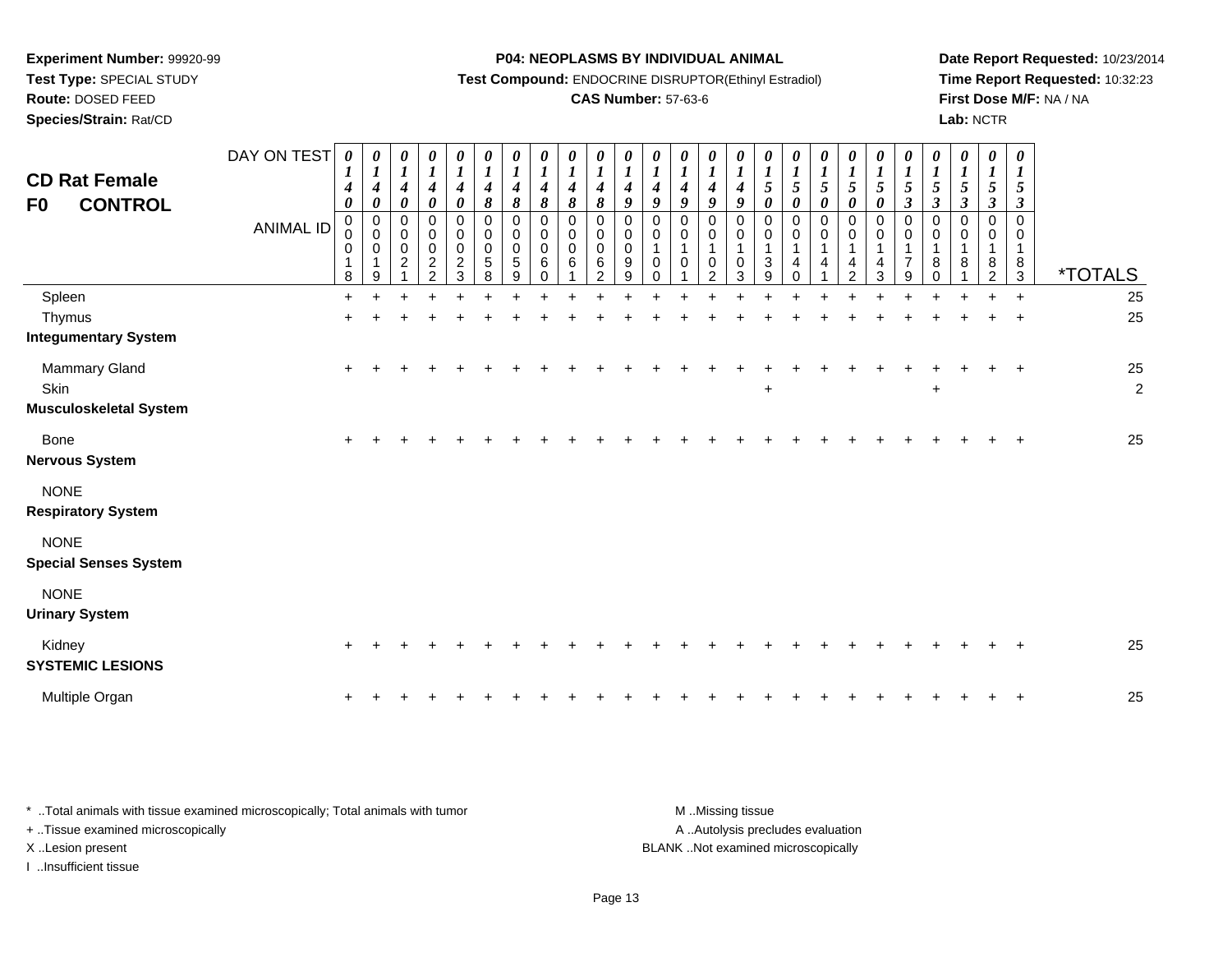**Route:** DOSED FEED

**Species/Strain:** Rat/CD

#### **P04: NEOPLASMS BY INDIVIDUAL ANIMAL**

**Test Compound:** ENDOCRINE DISRUPTOR(Ethinyl Estradiol)

## **CAS Number:** 57-63-6

**Date Report Requested:** 10/23/2014**Time Report Requested:** 10:32:23**First Dose M/F:** NA / NA**Lab:** NCTR

| <b>CD Rat Female</b><br><b>2.0 PPB</b><br>F <sub>0</sub>                                                                                                          | DAY ON TEST<br><b>ANIMAL ID</b> | $\pmb{\theta}$<br>$\boldsymbol{l}$<br>4<br>$\boldsymbol{\theta}$<br>$\mathbf 0$<br>0<br>$\pmb{0}$<br>$^2_{\rm 0}$ | $\pmb{\theta}$<br>$\boldsymbol{l}$<br>4<br>$\pmb{\theta}$<br>$\pmb{0}$<br>$\pmb{0}$<br>0<br>$\frac{2}{4}$ | $\pmb{\theta}$<br>$\boldsymbol{l}$<br>$\boldsymbol{4}$<br>$\pmb{\theta}$<br>$\boldsymbol{0}$<br>0<br>$\mathbf 0$<br>$\frac{2}{5}$ | 0<br>$\boldsymbol{l}$<br>$\boldsymbol{4}$<br>$\pmb{\theta}$<br>0<br>0<br>0<br>$\begin{array}{c} 2 \\ 6 \end{array}$ | $\boldsymbol{\theta}$<br>$\boldsymbol{l}$<br>$\boldsymbol{4}$<br>$\pmb{\theta}$<br>$\pmb{0}$<br>0<br>$\mathbf 0$<br>$\frac{2}{7}$ | 0<br>$\boldsymbol{l}$<br>$\boldsymbol{4}$<br>$\pmb{8}$<br>$\mathsf 0$<br>0<br>$\pmb{0}$<br>6<br>$\overline{3}$ | 0<br>$\boldsymbol{l}$<br>$\boldsymbol{4}$<br>8<br>$\pmb{0}$<br>0<br>0<br>6<br>4 | $\pmb{\theta}$<br>$\boldsymbol{l}$<br>$\boldsymbol{4}$<br>$\pmb{8}$<br>$\mathbf 0$<br>0<br>$\mathbf 0$<br>$\,6$<br>$\overline{5}$ | 0<br>$\boldsymbol{l}$<br>$\boldsymbol{4}$<br>8<br>$\mathbf 0$<br>0<br>$\mathbf 0$<br>6<br>$6\phantom{a}$ | $\boldsymbol{\theta}$<br>$\boldsymbol{l}$<br>$\boldsymbol{4}$<br>$\pmb{8}$<br>$\pmb{0}$<br>$\mathbf 0$<br>$\pmb{0}$<br>$\,6\,$<br>$\overline{7}$ | 0<br>$\boldsymbol{l}$<br>$\boldsymbol{4}$<br>9<br>$\mathbf 0$<br>0<br>$\mathbf{1}$<br>$\,0\,$<br>4 | $\pmb{\theta}$<br>$\boldsymbol{l}$<br>$\boldsymbol{4}$<br>$\boldsymbol{g}$<br>$\pmb{0}$<br>0<br>$\mathbf{1}$<br>$\begin{array}{c} 0 \\ 5 \end{array}$ | $\boldsymbol{\theta}$<br>$\boldsymbol{l}$<br>$\boldsymbol{4}$<br>$\boldsymbol{g}$<br>$\mathbf 0$<br>0<br>$\overline{1}$<br>$\pmb{0}$<br>6 | 0<br>$\boldsymbol{l}$<br>$\boldsymbol{4}$<br>9<br>$\mathbf 0$<br>0<br>$\mathbf{1}$<br>$\pmb{0}$<br>$\overline{7}$ | 0<br>$\boldsymbol{l}$<br>4<br>$\boldsymbol{9}$<br>$\pmb{0}$<br>0<br>$\mathbf 1$<br>$\pmb{0}$<br>8 | $\boldsymbol{\theta}$<br>$\boldsymbol{l}$<br>5<br>$\pmb{\theta}$<br>$\mathsf 0$<br>0<br>$\mathbf 1$<br>4<br>$\boldsymbol{\Lambda}$ | 0<br>$\boldsymbol{l}$<br>5<br>$\pmb{\theta}$<br>$\pmb{0}$<br>0<br>$\mathbf{1}$<br>4<br>5 | $\pmb{\theta}$<br>$\boldsymbol{l}$<br>$\sqrt{5}$<br>$\pmb{\theta}$<br>$\pmb{0}$<br>0<br>$\mathbf{1}$<br>$\begin{array}{c} 4 \\ 6 \end{array}$ | 0<br>$\boldsymbol{l}$<br>5<br>0<br>$\pmb{0}$<br>0<br>1<br>4<br>$\overline{7}$ | $\pmb{\theta}$<br>$\boldsymbol{l}$<br>5<br>$\pmb{\theta}$<br>$\mathsf 0$<br>0<br>$\mathbf{1}$<br>$\frac{4}{8}$ | $\boldsymbol{\theta}$<br>$\boldsymbol{l}$<br>$\mathfrak{s}$<br>$\boldsymbol{\beta}$<br>$\mathbf 0$<br>0<br>$\mathbf 1$<br>$\,8\,$<br>4 | 0<br>$\boldsymbol{l}$<br>5<br>$\boldsymbol{\beta}$<br>$\mathbf 0$<br>0<br>$\mathbf 1$<br>8<br>$\overline{5}$ | $\pmb{\theta}$<br>$\boldsymbol{l}$<br>$\frac{5}{3}$<br>$\pmb{0}$<br>0<br>$\mathbf{1}$<br>$\begin{array}{c} 8 \\ 6 \end{array}$ | $\boldsymbol{\theta}$<br>$\boldsymbol{l}$<br>$\mathfrak{s}$<br>$\mathfrak{z}$<br>$\pmb{0}$<br>0<br>$\mathbf{1}$<br>$\frac{8}{7}$ | 0<br>$\boldsymbol{I}$<br>5<br>$\boldsymbol{\beta}$<br>$\mathbf 0$<br>0<br>$\mathbf{1}$<br>$_{8}^8$ | <i><b>*TOTALS</b></i>                  |
|-------------------------------------------------------------------------------------------------------------------------------------------------------------------|---------------------------------|-------------------------------------------------------------------------------------------------------------------|-----------------------------------------------------------------------------------------------------------|-----------------------------------------------------------------------------------------------------------------------------------|---------------------------------------------------------------------------------------------------------------------|-----------------------------------------------------------------------------------------------------------------------------------|----------------------------------------------------------------------------------------------------------------|---------------------------------------------------------------------------------|-----------------------------------------------------------------------------------------------------------------------------------|----------------------------------------------------------------------------------------------------------|--------------------------------------------------------------------------------------------------------------------------------------------------|----------------------------------------------------------------------------------------------------|-------------------------------------------------------------------------------------------------------------------------------------------------------|-------------------------------------------------------------------------------------------------------------------------------------------|-------------------------------------------------------------------------------------------------------------------|---------------------------------------------------------------------------------------------------|------------------------------------------------------------------------------------------------------------------------------------|------------------------------------------------------------------------------------------|-----------------------------------------------------------------------------------------------------------------------------------------------|-------------------------------------------------------------------------------|----------------------------------------------------------------------------------------------------------------|----------------------------------------------------------------------------------------------------------------------------------------|--------------------------------------------------------------------------------------------------------------|--------------------------------------------------------------------------------------------------------------------------------|----------------------------------------------------------------------------------------------------------------------------------|----------------------------------------------------------------------------------------------------|----------------------------------------|
| <b>Alimentary System</b>                                                                                                                                          |                                 |                                                                                                                   |                                                                                                           |                                                                                                                                   |                                                                                                                     |                                                                                                                                   |                                                                                                                |                                                                                 |                                                                                                                                   |                                                                                                          |                                                                                                                                                  |                                                                                                    |                                                                                                                                                       |                                                                                                                                           |                                                                                                                   |                                                                                                   |                                                                                                                                    |                                                                                          |                                                                                                                                               |                                                                               |                                                                                                                |                                                                                                                                        |                                                                                                              |                                                                                                                                |                                                                                                                                  |                                                                                                    |                                        |
| Liver<br><b>Cardiovascular System</b>                                                                                                                             |                                 |                                                                                                                   |                                                                                                           |                                                                                                                                   |                                                                                                                     |                                                                                                                                   |                                                                                                                |                                                                                 |                                                                                                                                   |                                                                                                          |                                                                                                                                                  |                                                                                                    |                                                                                                                                                       |                                                                                                                                           |                                                                                                                   | $\ddot{}$                                                                                         |                                                                                                                                    |                                                                                          |                                                                                                                                               | $\ddot{}$                                                                     |                                                                                                                |                                                                                                                                        |                                                                                                              |                                                                                                                                |                                                                                                                                  |                                                                                                    | $\overline{2}$                         |
| <b>NONE</b><br><b>Endocrine System</b>                                                                                                                            |                                 |                                                                                                                   |                                                                                                           |                                                                                                                                   |                                                                                                                     |                                                                                                                                   |                                                                                                                |                                                                                 |                                                                                                                                   |                                                                                                          |                                                                                                                                                  |                                                                                                    |                                                                                                                                                       |                                                                                                                                           |                                                                                                                   |                                                                                                   |                                                                                                                                    |                                                                                          |                                                                                                                                               |                                                                               |                                                                                                                |                                                                                                                                        |                                                                                                              |                                                                                                                                |                                                                                                                                  |                                                                                                    |                                        |
| <b>NONE</b><br><b>General Body System</b>                                                                                                                         |                                 |                                                                                                                   |                                                                                                           |                                                                                                                                   |                                                                                                                     |                                                                                                                                   |                                                                                                                |                                                                                 |                                                                                                                                   |                                                                                                          |                                                                                                                                                  |                                                                                                    |                                                                                                                                                       |                                                                                                                                           |                                                                                                                   |                                                                                                   |                                                                                                                                    |                                                                                          |                                                                                                                                               |                                                                               |                                                                                                                |                                                                                                                                        |                                                                                                              |                                                                                                                                |                                                                                                                                  |                                                                                                    |                                        |
| <b>NONE</b><br><b>Genital System</b>                                                                                                                              |                                 |                                                                                                                   |                                                                                                           |                                                                                                                                   |                                                                                                                     |                                                                                                                                   |                                                                                                                |                                                                                 |                                                                                                                                   |                                                                                                          |                                                                                                                                                  |                                                                                                    |                                                                                                                                                       |                                                                                                                                           |                                                                                                                   |                                                                                                   |                                                                                                                                    |                                                                                          |                                                                                                                                               |                                                                               |                                                                                                                |                                                                                                                                        |                                                                                                              |                                                                                                                                |                                                                                                                                  |                                                                                                    |                                        |
| <b>Clitoral Gland</b><br>Ovary<br>Oviduct<br><b>Uterus</b><br>Vagina<br><b>Hematopoietic System</b>                                                               |                                 |                                                                                                                   |                                                                                                           |                                                                                                                                   |                                                                                                                     |                                                                                                                                   |                                                                                                                |                                                                                 |                                                                                                                                   |                                                                                                          |                                                                                                                                                  |                                                                                                    |                                                                                                                                                       |                                                                                                                                           |                                                                                                                   |                                                                                                   |                                                                                                                                    |                                                                                          |                                                                                                                                               |                                                                               | $\ddot{}$                                                                                                      |                                                                                                                                        |                                                                                                              |                                                                                                                                |                                                                                                                                  | $\ddot{}$<br>$\ddot{}$                                                                             | $\overline{1}$<br>25<br>25<br>25<br>25 |
| <b>NONE</b><br><b>Integumentary System</b>                                                                                                                        |                                 |                                                                                                                   |                                                                                                           |                                                                                                                                   |                                                                                                                     |                                                                                                                                   |                                                                                                                |                                                                                 |                                                                                                                                   |                                                                                                          |                                                                                                                                                  |                                                                                                    |                                                                                                                                                       |                                                                                                                                           |                                                                                                                   |                                                                                                   |                                                                                                                                    |                                                                                          |                                                                                                                                               |                                                                               |                                                                                                                |                                                                                                                                        |                                                                                                              |                                                                                                                                |                                                                                                                                  |                                                                                                    |                                        |
| Mammary Gland<br>Skin                                                                                                                                             |                                 |                                                                                                                   |                                                                                                           |                                                                                                                                   | +                                                                                                                   |                                                                                                                                   |                                                                                                                |                                                                                 |                                                                                                                                   |                                                                                                          |                                                                                                                                                  |                                                                                                    |                                                                                                                                                       |                                                                                                                                           |                                                                                                                   |                                                                                                   |                                                                                                                                    |                                                                                          |                                                                                                                                               |                                                                               | $\ddot{}$                                                                                                      |                                                                                                                                        |                                                                                                              |                                                                                                                                |                                                                                                                                  |                                                                                                    | 25<br>3                                |
| *  Total animals with tissue examined microscopically; Total animals with tumor<br>+ Tissue examined microscopically<br>X Lesion present<br>I Insufficient tissue |                                 |                                                                                                                   |                                                                                                           |                                                                                                                                   |                                                                                                                     |                                                                                                                                   |                                                                                                                |                                                                                 |                                                                                                                                   |                                                                                                          |                                                                                                                                                  |                                                                                                    |                                                                                                                                                       |                                                                                                                                           | M Missing tissue<br>A  Autolysis precludes evaluation<br>BLANK Not examined microscopically                       |                                                                                                   |                                                                                                                                    |                                                                                          |                                                                                                                                               |                                                                               |                                                                                                                |                                                                                                                                        |                                                                                                              |                                                                                                                                |                                                                                                                                  |                                                                                                    |                                        |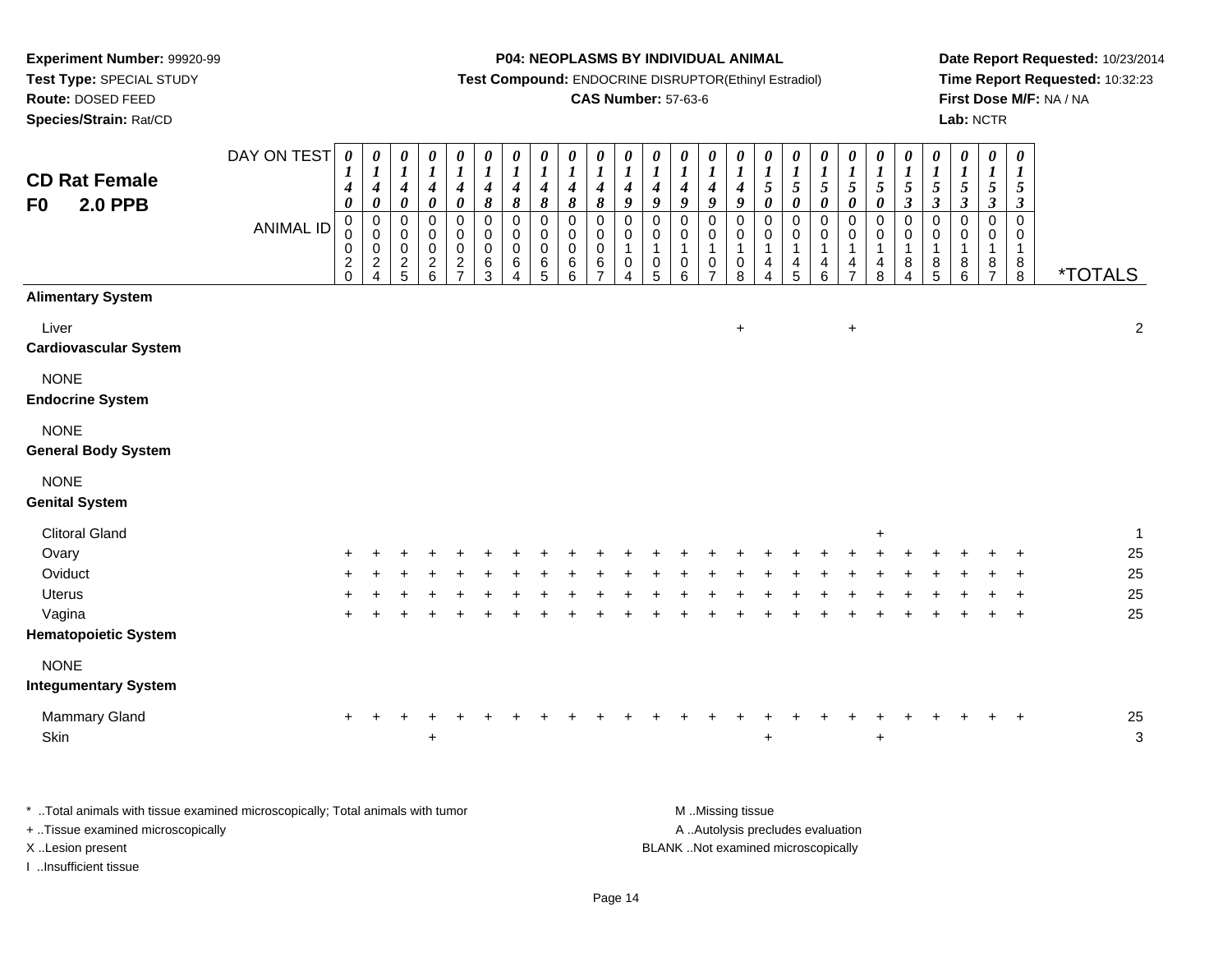**Route:** DOSED FEED

**Species/Strain:** Rat/CD

#### **P04: NEOPLASMS BY INDIVIDUAL ANIMAL**

**Test Compound:** ENDOCRINE DISRUPTOR(Ethinyl Estradiol)

### **CAS Number:** 57-63-6

**Date Report Requested:** 10/23/2014**Time Report Requested:** 10:32:24**First Dose M/F:** NA / NA**Lab:** NCTR

| <b>CD Rat Female</b><br><b>2.0 PPB</b><br>F0 | DAY ON TEST<br>ANIMAL ID | 0<br>1<br>$\boldsymbol{4}$<br>$\boldsymbol{\theta}$<br>$\pmb{0}$<br>0<br>$\pmb{0}$<br>$\overline{c}$<br>$\Omega$ | 0<br>$\boldsymbol{l}$<br>$\boldsymbol{4}$<br>$\boldsymbol{\theta}$<br>$\pmb{0}$<br>$\pmb{0}$<br>$\mathbf 0$<br>$\boldsymbol{2}$<br>4 | 0<br>$\boldsymbol{l}$<br>$\boldsymbol{4}$<br>$\pmb{\theta}$<br>0<br>$\mathbf 0$<br>$\pmb{0}$<br>$\frac{2}{5}$ | $\boldsymbol{l}$<br>$\boldsymbol{4}$<br>$\boldsymbol{\theta}$<br>0<br>$\pmb{0}$<br>$\pmb{0}$<br>$\sqrt{2}$<br>6 | 0<br>$\overline{I}$<br>4<br>0<br>0<br>$\pmb{0}$<br>$\pmb{0}$<br>$\boldsymbol{2}$<br>$\rightarrow$ | $\boldsymbol{\theta}$<br>1<br>$\boldsymbol{4}$<br>8<br>0<br>$\mathbf 0$<br>$\mathsf{O}\xspace$<br>$\,6$<br>3 | 0<br>$\boldsymbol{l}$<br>$\boldsymbol{4}$<br>8<br>0<br>$\pmb{0}$<br>0<br>6<br>4 | $\boldsymbol{\theta}$<br>$\boldsymbol{l}$<br>4<br>8<br>0<br>$\pmb{0}$<br>$\pmb{0}$<br>$\,6\,$<br>5 | 0<br>$\boldsymbol{l}$<br>$\boldsymbol{4}$<br>$\pmb{8}$<br>0<br>0<br>$\mathsf 0$<br>6<br>6 | 0<br>$\boldsymbol{l}$<br>$\boldsymbol{4}$<br>$\pmb{8}$<br>0<br>0<br>$\pmb{0}$<br>$\,6$<br>⇁ | $\boldsymbol{l}$<br>$\boldsymbol{4}$<br>9<br>0<br>$\mathbf 0$ | 0<br>4<br>9<br>0<br>0<br>$\,0\,$<br>5 | $\boldsymbol{\theta}$<br>$\boldsymbol{4}$<br>9<br>0<br>$\mathbf 0$<br>$\pmb{0}$<br>6 | 0<br>$\boldsymbol{4}$<br>9<br>0<br>$\mathbf 0$<br>$\pmb{0}$<br>$\overline{ }$ | $\boldsymbol{\theta}$<br>$\boldsymbol{I}$<br>$\boldsymbol{4}$<br>9<br>0<br>$\pmb{0}$<br>$\overline{1}$<br>$\pmb{0}$<br>8 | 0<br>5<br>0<br>0<br>0<br>$\mathbf{1}$<br>4<br>$\overline{4}$ | 0<br>$\boldsymbol{l}$<br>$\sqrt{5}$<br>$\boldsymbol{\theta}$<br>0<br>$\pmb{0}$<br>4<br>5 | 1<br>5<br>0<br>0<br>0<br>4<br>6 | 0<br>$\sqrt{5}$<br>$\boldsymbol{\theta}$<br>0<br>$\pmb{0}$<br>4<br>⇁ | 0<br>$\boldsymbol{l}$<br>5<br>$\boldsymbol{\theta}$<br>0<br>$\mathbf 0$<br>4<br>8 | 0<br>$\boldsymbol{l}$<br>5<br>$\boldsymbol{\beta}$<br>0<br>$\pmb{0}$<br>$\bf 8$<br>$\overline{4}$ | $\boldsymbol{\theta}$<br>$\boldsymbol{l}$<br>$\sqrt{5}$<br>$\mathfrak{z}$<br>0<br>$\pmb{0}$<br>$\mathbf{1}$<br>$\, 8$<br>$\overline{5}$ | 0<br>$\boldsymbol{l}$<br>5<br>3<br>0<br>0<br>$\mathbf{1}$<br>8<br>6 | 0<br>$\boldsymbol{l}$<br>5<br>$\boldsymbol{\beta}$<br>0<br>0<br>8<br>$\overline{ }$ | $\boldsymbol{\theta}$<br>$\boldsymbol{l}$<br>5<br>3<br>$\Omega$<br>0<br>1<br>$\bf8$<br>8 | <i><b>*TOTALS</b></i> |
|----------------------------------------------|--------------------------|------------------------------------------------------------------------------------------------------------------|--------------------------------------------------------------------------------------------------------------------------------------|---------------------------------------------------------------------------------------------------------------|-----------------------------------------------------------------------------------------------------------------|---------------------------------------------------------------------------------------------------|--------------------------------------------------------------------------------------------------------------|---------------------------------------------------------------------------------|----------------------------------------------------------------------------------------------------|-------------------------------------------------------------------------------------------|---------------------------------------------------------------------------------------------|---------------------------------------------------------------|---------------------------------------|--------------------------------------------------------------------------------------|-------------------------------------------------------------------------------|--------------------------------------------------------------------------------------------------------------------------|--------------------------------------------------------------|------------------------------------------------------------------------------------------|---------------------------------|----------------------------------------------------------------------|-----------------------------------------------------------------------------------|---------------------------------------------------------------------------------------------------|-----------------------------------------------------------------------------------------------------------------------------------------|---------------------------------------------------------------------|-------------------------------------------------------------------------------------|------------------------------------------------------------------------------------------|-----------------------|
| <b>Musculoskeletal System</b>                |                          |                                                                                                                  |                                                                                                                                      |                                                                                                               |                                                                                                                 |                                                                                                   |                                                                                                              |                                                                                 |                                                                                                    |                                                                                           |                                                                                             |                                                               |                                       |                                                                                      |                                                                               |                                                                                                                          |                                                              |                                                                                          |                                 |                                                                      |                                                                                   |                                                                                                   |                                                                                                                                         |                                                                     |                                                                                     |                                                                                          |                       |
| <b>NONE</b><br><b>Nervous System</b>         |                          |                                                                                                                  |                                                                                                                                      |                                                                                                               |                                                                                                                 |                                                                                                   |                                                                                                              |                                                                                 |                                                                                                    |                                                                                           |                                                                                             |                                                               |                                       |                                                                                      |                                                                               |                                                                                                                          |                                                              |                                                                                          |                                 |                                                                      |                                                                                   |                                                                                                   |                                                                                                                                         |                                                                     |                                                                                     |                                                                                          |                       |
| <b>NONE</b><br><b>Respiratory System</b>     |                          |                                                                                                                  |                                                                                                                                      |                                                                                                               |                                                                                                                 |                                                                                                   |                                                                                                              |                                                                                 |                                                                                                    |                                                                                           |                                                                                             |                                                               |                                       |                                                                                      |                                                                               |                                                                                                                          |                                                              |                                                                                          |                                 |                                                                      |                                                                                   |                                                                                                   |                                                                                                                                         |                                                                     |                                                                                     |                                                                                          |                       |
| <b>NONE</b><br><b>Special Senses System</b>  |                          |                                                                                                                  |                                                                                                                                      |                                                                                                               |                                                                                                                 |                                                                                                   |                                                                                                              |                                                                                 |                                                                                                    |                                                                                           |                                                                                             |                                                               |                                       |                                                                                      |                                                                               |                                                                                                                          |                                                              |                                                                                          |                                 |                                                                      |                                                                                   |                                                                                                   |                                                                                                                                         |                                                                     |                                                                                     |                                                                                          |                       |
| <b>NONE</b><br><b>Urinary System</b>         |                          |                                                                                                                  |                                                                                                                                      |                                                                                                               |                                                                                                                 |                                                                                                   |                                                                                                              |                                                                                 |                                                                                                    |                                                                                           |                                                                                             |                                                               |                                       |                                                                                      |                                                                               |                                                                                                                          |                                                              |                                                                                          |                                 |                                                                      |                                                                                   |                                                                                                   |                                                                                                                                         |                                                                     |                                                                                     |                                                                                          |                       |
| Kidney<br><b>SYSTEMIC LESIONS</b>            |                          |                                                                                                                  |                                                                                                                                      |                                                                                                               |                                                                                                                 |                                                                                                   |                                                                                                              |                                                                                 |                                                                                                    |                                                                                           |                                                                                             |                                                               |                                       |                                                                                      |                                                                               |                                                                                                                          |                                                              |                                                                                          |                                 |                                                                      |                                                                                   |                                                                                                   |                                                                                                                                         |                                                                     |                                                                                     | $\pm$                                                                                    | 25                    |
| Multiple Organ                               |                          |                                                                                                                  |                                                                                                                                      |                                                                                                               |                                                                                                                 |                                                                                                   |                                                                                                              |                                                                                 |                                                                                                    |                                                                                           |                                                                                             |                                                               |                                       |                                                                                      |                                                                               |                                                                                                                          |                                                              |                                                                                          |                                 |                                                                      |                                                                                   |                                                                                                   |                                                                                                                                         |                                                                     |                                                                                     | $\div$                                                                                   | 25                    |

\* ..Total animals with tissue examined microscopically; Total animals with tumor **M** . Missing tissue M ..Missing tissue + ..Tissue examined microscopically

I ..Insufficient tissue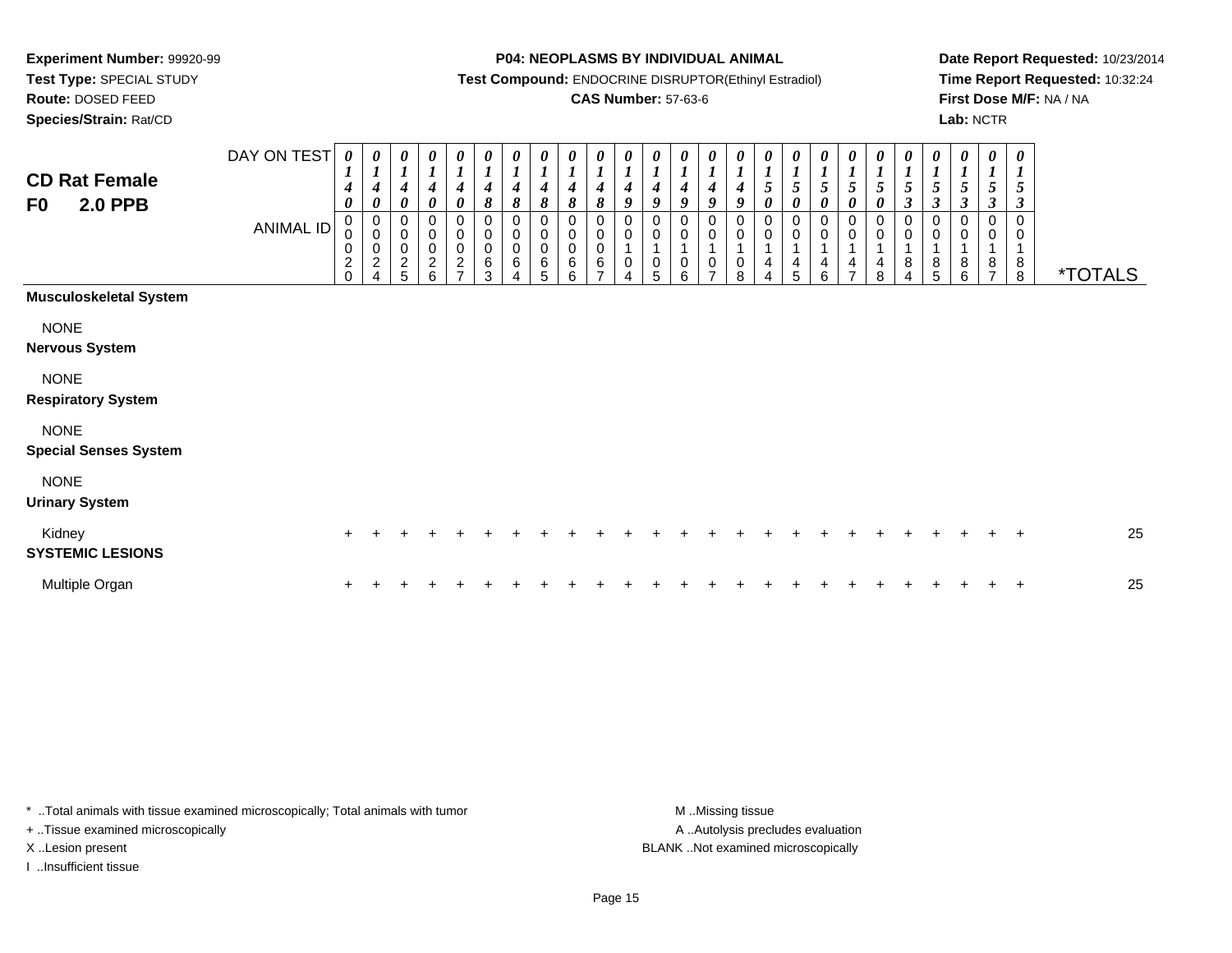**Test Type:** SPECIAL STUDY**Route:** DOSED FEED

**Species/Strain:** Rat/CD

**P04: NEOPLASMS BY INDIVIDUAL ANIMAL**

**Test Compound:** ENDOCRINE DISRUPTOR(Ethinyl Estradiol)

### **CAS Number:** 57-63-6

**Date Report Requested:** 10/23/2014**Time Report Requested:** 10:32:24**First Dose M/F:** NA / NA**Lab:** NCTR

| <b>CD Rat Female</b><br><b>10 PPB</b><br>F <sub>0</sub>                                      | DAY ON TEST<br><b>ANIMAL ID</b> | $\boldsymbol{\theta}$<br>$\boldsymbol{l}$<br>$\boldsymbol{4}$<br>$\pmb{\theta}$<br>$\overline{0}$<br>0<br>$\pmb{0}$<br>$\frac{2}{8}$ | 0<br>$\boldsymbol{l}$<br>$\boldsymbol{4}$<br>$\pmb{\theta}$<br>$\mathbf 0$<br>$\mathsf{O}\xspace$<br>$\mathsf{O}\xspace$<br>$\frac{2}{9}$ | $\pmb{\theta}$<br>$\boldsymbol{l}$<br>$\boldsymbol{4}$<br>$\pmb{\theta}$<br>$\pmb{0}$<br>$\pmb{0}$<br>$\mathbf 0$<br>$\mathbf{3}$<br>$\Omega$ | $\frac{\boldsymbol{0}}{\boldsymbol{I}}$<br>$\boldsymbol{4}$<br>$\pmb{\theta}$<br>$\mathbf 0$<br>$\mathbf 0$<br>$\bar{0}$<br>$\mathbf{3}$ | $\pmb{\theta}$<br>$\boldsymbol{l}$<br>$\boldsymbol{4}$<br>$\pmb{\theta}$<br>$\mathsf{O}\xspace$<br>$\pmb{0}$<br>$\ddot{\mathbf{0}}$<br>$\frac{3}{2}$ | 0<br>$\boldsymbol{l}$<br>$\boldsymbol{4}$<br>8<br>$\mathbf 0$<br>$\mathsf 0$<br>$\mathsf{O}\xspace$<br>6<br>8 | $\pmb{\theta}$<br>$\boldsymbol{l}$<br>$\boldsymbol{4}$<br>$\pmb{8}$<br>$\pmb{0}$<br>$\pmb{0}$<br>$\pmb{0}$<br>$\,6$<br>9 | $\pmb{\theta}$<br>$\boldsymbol{l}$<br>$\boldsymbol{4}$<br>$\pmb{8}$<br>$\mathbf 0$<br>$\mathbf 0$<br>$\mathbf 0$<br>$\overline{7}$<br>$\Omega$ | $\pmb{\theta}$<br>$\boldsymbol{l}$<br>$\boldsymbol{4}$<br>8<br>$\pmb{0}$<br>$\mathbf 0$<br>$\mathbf 0$<br>$\overline{7}$ | $\boldsymbol{\theta}$<br>$\boldsymbol{l}$<br>$\boldsymbol{4}$<br>$\pmb{8}$<br>$\pmb{0}$<br>$\pmb{0}$<br>$\ddot{\mathbf{0}}$<br>$\overline{7}$<br>$\mathfrak{p}$ | 0<br>$\boldsymbol{l}$<br>$\boldsymbol{4}$<br>9<br>0<br>$\mathbf 0$<br>$\mathbf{1}$<br>0<br>9 | $\pmb{\theta}$<br>$\boldsymbol{l}$<br>$\boldsymbol{4}$<br>$\boldsymbol{g}$<br>0<br>$\pmb{0}$<br>$\mathbf{1}$<br>$\mathbf{1}$<br>$\Omega$ | $\pmb{\theta}$<br>$\boldsymbol{l}$<br>$\boldsymbol{4}$<br>$\boldsymbol{9}$<br>$\mathbf 0$<br>$\mathbf 0$<br>$\overline{1}$<br>$\overline{1}$<br>1 | $\boldsymbol{\theta}$<br>$\boldsymbol{l}$<br>$\boldsymbol{4}$<br>$\boldsymbol{g}$<br>0<br>$\mathsf{O}\xspace$<br>$\mathbf{1}$<br>$\mathbf{1}$<br>$\overline{2}$ | $\pmb{\theta}$<br>$\boldsymbol{l}$<br>$\boldsymbol{4}$<br>$\boldsymbol{g}$<br>$\mathbf 0$<br>0<br>$\overline{1}$<br>$\mathbf{1}$<br>3 | 0<br>$\frac{1}{5}$<br>$\pmb{\theta}$<br>$\mathbf 0$<br>$\mathbf 0$<br>$\mathbf{1}$<br>4<br>9 | $\pmb{\theta}$<br>$\boldsymbol{l}$<br>5<br>$\pmb{\theta}$<br>$\mathsf{O}\xspace$<br>$\pmb{0}$<br>$\mathbf{1}$<br>$\sqrt{5}$<br>$\Omega$ | $\begin{array}{c} \n0 \\ 1 \\ 5\n\end{array}$<br>$\pmb{\theta}$<br>$\pmb{0}$<br>$\mathsf{O}$<br>$\mathbf{1}$<br>$\sqrt{5}$<br>1 | 0<br>$\frac{1}{5}$<br>0<br>0<br>$\mathbf{1}$<br>$\frac{5}{2}$ | $\boldsymbol{\theta}$<br>$\boldsymbol{l}$<br>$\mathfrak{s}$<br>$\pmb{\theta}$<br>$\mathbf 0$<br>$\mathsf{O}\xspace$<br>$\overline{1}$<br>$\,$ 5 $\,$<br>3 | 0<br>$\boldsymbol{l}$<br>5<br>$\boldsymbol{\beta}$<br>0<br>0<br>$\mathbf{1}$<br>8<br>9 | $\pmb{\theta}$<br>$\boldsymbol{l}$<br>$\sqrt{5}$<br>$\boldsymbol{\beta}$<br>$\mathbf 0$<br>$\mathbf 0$<br>$\mathbf{1}$<br>9<br>$\Omega$ | $\pmb{\theta}$<br>$\boldsymbol{l}$<br>$\mathfrak{s}$<br>$\mathfrak{z}$<br>$\mathbf 0$<br>$\mathbf 0$<br>$\mathbf{1}$<br>9 | $\pmb{\theta}$<br>$\boldsymbol{l}$<br>5<br>$\mathfrak{z}$<br>$\pmb{0}$<br>$\pmb{0}$<br>$\mathbf{1}$<br>$\frac{9}{2}$ | $\boldsymbol{\theta}$<br>$\boldsymbol{I}$<br>$\sqrt{5}$<br>$\boldsymbol{\beta}$<br>$\mathbf 0$<br>$\mathbf 0$<br>$\mathbf{1}$<br>$\frac{9}{3}$ | <i><b>*TOTALS</b></i> |                                        |
|----------------------------------------------------------------------------------------------|---------------------------------|--------------------------------------------------------------------------------------------------------------------------------------|-------------------------------------------------------------------------------------------------------------------------------------------|-----------------------------------------------------------------------------------------------------------------------------------------------|------------------------------------------------------------------------------------------------------------------------------------------|------------------------------------------------------------------------------------------------------------------------------------------------------|---------------------------------------------------------------------------------------------------------------|--------------------------------------------------------------------------------------------------------------------------|------------------------------------------------------------------------------------------------------------------------------------------------|--------------------------------------------------------------------------------------------------------------------------|-----------------------------------------------------------------------------------------------------------------------------------------------------------------|----------------------------------------------------------------------------------------------|------------------------------------------------------------------------------------------------------------------------------------------|---------------------------------------------------------------------------------------------------------------------------------------------------|-----------------------------------------------------------------------------------------------------------------------------------------------------------------|---------------------------------------------------------------------------------------------------------------------------------------|----------------------------------------------------------------------------------------------|-----------------------------------------------------------------------------------------------------------------------------------------|---------------------------------------------------------------------------------------------------------------------------------|---------------------------------------------------------------|-----------------------------------------------------------------------------------------------------------------------------------------------------------|----------------------------------------------------------------------------------------|-----------------------------------------------------------------------------------------------------------------------------------------|---------------------------------------------------------------------------------------------------------------------------|----------------------------------------------------------------------------------------------------------------------|------------------------------------------------------------------------------------------------------------------------------------------------|-----------------------|----------------------------------------|
| <b>Alimentary System</b>                                                                     |                                 |                                                                                                                                      |                                                                                                                                           |                                                                                                                                               |                                                                                                                                          |                                                                                                                                                      |                                                                                                               |                                                                                                                          |                                                                                                                                                |                                                                                                                          |                                                                                                                                                                 |                                                                                              |                                                                                                                                          |                                                                                                                                                   |                                                                                                                                                                 |                                                                                                                                       |                                                                                              |                                                                                                                                         |                                                                                                                                 |                                                               |                                                                                                                                                           |                                                                                        |                                                                                                                                         |                                                                                                                           |                                                                                                                      |                                                                                                                                                |                       |                                        |
| Liver<br><b>Cardiovascular System</b>                                                        |                                 |                                                                                                                                      |                                                                                                                                           |                                                                                                                                               |                                                                                                                                          | $+$                                                                                                                                                  |                                                                                                               |                                                                                                                          |                                                                                                                                                |                                                                                                                          |                                                                                                                                                                 |                                                                                              |                                                                                                                                          |                                                                                                                                                   |                                                                                                                                                                 |                                                                                                                                       |                                                                                              |                                                                                                                                         |                                                                                                                                 |                                                               |                                                                                                                                                           |                                                                                        |                                                                                                                                         | $\ddot{}$                                                                                                                 |                                                                                                                      |                                                                                                                                                |                       | $\overline{2}$                         |
| <b>NONE</b><br><b>Endocrine System</b>                                                       |                                 |                                                                                                                                      |                                                                                                                                           |                                                                                                                                               |                                                                                                                                          |                                                                                                                                                      |                                                                                                               |                                                                                                                          |                                                                                                                                                |                                                                                                                          |                                                                                                                                                                 |                                                                                              |                                                                                                                                          |                                                                                                                                                   |                                                                                                                                                                 |                                                                                                                                       |                                                                                              |                                                                                                                                         |                                                                                                                                 |                                                               |                                                                                                                                                           |                                                                                        |                                                                                                                                         |                                                                                                                           |                                                                                                                      |                                                                                                                                                |                       |                                        |
| <b>NONE</b><br><b>General Body System</b>                                                    |                                 |                                                                                                                                      |                                                                                                                                           |                                                                                                                                               |                                                                                                                                          |                                                                                                                                                      |                                                                                                               |                                                                                                                          |                                                                                                                                                |                                                                                                                          |                                                                                                                                                                 |                                                                                              |                                                                                                                                          |                                                                                                                                                   |                                                                                                                                                                 |                                                                                                                                       |                                                                                              |                                                                                                                                         |                                                                                                                                 |                                                               |                                                                                                                                                           |                                                                                        |                                                                                                                                         |                                                                                                                           |                                                                                                                      |                                                                                                                                                |                       |                                        |
| <b>NONE</b><br><b>Genital System</b>                                                         |                                 |                                                                                                                                      |                                                                                                                                           |                                                                                                                                               |                                                                                                                                          |                                                                                                                                                      |                                                                                                               |                                                                                                                          |                                                                                                                                                |                                                                                                                          |                                                                                                                                                                 |                                                                                              |                                                                                                                                          |                                                                                                                                                   |                                                                                                                                                                 |                                                                                                                                       |                                                                                              |                                                                                                                                         |                                                                                                                                 |                                                               |                                                                                                                                                           |                                                                                        |                                                                                                                                         |                                                                                                                           |                                                                                                                      |                                                                                                                                                |                       |                                        |
| <b>Clitoral Gland</b><br>Ovary<br>Oviduct<br>Uterus<br>Vagina<br><b>Hematopoietic System</b> |                                 |                                                                                                                                      |                                                                                                                                           |                                                                                                                                               |                                                                                                                                          |                                                                                                                                                      |                                                                                                               |                                                                                                                          |                                                                                                                                                |                                                                                                                          |                                                                                                                                                                 |                                                                                              |                                                                                                                                          |                                                                                                                                                   |                                                                                                                                                                 |                                                                                                                                       |                                                                                              |                                                                                                                                         |                                                                                                                                 |                                                               |                                                                                                                                                           | $\ddot{}$                                                                              |                                                                                                                                         | $\ddot{}$                                                                                                                 |                                                                                                                      | $\ddot{}$<br>$\ddot{}$<br>$\ddot{}$<br>$\ddot{}$                                                                                               |                       | $\overline{c}$<br>25<br>25<br>25<br>25 |
| <b>NONE</b><br><b>Integumentary System</b>                                                   |                                 |                                                                                                                                      |                                                                                                                                           |                                                                                                                                               |                                                                                                                                          |                                                                                                                                                      |                                                                                                               |                                                                                                                          |                                                                                                                                                |                                                                                                                          |                                                                                                                                                                 |                                                                                              |                                                                                                                                          |                                                                                                                                                   |                                                                                                                                                                 |                                                                                                                                       |                                                                                              |                                                                                                                                         |                                                                                                                                 |                                                               |                                                                                                                                                           |                                                                                        |                                                                                                                                         |                                                                                                                           |                                                                                                                      |                                                                                                                                                |                       |                                        |
| <b>Mammary Gland</b><br>Skin                                                                 |                                 | ÷<br>$\ddot{}$                                                                                                                       |                                                                                                                                           |                                                                                                                                               |                                                                                                                                          |                                                                                                                                                      |                                                                                                               |                                                                                                                          |                                                                                                                                                |                                                                                                                          |                                                                                                                                                                 |                                                                                              |                                                                                                                                          |                                                                                                                                                   |                                                                                                                                                                 |                                                                                                                                       |                                                                                              |                                                                                                                                         |                                                                                                                                 |                                                               |                                                                                                                                                           |                                                                                        |                                                                                                                                         |                                                                                                                           |                                                                                                                      | $^{+}$                                                                                                                                         |                       | 25<br>$\mathbf{1}$                     |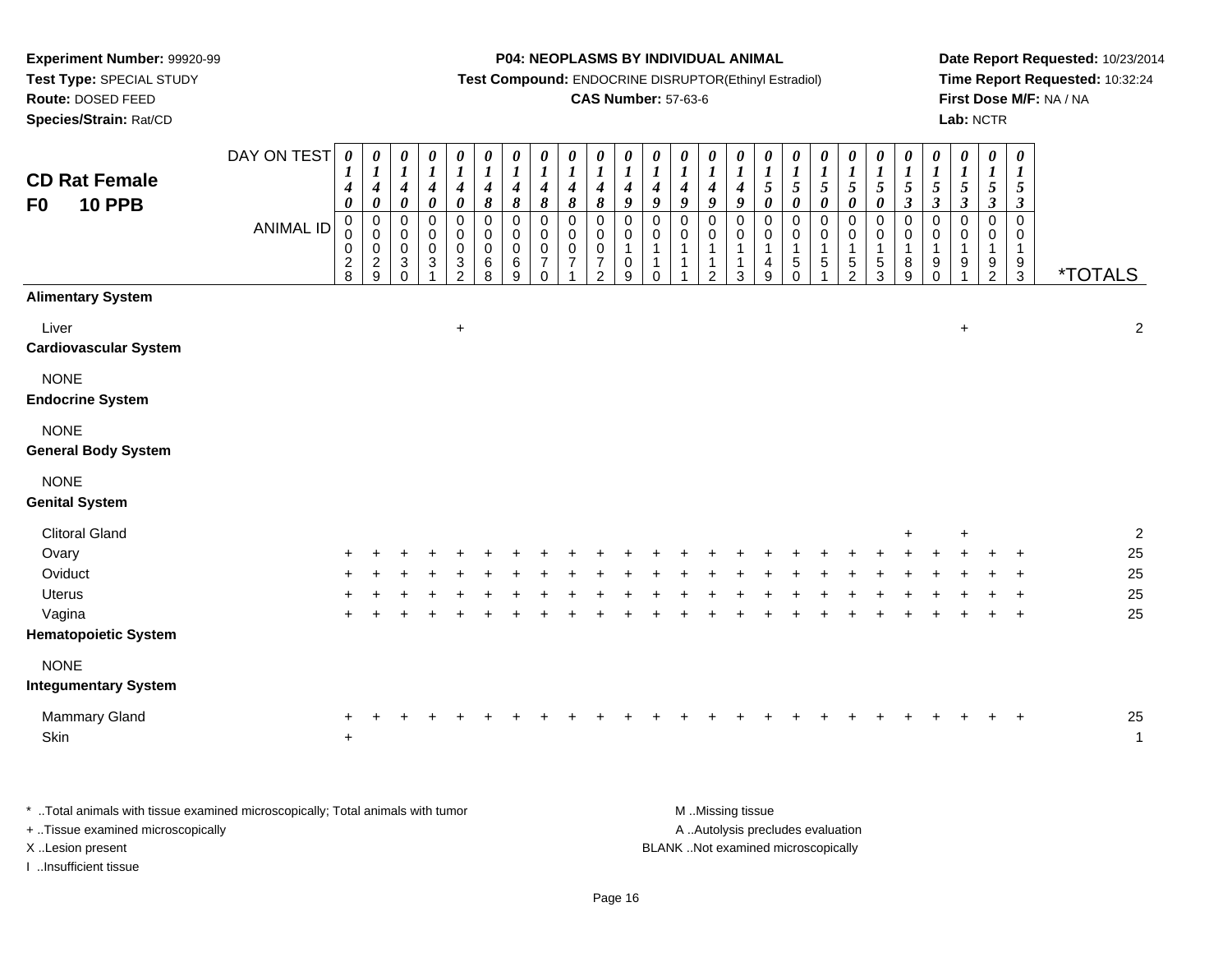**Route:** DOSED FEED

**Species/Strain:** Rat/CD

#### **P04: NEOPLASMS BY INDIVIDUAL ANIMAL**

**Test Compound:** ENDOCRINE DISRUPTOR(Ethinyl Estradiol)

### **CAS Number:** 57-63-6

**Date Report Requested:** 10/23/2014**Time Report Requested:** 10:32:24**First Dose M/F:** NA / NA**Lab:** NCTR

| <b>CD Rat Female</b><br><b>10 PPB</b><br>F0 | DAY ON TEST<br><b>ANIMAL ID</b> | 0<br>$\boldsymbol{I}$<br>4<br>$\boldsymbol{\theta}$<br>$\pmb{0}$<br>0<br>0<br>$\frac{2}{8}$ | 0<br>$\boldsymbol{l}$<br>4<br>$\pmb{\theta}$<br>$\pmb{0}$<br>$\pmb{0}$<br>$\pmb{0}$<br>$\frac{2}{9}$ | $\boldsymbol{l}$<br>$\overline{\mathcal{A}}$<br>$\boldsymbol{\theta}$<br>$\,0\,$<br>$\pmb{0}$<br>$\,0\,$<br>3 | $\boldsymbol{l}$<br>4<br>$\boldsymbol{\theta}$<br>$\pmb{0}$<br>$_{\rm 0}^{\rm 0}$<br>$\mathbf{3}$ | $\frac{\boldsymbol{0}}{\boldsymbol{1}}$<br>4<br>$\boldsymbol{\theta}$<br>$\pmb{0}$<br>$\pmb{0}$<br>$\pmb{0}$<br>3<br>$\mathfrak{p}$ | 0<br>$\boldsymbol{l}$<br>4<br>$\pmb{8}$<br>0<br>$\pmb{0}$<br>0<br>6<br>8 | 0<br>$\boldsymbol{l}$<br>$\boldsymbol{4}$<br>$\pmb{8}$<br>$\mathbf 0$<br>$\pmb{0}$<br>$\pmb{0}$<br>$\,6$<br>9 | 0<br>$\boldsymbol{l}$<br>4<br>$\pmb{8}$<br>$\pmb{0}$<br>$_{\rm 0}^{\rm 0}$<br>7<br>$\Omega$ | $\boldsymbol{\theta}$<br>4<br>$\pmb{8}$<br>0<br>$\mathbf 0$<br>$\mathbf 0$<br>7 | $\boldsymbol{l}$<br>$\pmb{8}$<br>0<br>0<br>$\mathbf 0$<br>$\mathfrak{p}$ | $\boldsymbol{l}$<br>$\boldsymbol{4}$<br>9<br>0<br>0<br>$\pmb{0}$<br>9 | $\begin{bmatrix} 0 \\ 1 \\ 4 \end{bmatrix}$<br>$\boldsymbol{g}$<br>$\pmb{0}$<br>$\mathbf 0$<br>$\overline{A}$<br>$\Omega$ | $\frac{\theta}{I}$<br>$\boldsymbol{4}$<br>$\boldsymbol{g}$<br>0<br>0<br>1 | 0<br>$\boldsymbol{l}$<br>$\boldsymbol{4}$<br>9<br>$\pmb{0}$<br>$\pmb{0}$<br>$\mathcal{P}$ | U<br>$\boldsymbol{l}$<br>$\boldsymbol{4}$<br>9<br>0<br>$\pmb{0}$<br>1<br>1<br>3 | 5<br>0<br>0<br>0<br>$\overline{A}$<br>4<br>9 | $\frac{1}{5}$<br>$\boldsymbol{\theta}$<br>0<br>$\mathbf 0$<br>$\overline{1}$<br>$\sqrt{5}$<br>$\Omega$ | $\frac{1}{5}$<br>0<br>$\pmb{0}$<br>0<br>1<br>5 | $\frac{1}{5}$<br>$\pmb{\theta}$<br>$\mathbf 0$<br>$\pmb{0}$<br>1<br>5<br>$\mathfrak{p}$ | 0<br>$\frac{1}{5}$<br>0<br>0<br>0<br>$\overline{ }$<br>$\overline{5}$<br>3 | 0<br>$\frac{1}{5}$<br>$\boldsymbol{\beta}$<br>0<br>0<br>8<br>9 | 0<br>$\boldsymbol{l}$<br>5<br>$\boldsymbol{\beta}$<br>$\pmb{0}$<br>$\mathbf 0$<br>$\mathbf{1}$<br>9<br>$\Omega$ | 0<br>5<br>$\boldsymbol{\beta}$<br>$\mathbf 0$<br>$\pmb{0}$<br>9 | 0<br>$\boldsymbol{l}$<br>$5\overline{)}$<br>$\boldsymbol{\beta}$<br>0<br>0<br>1<br>9<br>$\overline{2}$ | 0<br>$\boldsymbol{l}$<br>5<br>$\mathfrak{z}$<br>$\Omega$<br>0<br>$\frac{9}{3}$ | <i><b>*TOTALS</b></i> |
|---------------------------------------------|---------------------------------|---------------------------------------------------------------------------------------------|------------------------------------------------------------------------------------------------------|---------------------------------------------------------------------------------------------------------------|---------------------------------------------------------------------------------------------------|-------------------------------------------------------------------------------------------------------------------------------------|--------------------------------------------------------------------------|---------------------------------------------------------------------------------------------------------------|---------------------------------------------------------------------------------------------|---------------------------------------------------------------------------------|--------------------------------------------------------------------------|-----------------------------------------------------------------------|---------------------------------------------------------------------------------------------------------------------------|---------------------------------------------------------------------------|-------------------------------------------------------------------------------------------|---------------------------------------------------------------------------------|----------------------------------------------|--------------------------------------------------------------------------------------------------------|------------------------------------------------|-----------------------------------------------------------------------------------------|----------------------------------------------------------------------------|----------------------------------------------------------------|-----------------------------------------------------------------------------------------------------------------|-----------------------------------------------------------------|--------------------------------------------------------------------------------------------------------|--------------------------------------------------------------------------------|-----------------------|
| <b>Musculoskeletal System</b>               |                                 |                                                                                             |                                                                                                      |                                                                                                               |                                                                                                   |                                                                                                                                     |                                                                          |                                                                                                               |                                                                                             |                                                                                 |                                                                          |                                                                       |                                                                                                                           |                                                                           |                                                                                           |                                                                                 |                                              |                                                                                                        |                                                |                                                                                         |                                                                            |                                                                |                                                                                                                 |                                                                 |                                                                                                        |                                                                                |                       |
| <b>NONE</b><br><b>Nervous System</b>        |                                 |                                                                                             |                                                                                                      |                                                                                                               |                                                                                                   |                                                                                                                                     |                                                                          |                                                                                                               |                                                                                             |                                                                                 |                                                                          |                                                                       |                                                                                                                           |                                                                           |                                                                                           |                                                                                 |                                              |                                                                                                        |                                                |                                                                                         |                                                                            |                                                                |                                                                                                                 |                                                                 |                                                                                                        |                                                                                |                       |
| <b>NONE</b><br><b>Respiratory System</b>    |                                 |                                                                                             |                                                                                                      |                                                                                                               |                                                                                                   |                                                                                                                                     |                                                                          |                                                                                                               |                                                                                             |                                                                                 |                                                                          |                                                                       |                                                                                                                           |                                                                           |                                                                                           |                                                                                 |                                              |                                                                                                        |                                                |                                                                                         |                                                                            |                                                                |                                                                                                                 |                                                                 |                                                                                                        |                                                                                |                       |
| <b>NONE</b><br><b>Special Senses System</b> |                                 |                                                                                             |                                                                                                      |                                                                                                               |                                                                                                   |                                                                                                                                     |                                                                          |                                                                                                               |                                                                                             |                                                                                 |                                                                          |                                                                       |                                                                                                                           |                                                                           |                                                                                           |                                                                                 |                                              |                                                                                                        |                                                |                                                                                         |                                                                            |                                                                |                                                                                                                 |                                                                 |                                                                                                        |                                                                                |                       |
| <b>NONE</b><br><b>Urinary System</b>        |                                 |                                                                                             |                                                                                                      |                                                                                                               |                                                                                                   |                                                                                                                                     |                                                                          |                                                                                                               |                                                                                             |                                                                                 |                                                                          |                                                                       |                                                                                                                           |                                                                           |                                                                                           |                                                                                 |                                              |                                                                                                        |                                                |                                                                                         |                                                                            |                                                                |                                                                                                                 |                                                                 |                                                                                                        |                                                                                |                       |
| Kidney<br><b>SYSTEMIC LESIONS</b>           |                                 | $\pm$                                                                                       |                                                                                                      |                                                                                                               |                                                                                                   |                                                                                                                                     |                                                                          |                                                                                                               |                                                                                             |                                                                                 |                                                                          |                                                                       |                                                                                                                           |                                                                           |                                                                                           |                                                                                 |                                              |                                                                                                        |                                                |                                                                                         |                                                                            |                                                                |                                                                                                                 |                                                                 |                                                                                                        | $\pm$                                                                          | 25                    |
| Multiple Organ                              |                                 |                                                                                             |                                                                                                      |                                                                                                               |                                                                                                   |                                                                                                                                     |                                                                          |                                                                                                               |                                                                                             |                                                                                 |                                                                          |                                                                       |                                                                                                                           |                                                                           |                                                                                           |                                                                                 |                                              |                                                                                                        |                                                |                                                                                         |                                                                            |                                                                |                                                                                                                 |                                                                 |                                                                                                        | ÷                                                                              | 25                    |

\* ..Total animals with tissue examined microscopically; Total animals with tumor **M** . Missing tissue M ..Missing tissue + ..Tissue examined microscopically

I ..Insufficient tissue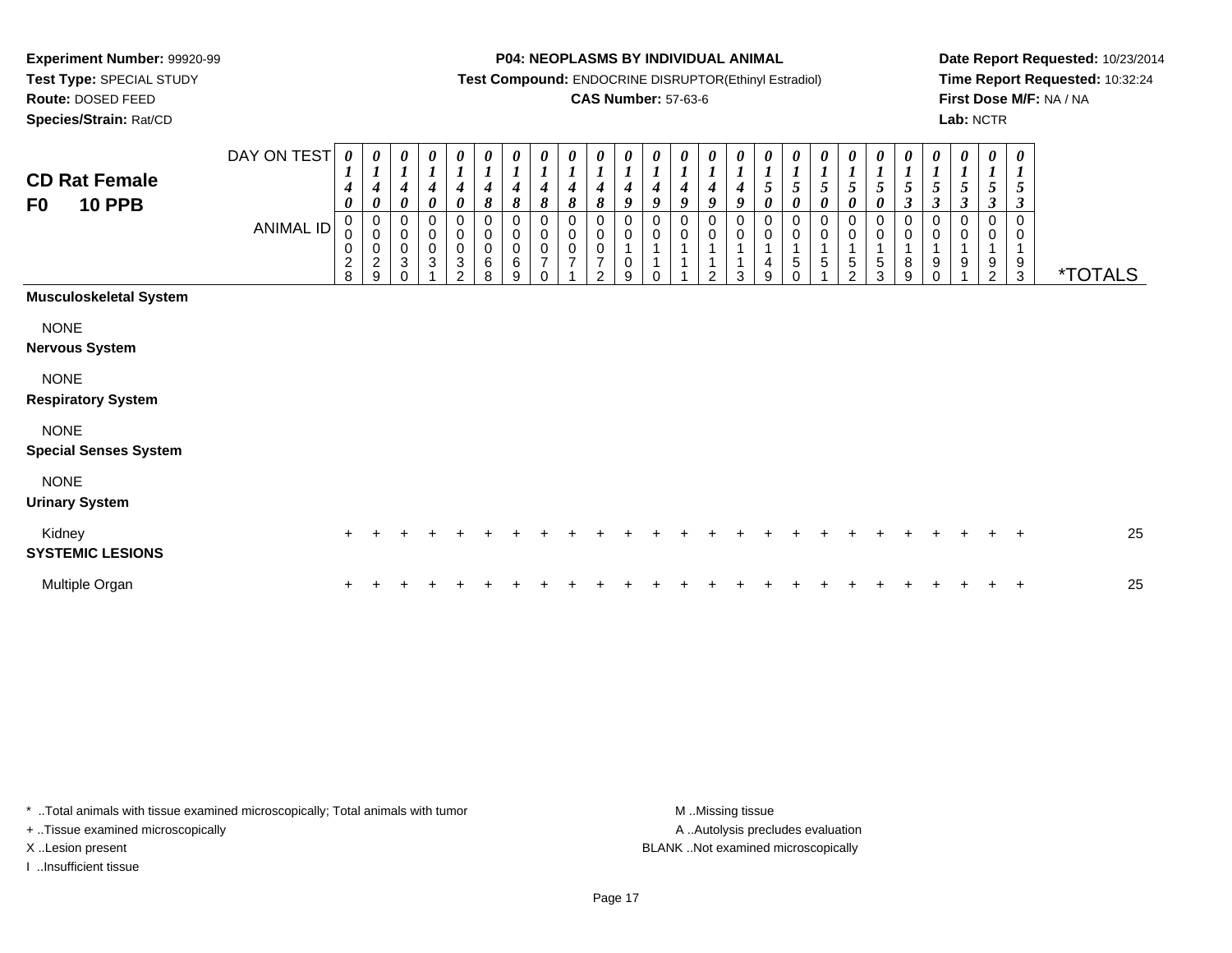**Test Type:** SPECIAL STUDY

**Route:** DOSED FEED

**Species/Strain:** Rat/CD

#### **P04: NEOPLASMS BY INDIVIDUAL ANIMAL**

**Test Compound:** ENDOCRINE DISRUPTOR(Ethinyl Estradiol)

### **CAS Number:** 57-63-6

**Date Report Requested:** 10/23/2014**Time Report Requested:** 10:32:24**First Dose M/F:** NA / NA**Lab:** NCTR

| <b>CD Rat Female</b><br>F <sub>0</sub><br><b>50 PPB</b> | DAY ON TEST<br><b>ANIMAL ID</b> | 0<br>$\bm{l}$<br>4<br>0<br>0<br>0<br>0<br>$\ensuremath{\mathsf{3}}$<br>$\mathbf{3}$ | 0<br>$\boldsymbol{l}$<br>$\boldsymbol{4}$<br>$\pmb{\theta}$<br>$\pmb{0}$<br>$\pmb{0}$<br>$\pmb{0}$<br>$\sqrt{3}$<br>4 | 0<br>$\boldsymbol{l}$<br>$\boldsymbol{4}$<br>$\pmb{\theta}$<br>0<br>$\pmb{0}$<br>$\mathsf 0$<br>$\ensuremath{\mathsf{3}}$<br>5 | 0<br>$\boldsymbol{l}$<br>$\boldsymbol{4}$<br>$\pmb{\theta}$<br>0<br>$\pmb{0}$<br>0<br>$\sqrt{3}$<br>$6\phantom{a}$ | $\pmb{\theta}$<br>$\boldsymbol{l}$<br>$\boldsymbol{4}$<br>$\pmb{\theta}$<br>$\pmb{0}$<br>0<br>$\mathbf 0$<br>$\ensuremath{\mathsf{3}}$<br>$\overline{7}$ | $\pmb{\theta}$<br>$\boldsymbol{l}$<br>$\boldsymbol{4}$<br>$\pmb{8}$<br>$\pmb{0}$<br>$\pmb{0}$<br>$\mathbf 0$<br>$\overline{7}$<br>$\mathbf{3}$ | 0<br>$\boldsymbol{l}$<br>$\boldsymbol{4}$<br>8<br>0<br>0<br>$\mathbf 0$<br>7<br>4 | $\pmb{\theta}$<br>$\boldsymbol{l}$<br>$\boldsymbol{4}$<br>$\pmb{8}$<br>0<br>0<br>0<br>$\overline{7}$<br>5 | 0<br>$\boldsymbol{l}$<br>$\boldsymbol{4}$<br>8<br>$\mathbf 0$<br>$\Omega$<br>$\mathbf 0$<br>$\overline{7}$<br>6 | 0<br>$\boldsymbol{l}$<br>$\boldsymbol{4}$<br>$\pmb{8}$<br>$\pmb{0}$<br>0<br>$\pmb{0}$<br>$\overline{7}$ | $\pmb{\theta}$<br>$\boldsymbol{l}$<br>4<br>$\boldsymbol{g}$<br>$\pmb{0}$<br>0<br>$\mathbf{1}$<br>$\mathbf{1}$<br>4 | 0<br>$\boldsymbol{l}$<br>$\boldsymbol{4}$<br>9<br>$\mathbf 0$<br>$\mathbf 0$<br>1<br>1<br>5 | $\boldsymbol{\theta}$<br>$\boldsymbol{l}$<br>$\boldsymbol{4}$<br>9<br>$\pmb{0}$<br>$\mathbf 0$<br>$\mathbf{1}$<br>$\overline{1}$<br>6 | $\pmb{\theta}$<br>$\boldsymbol{l}$<br>$\boldsymbol{4}$<br>9<br>$\pmb{0}$<br>$\pmb{0}$<br>$\mathbf 1$<br>$\mathbf 1$<br>$\overline{7}$ | 0<br>$\boldsymbol{l}$<br>$\boldsymbol{4}$<br>$\boldsymbol{g}$<br>$\pmb{0}$<br>$\mathbf 0$<br>1<br>1<br>8 | $\pmb{\theta}$<br>$\boldsymbol{l}$<br>$\sqrt{5}$<br>$\boldsymbol{\theta}$<br>$\pmb{0}$<br>$\mathbf 0$<br>$\mathbf{1}$<br>$\,$ 5 $\,$<br>4 | $\boldsymbol{\theta}$<br>$\boldsymbol{l}$<br>$\sqrt{5}$<br>$\boldsymbol{\theta}$<br>$\pmb{0}$<br>$\mathbf 0$<br>$\mathbf{1}$<br>$\,$ 5 $\,$<br>5 | $\pmb{\theta}$<br>$\boldsymbol{l}$<br>5<br>$\boldsymbol{\theta}$<br>$\pmb{0}$<br>$\mathsf 0$<br>$\sqrt{5}$<br>6 | 0<br>$\boldsymbol{l}$<br>5<br>0<br>$\pmb{0}$<br>0<br>$\mathbf 5$<br>$\overline{7}$ | 0<br>$\boldsymbol{l}$<br>5<br>$\boldsymbol{\theta}$<br>$\pmb{0}$<br>$\mathsf 0$<br>$\mathbf 1$<br>$\mathbf 5$<br>8 | 0<br>$\boldsymbol{\mathit{1}}$<br>$\sqrt{5}$<br>$\boldsymbol{\beta}$<br>$\pmb{0}$<br>$\mathbf 0$<br>$\mathbf{1}$<br>$\boldsymbol{9}$<br>4 | 0<br>$\boldsymbol{l}$<br>$\sqrt{5}$<br>$\boldsymbol{\beta}$<br>$\,0\,$<br>$\pmb{0}$<br>$\mathbf{1}$<br>$\boldsymbol{9}$<br>5 | $\boldsymbol{\theta}$<br>$\boldsymbol{I}$<br>$5\overline{)}$<br>$\mathbf{3}$<br>0<br>$\mathbf 0$<br>1<br>9<br>6 | $\pmb{\theta}$<br>$\boldsymbol{l}$<br>$\mathfrak{s}$<br>$\boldsymbol{\beta}$<br>0<br>$\mathbf 0$<br>$\mathbf{1}$<br>9<br>$\overline{7}$ | $\boldsymbol{\theta}$<br>$\boldsymbol{l}$<br>5<br>$\boldsymbol{\beta}$<br>$\pmb{0}$<br>$\mathbf 0$<br>$\mathbf{1}$<br>$\boldsymbol{9}$<br>8 | <i><b>*TOTALS</b></i> |
|---------------------------------------------------------|---------------------------------|-------------------------------------------------------------------------------------|-----------------------------------------------------------------------------------------------------------------------|--------------------------------------------------------------------------------------------------------------------------------|--------------------------------------------------------------------------------------------------------------------|----------------------------------------------------------------------------------------------------------------------------------------------------------|------------------------------------------------------------------------------------------------------------------------------------------------|-----------------------------------------------------------------------------------|-----------------------------------------------------------------------------------------------------------|-----------------------------------------------------------------------------------------------------------------|---------------------------------------------------------------------------------------------------------|--------------------------------------------------------------------------------------------------------------------|---------------------------------------------------------------------------------------------|---------------------------------------------------------------------------------------------------------------------------------------|---------------------------------------------------------------------------------------------------------------------------------------|----------------------------------------------------------------------------------------------------------|-------------------------------------------------------------------------------------------------------------------------------------------|--------------------------------------------------------------------------------------------------------------------------------------------------|-----------------------------------------------------------------------------------------------------------------|------------------------------------------------------------------------------------|--------------------------------------------------------------------------------------------------------------------|-------------------------------------------------------------------------------------------------------------------------------------------|------------------------------------------------------------------------------------------------------------------------------|-----------------------------------------------------------------------------------------------------------------|-----------------------------------------------------------------------------------------------------------------------------------------|---------------------------------------------------------------------------------------------------------------------------------------------|-----------------------|
| <b>Alimentary System</b>                                |                                 |                                                                                     |                                                                                                                       |                                                                                                                                |                                                                                                                    |                                                                                                                                                          |                                                                                                                                                |                                                                                   |                                                                                                           |                                                                                                                 |                                                                                                         |                                                                                                                    |                                                                                             |                                                                                                                                       |                                                                                                                                       |                                                                                                          |                                                                                                                                           |                                                                                                                                                  |                                                                                                                 |                                                                                    |                                                                                                                    |                                                                                                                                           |                                                                                                                              |                                                                                                                 |                                                                                                                                         |                                                                                                                                             |                       |
| Liver<br><b>Cardiovascular System</b>                   |                                 | $\ddot{}$                                                                           |                                                                                                                       | $\div$                                                                                                                         | $\pm$                                                                                                              | $\pm$                                                                                                                                                    |                                                                                                                                                |                                                                                   |                                                                                                           |                                                                                                                 |                                                                                                         |                                                                                                                    |                                                                                             |                                                                                                                                       |                                                                                                                                       |                                                                                                          |                                                                                                                                           |                                                                                                                                                  |                                                                                                                 |                                                                                    |                                                                                                                    |                                                                                                                                           |                                                                                                                              |                                                                                                                 |                                                                                                                                         | $\pm$                                                                                                                                       | 25                    |
| <b>NONE</b><br><b>Endocrine System</b>                  |                                 |                                                                                     |                                                                                                                       |                                                                                                                                |                                                                                                                    |                                                                                                                                                          |                                                                                                                                                |                                                                                   |                                                                                                           |                                                                                                                 |                                                                                                         |                                                                                                                    |                                                                                             |                                                                                                                                       |                                                                                                                                       |                                                                                                          |                                                                                                                                           |                                                                                                                                                  |                                                                                                                 |                                                                                    |                                                                                                                    |                                                                                                                                           |                                                                                                                              |                                                                                                                 |                                                                                                                                         |                                                                                                                                             |                       |
| <b>Adrenal Cortex</b>                                   |                                 |                                                                                     |                                                                                                                       |                                                                                                                                |                                                                                                                    |                                                                                                                                                          |                                                                                                                                                |                                                                                   |                                                                                                           |                                                                                                                 |                                                                                                         |                                                                                                                    |                                                                                             |                                                                                                                                       |                                                                                                                                       |                                                                                                          |                                                                                                                                           |                                                                                                                                                  |                                                                                                                 |                                                                                    |                                                                                                                    |                                                                                                                                           |                                                                                                                              |                                                                                                                 |                                                                                                                                         |                                                                                                                                             | 25                    |
| Adrenal Medulla                                         |                                 |                                                                                     |                                                                                                                       |                                                                                                                                |                                                                                                                    |                                                                                                                                                          |                                                                                                                                                |                                                                                   |                                                                                                           |                                                                                                                 |                                                                                                         |                                                                                                                    |                                                                                             |                                                                                                                                       |                                                                                                                                       |                                                                                                          |                                                                                                                                           |                                                                                                                                                  |                                                                                                                 |                                                                                    |                                                                                                                    |                                                                                                                                           |                                                                                                                              |                                                                                                                 |                                                                                                                                         |                                                                                                                                             | 25                    |
| <b>Pituitary Gland</b>                                  |                                 |                                                                                     |                                                                                                                       |                                                                                                                                |                                                                                                                    |                                                                                                                                                          |                                                                                                                                                |                                                                                   |                                                                                                           |                                                                                                                 |                                                                                                         |                                                                                                                    |                                                                                             |                                                                                                                                       |                                                                                                                                       |                                                                                                          |                                                                                                                                           |                                                                                                                                                  |                                                                                                                 |                                                                                    |                                                                                                                    |                                                                                                                                           |                                                                                                                              |                                                                                                                 |                                                                                                                                         |                                                                                                                                             | 25                    |
| <b>Thyroid Gland</b>                                    |                                 | $\pm$                                                                               |                                                                                                                       |                                                                                                                                |                                                                                                                    |                                                                                                                                                          |                                                                                                                                                |                                                                                   |                                                                                                           |                                                                                                                 |                                                                                                         |                                                                                                                    |                                                                                             |                                                                                                                                       |                                                                                                                                       |                                                                                                          |                                                                                                                                           |                                                                                                                                                  |                                                                                                                 |                                                                                    |                                                                                                                    |                                                                                                                                           | ÷                                                                                                                            |                                                                                                                 |                                                                                                                                         | $\overline{+}$                                                                                                                              | 25                    |
| <b>General Body System</b>                              |                                 |                                                                                     |                                                                                                                       |                                                                                                                                |                                                                                                                    |                                                                                                                                                          |                                                                                                                                                |                                                                                   |                                                                                                           |                                                                                                                 |                                                                                                         |                                                                                                                    |                                                                                             |                                                                                                                                       |                                                                                                                                       |                                                                                                          |                                                                                                                                           |                                                                                                                                                  |                                                                                                                 |                                                                                    |                                                                                                                    |                                                                                                                                           |                                                                                                                              |                                                                                                                 |                                                                                                                                         |                                                                                                                                             |                       |
| <b>NONE</b>                                             |                                 |                                                                                     |                                                                                                                       |                                                                                                                                |                                                                                                                    |                                                                                                                                                          |                                                                                                                                                |                                                                                   |                                                                                                           |                                                                                                                 |                                                                                                         |                                                                                                                    |                                                                                             |                                                                                                                                       |                                                                                                                                       |                                                                                                          |                                                                                                                                           |                                                                                                                                                  |                                                                                                                 |                                                                                    |                                                                                                                    |                                                                                                                                           |                                                                                                                              |                                                                                                                 |                                                                                                                                         |                                                                                                                                             |                       |
| <b>Genital System</b>                                   |                                 |                                                                                     |                                                                                                                       |                                                                                                                                |                                                                                                                    |                                                                                                                                                          |                                                                                                                                                |                                                                                   |                                                                                                           |                                                                                                                 |                                                                                                         |                                                                                                                    |                                                                                             |                                                                                                                                       |                                                                                                                                       |                                                                                                          |                                                                                                                                           |                                                                                                                                                  |                                                                                                                 |                                                                                    |                                                                                                                    |                                                                                                                                           |                                                                                                                              |                                                                                                                 |                                                                                                                                         |                                                                                                                                             |                       |
| Ovary                                                   |                                 |                                                                                     |                                                                                                                       |                                                                                                                                |                                                                                                                    |                                                                                                                                                          |                                                                                                                                                |                                                                                   |                                                                                                           |                                                                                                                 |                                                                                                         |                                                                                                                    |                                                                                             |                                                                                                                                       |                                                                                                                                       |                                                                                                          |                                                                                                                                           |                                                                                                                                                  |                                                                                                                 |                                                                                    |                                                                                                                    |                                                                                                                                           |                                                                                                                              |                                                                                                                 |                                                                                                                                         |                                                                                                                                             | 25                    |
| Oviduct                                                 |                                 |                                                                                     |                                                                                                                       |                                                                                                                                |                                                                                                                    |                                                                                                                                                          |                                                                                                                                                |                                                                                   |                                                                                                           |                                                                                                                 |                                                                                                         |                                                                                                                    |                                                                                             |                                                                                                                                       |                                                                                                                                       |                                                                                                          |                                                                                                                                           |                                                                                                                                                  |                                                                                                                 |                                                                                    |                                                                                                                    |                                                                                                                                           |                                                                                                                              |                                                                                                                 |                                                                                                                                         |                                                                                                                                             | 25                    |
| Uterus                                                  |                                 |                                                                                     |                                                                                                                       |                                                                                                                                |                                                                                                                    |                                                                                                                                                          |                                                                                                                                                |                                                                                   |                                                                                                           |                                                                                                                 |                                                                                                         |                                                                                                                    |                                                                                             |                                                                                                                                       |                                                                                                                                       |                                                                                                          |                                                                                                                                           |                                                                                                                                                  |                                                                                                                 |                                                                                    |                                                                                                                    |                                                                                                                                           |                                                                                                                              |                                                                                                                 |                                                                                                                                         |                                                                                                                                             | 25                    |
| Vagina                                                  |                                 | $\pm$                                                                               |                                                                                                                       |                                                                                                                                |                                                                                                                    |                                                                                                                                                          |                                                                                                                                                |                                                                                   |                                                                                                           |                                                                                                                 |                                                                                                         |                                                                                                                    |                                                                                             |                                                                                                                                       |                                                                                                                                       |                                                                                                          |                                                                                                                                           |                                                                                                                                                  |                                                                                                                 |                                                                                    |                                                                                                                    |                                                                                                                                           |                                                                                                                              |                                                                                                                 |                                                                                                                                         | $\ddot{}$                                                                                                                                   | 25                    |
| <b>Hematopoietic System</b>                             |                                 |                                                                                     |                                                                                                                       |                                                                                                                                |                                                                                                                    |                                                                                                                                                          |                                                                                                                                                |                                                                                   |                                                                                                           |                                                                                                                 |                                                                                                         |                                                                                                                    |                                                                                             |                                                                                                                                       |                                                                                                                                       |                                                                                                          |                                                                                                                                           |                                                                                                                                                  |                                                                                                                 |                                                                                    |                                                                                                                    |                                                                                                                                           |                                                                                                                              |                                                                                                                 |                                                                                                                                         |                                                                                                                                             |                       |
| <b>Bone Marrow</b>                                      |                                 |                                                                                     |                                                                                                                       |                                                                                                                                |                                                                                                                    |                                                                                                                                                          |                                                                                                                                                |                                                                                   |                                                                                                           |                                                                                                                 |                                                                                                         |                                                                                                                    |                                                                                             |                                                                                                                                       |                                                                                                                                       |                                                                                                          |                                                                                                                                           |                                                                                                                                                  |                                                                                                                 |                                                                                    |                                                                                                                    |                                                                                                                                           |                                                                                                                              |                                                                                                                 |                                                                                                                                         |                                                                                                                                             | 25                    |
| Spleen                                                  |                                 |                                                                                     |                                                                                                                       |                                                                                                                                |                                                                                                                    |                                                                                                                                                          |                                                                                                                                                |                                                                                   |                                                                                                           |                                                                                                                 |                                                                                                         |                                                                                                                    |                                                                                             |                                                                                                                                       |                                                                                                                                       |                                                                                                          |                                                                                                                                           |                                                                                                                                                  |                                                                                                                 |                                                                                    |                                                                                                                    |                                                                                                                                           |                                                                                                                              |                                                                                                                 |                                                                                                                                         |                                                                                                                                             | 25                    |